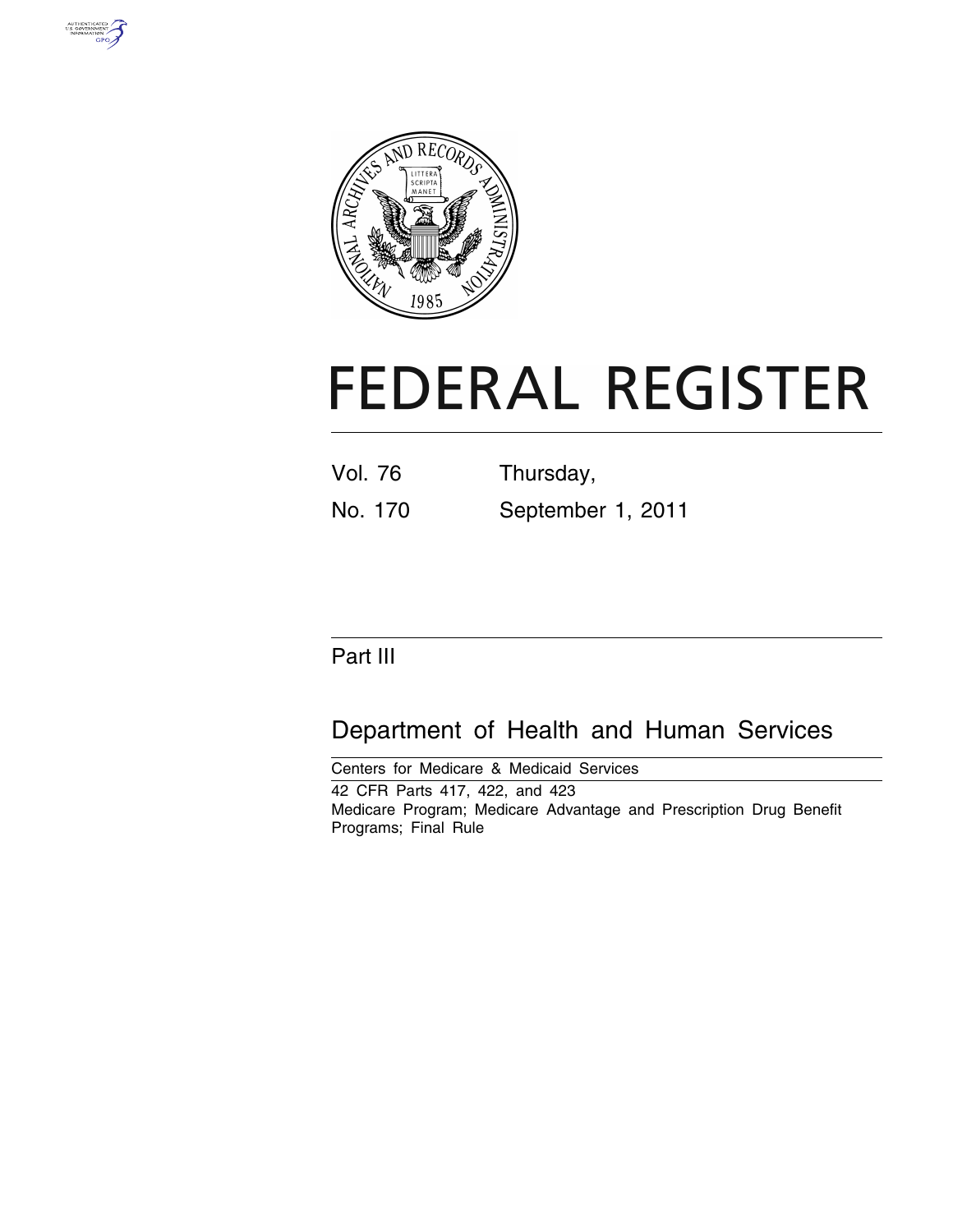# **DEPARTMENT OF HEALTH AND HUMAN SERVICES**

# **Centers for Medicare & Medicaid Services**

#### **42 CFR Parts 417, 422, and 423**

**[CMS–4131–F and CMS 4138–F]** 

# **RIN 0938–AP24 and 0938–AP52**

# **Medicare Program; Medicare Advantage and Prescription Drug Benefit Programs**

**AGENCY:** Centers for Medicare & Medicaid Services (CMS), HHS. **ACTION:** Final rule.

**SUMMARY:** This final rule finalizes revisions to the regulations governing the Medicare Advantage (MA) program (Part C), prescription drug benefit program (Part D) and section 1876 cost plans including conforming changes to the MA regulations to implement statutory requirements regarding special needs plans (SNPs), private fee-forservice plans (PFFS), regional preferred provider organizations (RPPO) plans, and Medicare medical savings accounts (MSA) plans, cost-sharing for dualeligible enrollees in the MA program and prescription drug pricing, coverage, and payment processes in the Part D program, and requirements governing the marketing of Part C and Part D plans.

**DATES:** *Effective Date:* Except as otherwise specified these regulations are effective on October 31, 2011.

## **FOR FURTHER INFORMATION CONTACT:**

- Vanessa Duran, (410) 786–8697 and Heather Rudo, (410) 786–7627, General information.
- Christopher McClintick, (410) 786– 4682, Part C issues.
- Lisa Thorpe, (410) 786–3048, Part D issues.
- Frank Szeflinski, (303) 844–7119, Part C payment issues.
- Camille Brown, (410) 786–0274, Marketing issues.

#### **SUPPLEMENTARY INFORMATION:**

#### **I. Background**

The Balanced Budget Act of 1997 (BBA) (Pub. L. 105–33) established a new ''Part C'' in the Medicare statute (sections 1851 through 1859 of the Social Security Act (the Act)) which established the current MA program. The Medicare Prescription Drug, Improvement, and Modernization Act of 2003 (MMA) (Pub. L. 108–173) established the Part D program and made significant revisions to Part C provisions governing the Medicare

Advantage (MA) program. The MMA directed that important aspects of the Part D program be similar to, and coordinated with, regulations for the MA program. Generally, the provisions enacted in the MMA took effect January 1, 2006. The final rules implementing the MMA for the MA and Part D prescription drug programs appeared in the January 28, 2005 **Federal Register**  on (70 FR 4588 through 4741 and 70 FR 4194 through 4585, respectively).

As we gained more experience with the MA program and the prescription drug benefit program, we proposed to revise areas of both programs and issued a proposed rule on May 16, 2008 (73 FR 28556) that would have clarified existing policies or codified current guidance for both programs. The Medicare Improvements for Patients and Providers Act (MIPPA) (Pub. L. 110– 275), enacted on July 15, 2008, called upon the Secretary to revise the marketing requirements for Part C and Part D plans in several areas. MIPPA also enacted changes with respect to Special Needs Plans (SNPs), Private Fee-For-Service plans (PFFS), Quality Improvement Programs, the prompt payment of Part D claims, and the use of Part D data. With the exceptions noted in this final rule, MIPPA required that these new rules take effect at a date specified by the Secretary, but no later than November 15, 2008.

Because several of these proposed regulatory revisions in our May 16, 2008 proposed rule were overtaken by statutory provisions in MIPPA, the MIPPA provisions superseded our proposed rulemaking in these areas. For example, some provisions in our May 16, 2008 proposed rule addressed issues in areas in which MIPPA required that we establish marketing limits no later than November 15, 2008. As a result, we implemented all provisions addressed in our May 16, 2008 proposed rule, and later overtaken by MIPPA provisions, in our September 18, 2008 and November 14, 2008 interim final rules with comment (IFCs). We finalized the non-MIPPA related provisions of our May 16, 2008 proposed rule in our January 16, 2009 final rule with comment period.

This final rule finalizes the MIPPArelated provisions of our September 18, 2008 IFC (73 FR 54226), our November 14, 2008 IFC (73 FR 67406), our November 21, 2008 correction notice (73 FR 70598), and one provision on two SNP-related statutory definitions that was finalized with a comment period in our January 16, 2009 final rule with comment period (74 FR 2881).

#### **II. Provisions of This Final Rule**

Revisions made in this final rule govern section 1876 cost contract plans and the MA and prescription drug benefit programs. Several of the final provisions affect both the MA and Part D programs. In our discussion that follows, we note when a provision affects both the MA and prescription drug benefit, and we include in section II.C. of this final rule, a table comparing the final Part C and Part D program changes by specifying each issue and the sections of the Code of Federal Regulations that we are revising for both programs.

#### *A. Changes to the Regulations in Part 422—Medicare Advantage Program*

#### 1. Special Needs Plans

Congress authorized special needs plans (SNPs) as a type of Medicare Advantage (MA) plan designed to enroll individuals with special needs. The three types of special needs individuals eligible for enrollment in a SNP identified in the MMA include—(1) Institutionalized individuals (defined in § 422.2 as an individual continuously residing, or expecting to continuously reside, for 90 days or longer in a long term care facility); (2) individuals entitled to medical assistance under a State Plan under title XIX of the Act; or (3) other individuals with severe or disabling chronic conditions that would benefit from enrollment in a SNP.

As of January 2011, there are 455 SNP plan benefit packages (PBPs) in operation nationwide. These SNP PBPs include 298 dual-eligible SNP (D–SNP) PBPs, 92 chronic care SNP (C–SNP) PBPs, and 65 institutional SNP (I–SNP) PBPs.

#### a. Model of Care (§ 422.101(f))

Section 164 of MIPPA added care management requirements for all SNPs effective January 1, 2010, as set forth in section  $1859(f)(5)$  of the Act (42 U.S.C. 1395w–28(f)). The new mandate required dual-eligible, institutional, and chronic condition SNPs to implement care management requirements which have two explicit components: an evidence-based model of care and a battery of care management services. While the revisions made in our September 18, 2008 IFC simply reflected the substance of the new MIPPA provisions, our May 16, 2008 proposed rule proposed other, related provisions which were finalized in our January 12, 2009 final rule.

The first component of the new mandate enacted in section 164 of MIPPA is a requirement for an evidencebased model of care with an appropriate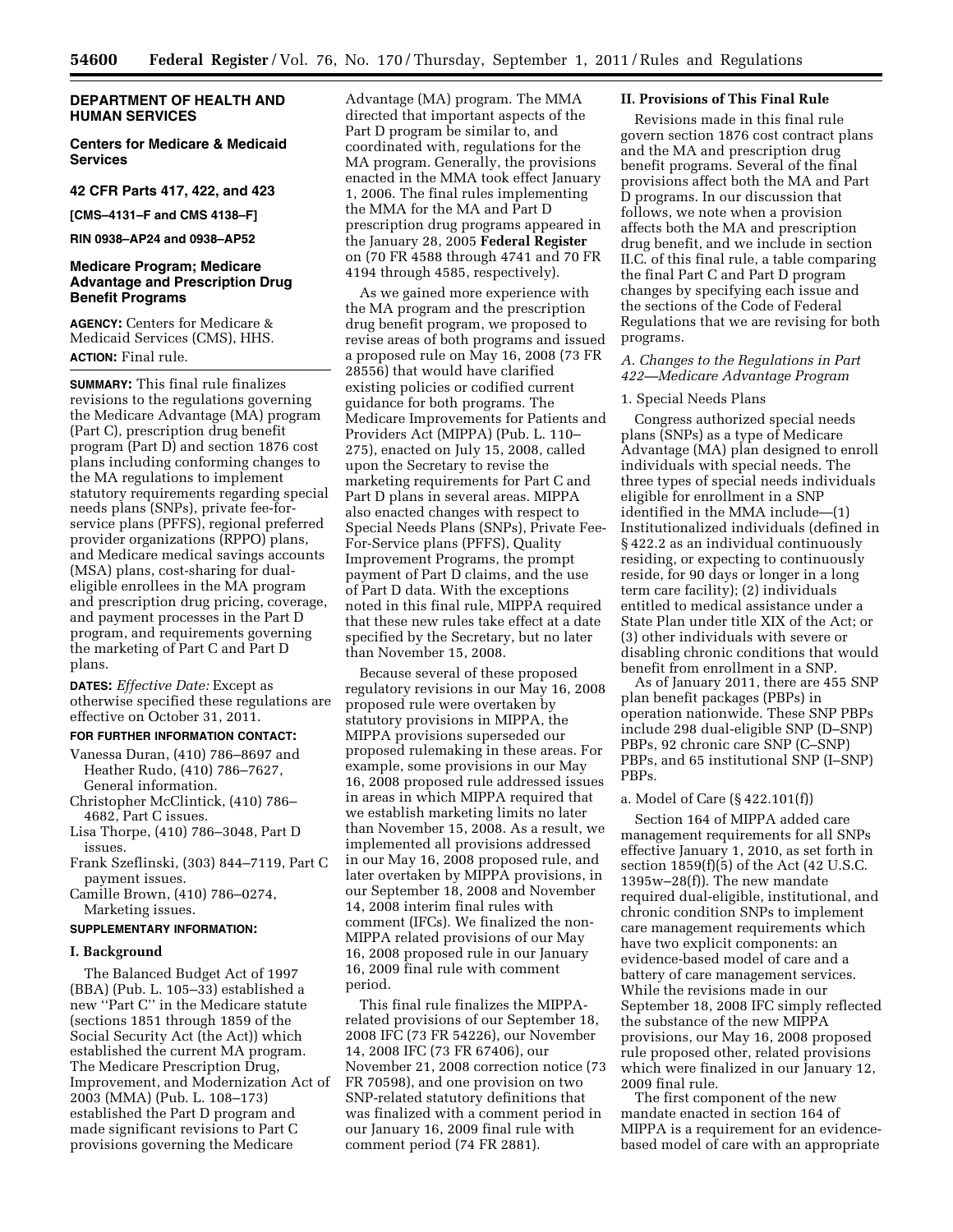network of providers and specialists that meet the specialized needs of the SNP target population. We received a few comments on our September 18, 2008 IFC about whether we would issue evidence-based guidelines for the model of care, but we did not in our September 18, 2008 IFC implement this mandate to endorse any particular set of evidencebased guidelines or protocols; instead, we expected that SNPs would develop such guidelines and protocols based on the specific elements to be included in the model of care as found in the 2008 and 2009 Call Letters. We expected that SNPs would be able to use resources such as the Agency for Healthcare Research and Quality (AHRQ, *[http://](http://www.ahrq.gov/) [www.ahrq.gov/](http://www.ahrq.gov/)*). AHRQ does not endorse any particular set of evidencebased guidelines or protocols; however, its Web site includes access to nationally-recognized evidence-based practices. The second component is a battery of care management services that includes: (1) A comprehensive initial assessment and annual reassessments of an individual's physical, psychosocial, and functional needs; (2) an individualized plan of care that includes goals and measurable outcomes, including specific services and benefits to be provided; and (3) an interdisciplinary team to manage care. In addition, MIPPA mandated a periodic audit of SNPs to ensure SNPs meet the model of care requirements.

We also have issued guidance on the SNP model of care in our 2008 and 2009 Call Letters. In addition, care coordination and the presence of a provider network comprised of clinical experts pertinent to a SNP's target population have long been the cornerstones of the SNP model of care.

In this final rule, we are revising  $§$  422.101(f)(1), which was effective January 1, 2010, to correct a typo. The phrase that we are replacing is ''indentifying goals,'' and adding ''identifying goals'' in its place.

b. Definitions: Institutional-Equivalent and Severe or Disabling Chronic Condition (§ 422.2)

Section 164 of MIPPA, *inter alia,*  modified the requirements and definitions pertaining to an institutional special needs individual and a ''severe or disabling chronic condition'' special needs individual, without specifically defining the relevant terms. In response to our May 16, 2008 proposed rule regarding eligibility for institutionallevel individuals and severe or disabling chronic condition individuals, we received public comments that requested that we propose two additional SNP definitions.

Accordingly, in our January 12, 2009 final rule with comment period in which we added definitions based on comments from the May 16, 2008 proposed rule, we specified the following definitions for ''Institutional Equivalent'' and ''Disabling Chronic Condition.''

'Institutional-equivalent'' means, for the purpose of defining a special needs individual, an MA eligible individual who is living in the community, but requires an institutional level of care (LOC). The determination that the individual requires an institutional LOC must be made by—

• The use of a State assessment tool from the State in which the individual resides; and

• An assessment conducted by an impartial entity with the requisite knowledge and experience to accurately identify whether the beneficiary meets the institutional LOC criteria.

In States and territories that do not have an existing institutional LOC tool, the individual must be assessed using the same methodology that specific State uses to determine institutional LOC for Medicaid nursing home eligibility.

In our January 12, 2009 final rule with comment period, we specified that the determination of institutional LOC must be made using a State assessment tool because States have extensive experience in making LOC determinations. We also specified that this LOC determination also be made by an additional entity, other than the Medicare Advantage Organization (MAO), to ensure the impartially of the assessment.

''Severe or Disabling Chronic Condition'' means, for the purposes of defining a special needs individual, an MA eligible individual who has one or more co-morbid and medically complex chronic conditions that are substantially disabling or life-threatening; has a high risk of hospitalization or other significant adverse health outcomes; and requires specialized delivery systems across domains of care.

We did not receive any comments on these definitions. As such, they are adopted without modification in this final rule.

# c. Dual-Eligible SNPs and Contracts With States (§ 422.107)

Section 164(c) of MIPPA modified section 1859(f)(3)(D) of the Act to require that, effective January 1, 2010, all MA organizations offering new dualeligible SNPs (D–SNPs), or seeking to expand the service area of existing D– SNPs, have a contract with the State Medicaid agency(ies) in the State(s) in

which the D–SNP operates to provide benefits, or to arrange for the provision of benefits to individuals entitled to receive medical assistance under title XIX of the Act. In order to implement this requirement, we specified in our (74 FR 54226) IFC published on September 18, 2008 that the contract with the State Medicaid agency(ies) must include, at minimum: (1) The MAO's responsibility to provide or arrange for Medicaid benefits; (2) the category(ies) of eligibility covered under the D–SNP; (3) the Medicaid benefits covered under the D–SNP; (4) the costsharing protections covered under the D–SNP; (5) the identification and sharing of information on Medicaid provider participation; (6) the verification of enrollee's eligibility for both Medicare and Medicaid; (7) the service area covered by the D–SNP; and (8) the contract period for the D–SNP. We further clarified that States are not required to enter into these contracts with a particular plan or any SNP in the state at all, and that we would not permit D–SNPs without State contracts to expand their service areas in 2010. We also specified that, for contract year 2010, MAOs with existing D–SNPs may continue to operate in their existing service area without a State Medicaid Agency contract, provided they meet all other statutory requirements, including care management and quality improvement program requirements. We set forth these requirements at § 422.107.

*Comment:* Many commenters supported requiring the collaboration between MAOs offering D–SNPs and State Medicaid agencies. However, the majority of comments that offered qualified support raised questions and concerns about operational issues related to the submission of these State Medicaid Agency contracts to CMS. Several commenters contended that variation in State contracting and procurement processes make it difficult for D–SNPs to obtain State Medicaid Agency contracts by CMS' deadline, and requested that we give D–SNPs additional time and flexibility, on a case by case basis, to meet our contracting deadlines.

*Response:* We appreciate the commenters' support for the requirement that D–SNPs contract with the State Medicaid agencies in the States within which the D–SNPs operate. Although we appreciate the information about how D–SNPs are impacted by our State Medicaid Agency contract submission deadlines, we are not modifying the provision to address the operational issues that the commenters raised because we do not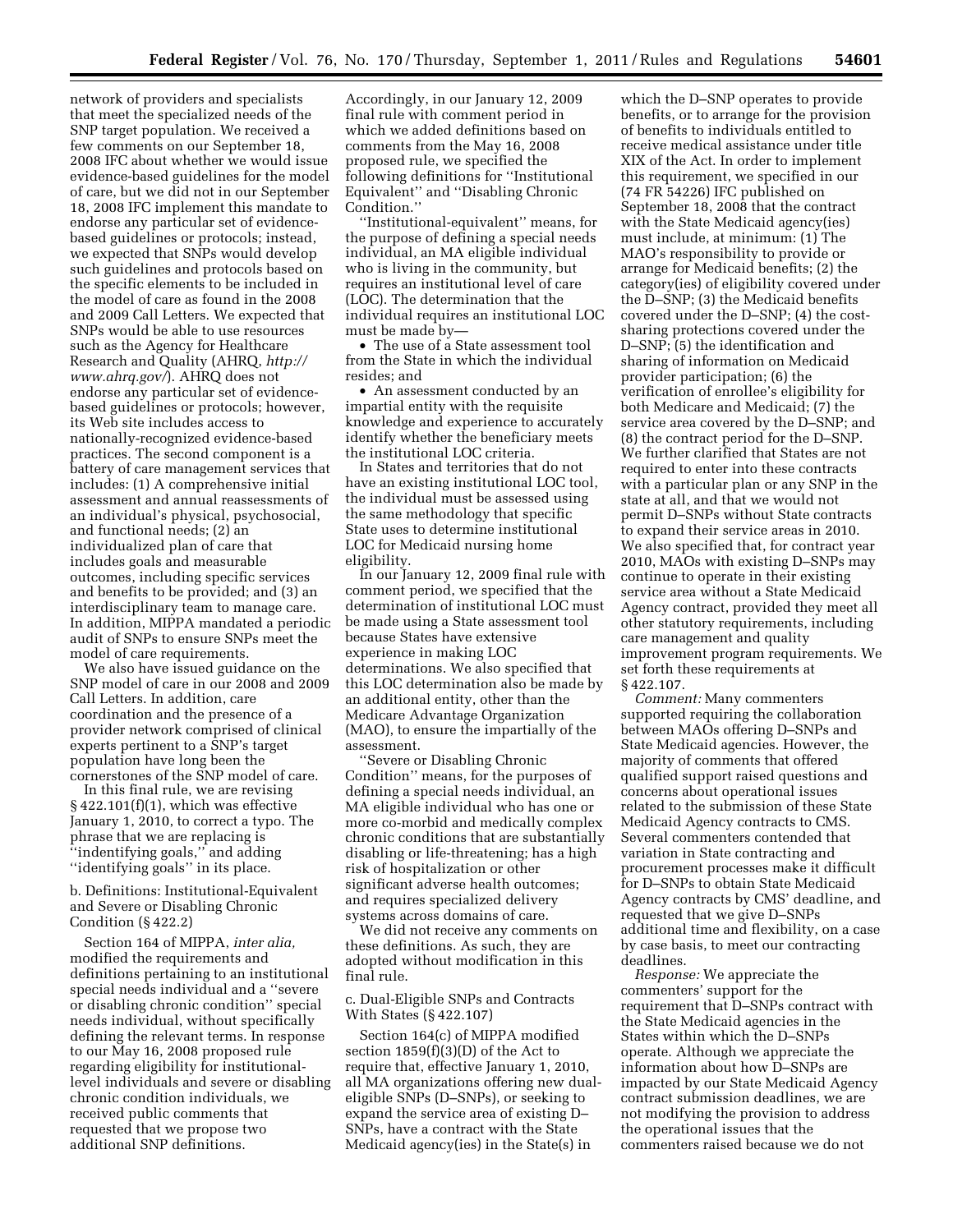believe that rulemaking is the appropriate vehicle for addressing such issues. However, we note, that while we are not addressing these specific operational concerns in this final rule, we provided operational guidance to MAOs well in advance of the 2012 contract submission deadline. Additional guidance for the 2013 contract submission deadline will be included in the 2013 SNP Application, the Call Letter for CY 2013, and in any additional HPMS memoranda about the D–SNP–State Medicaid agency contract requirement.

*Comment:* A number of commenters that submitted comments sought clarification on the States' obligations to contract with D–SNPs, including whether a State Medicaid agency is required to enter into contracts with all D–SNPs that seek to operate in its State. One commenter expressed concern about being able to contract with all of the D–SNPs that operate in its State because of budgetary concerns and contended that this MIPPA requirement to contract with D–SNPs conflicts with its established Medicaid managed care models. A few commenters suggested that CMS hold D–SNPs harmless if the D–SNP made a good faith effort to contract and the State Medicaid agencies either refused to contract with the D–SNP at all or refused to include the required provisions of § 422.107(c) in the contract between the DSNP and the State Medicaid agency. Several of these commenters requested that CMS provide incentives and assistance to States to contract with D–SNPs and facilitate the contracting process between D–SNPs and the State Medicaid agencies. By contrast, one commenter recommended that CMS communicate with State Medicaid agencies about D–SNPs that seek to operate in its State so the State can let CMS know what SNPs it will not contract with, thereby alleviating CMS' burden of reviewing SNPs with which a State will not contract.

*Response:* As explicitly provided in section 164(c)(4) of MIPPA, States are not under any obligations to contract with D–SNPs and can decline a D– SNP's request to enter into a contract for any reason. D–SNPs must still comply with the State contract requirements as established in section 164(c) and our regulations at § 422.107. However, as required by MIPPA and modified by the Affordable Care Act of 2010, to operate during contract year 2013 and beyond, all D–SNPs must secure a State Medicaid Agency contract containing, at minimum, all provisions listed in § 422.107(c); existing D–SNPs that do not obtain a required contract with their

State Medicaid agency(ies) will not be permitted to continue. We do not believe that Congress intended that we hold D–SNPs harmless if the D–SNP made a good faith effort to contract and the State Medicaid agencies either refused to contract with the D–SNP at all or refused to include the required provisions. As required by section 164(c) of MIPPA, and in an effort to facilitate the contracting process between State Medicaid agencies and D–SNPs, we have established a State Resource Center to provide States with helpful information as they engage in contract negotiations with D–SNPs. This State Resource Center is designed to facilitate integration and coordination of benefits, policies, and day-to-day business processes between State Medicaid agencies and D–SNPs, and was also developed to provide a forum for States to make inquiries and share information with CMS and each other about the coordination of State and Federal policies pertaining to SNPs. States and D–SNPs seeking assistance with these requirements may e-mail at *State*\_*Resource*\_*[Center@cms.hhs.gov,](mailto:State_Resource_Center@cms.hhs.gov)* or visit the State Resource Center Web site at *[https://www.cms.hhs.gov/](https://www.cms.hhs.gov/SpecialNeedsPlans/05_StateResourceCenter.asp)  [SpecialNeedsPlans/](https://www.cms.hhs.gov/SpecialNeedsPlans/05_StateResourceCenter.asp)* 

*05*\_*[StateResourceCenter.asp.](https://www.cms.hhs.gov/SpecialNeedsPlans/05_StateResourceCenter.asp)* We are, therefore, finalizing this provision without further modification.

*Comment:* Several commenters requested clarification on the meaning of ''providing benefits, or arranging for benefits to be provided'' under § 422.107(b), which states that ''[t]he MA organization retains responsibility under the contract for providing benefits, or arranging for benefits to be provided, for individuals entitled to receive medical assistance under title  $XIX * * "$ . A few commenters sought confirmation that, with this language, CMS is not requiring D–SNPs to provide the Medicaid benefits directly to the dual-eligible beneficiary; rather, these commenters suggested that they should be able to subcontract with another entity for the provision of the benefits. Additionally, one commenter questioned whether States may enter into a State Medicaid Agency contract with a D–SNP under which the SNP does not have a contractual obligation to provide any Medicaid benefits. As noted by this commenter, such an option would enable States to facilitate the continued operation of D–SNPs without creating a conflict with the State's existing managed care models.

*Response:* D–SNPs may provide Medicaid benefits directly, or under contract with another entity, but must retain responsibility for the Medicaid benefits. States and D–SNPs identify the

package of Medicaid benefits included under the D–SNP in their contract negotiations. The requirement that the D–SNP retain responsibility for the Medicaid benefits does not allow for a MIPPA compliant State Medicaid Agency contract under which the SNP does not have a contractual obligation to provide any Medicaid benefits. We are, therefore, finalizing this provision without further modification.

*Comment:* Many commenters questioned and sought clarification on the minimum contract requirements specified in § 422.107(c) and questioned whether various existing contracting arrangements between MAOs and States (that is, HIPAA business associate agreements or existing contracts between States and Medicaid managed care organizations) would satisfy the requirements of § 422.107(c). Commenters also requested we clarify: (1) The meaning of ''provide or arrange for Medicaid benefits'' under § 422.107(c)(1); (2) whether under § 422.107(c)(2), the State Plan governs the categories of dual eligible beneficiaries to be specified under the State contract, and whether the D–SNP must serve all duals in a State as opposed to smaller subsets of the State's dual-eligible population; (3) the scope of Medicaid benefits to be covered under the SNP; (4) the meaning ''cost sharing provisions under the SNP''; (5) the meaning of ''identification and sharing of information on Medicaid provider participation''; (6) the meaning of ''verification of enrollee's eligibility for both Medicare and Medicaid''; (7) whether the Medicaid managed care contract service area must match up with the D–SNP service area; and (8) whether CMS will accept contracts with evergreen clauses.

*Response:* In order to comply with the State Medicaid Agency contract requirements under section 164 of MIPPA, all contracts must, at minimum, contain the provisions outlined in § 422.107(c). We are unable to make a blanket determination that certain agreements between SNPs and State Medicaid agencies do or do not contain all of the required provisions; rather, we will review each contract individually for each required element to determine compliance. To provide D–SNPs more information on these requirements, we released and will continue to update additional guidance through the Medicare Managed Care Manual and other guidance vehicles (that is, HPMS memos) on the minimum contract requirements specified in § 422.107. Additionally, the following explanations provide some further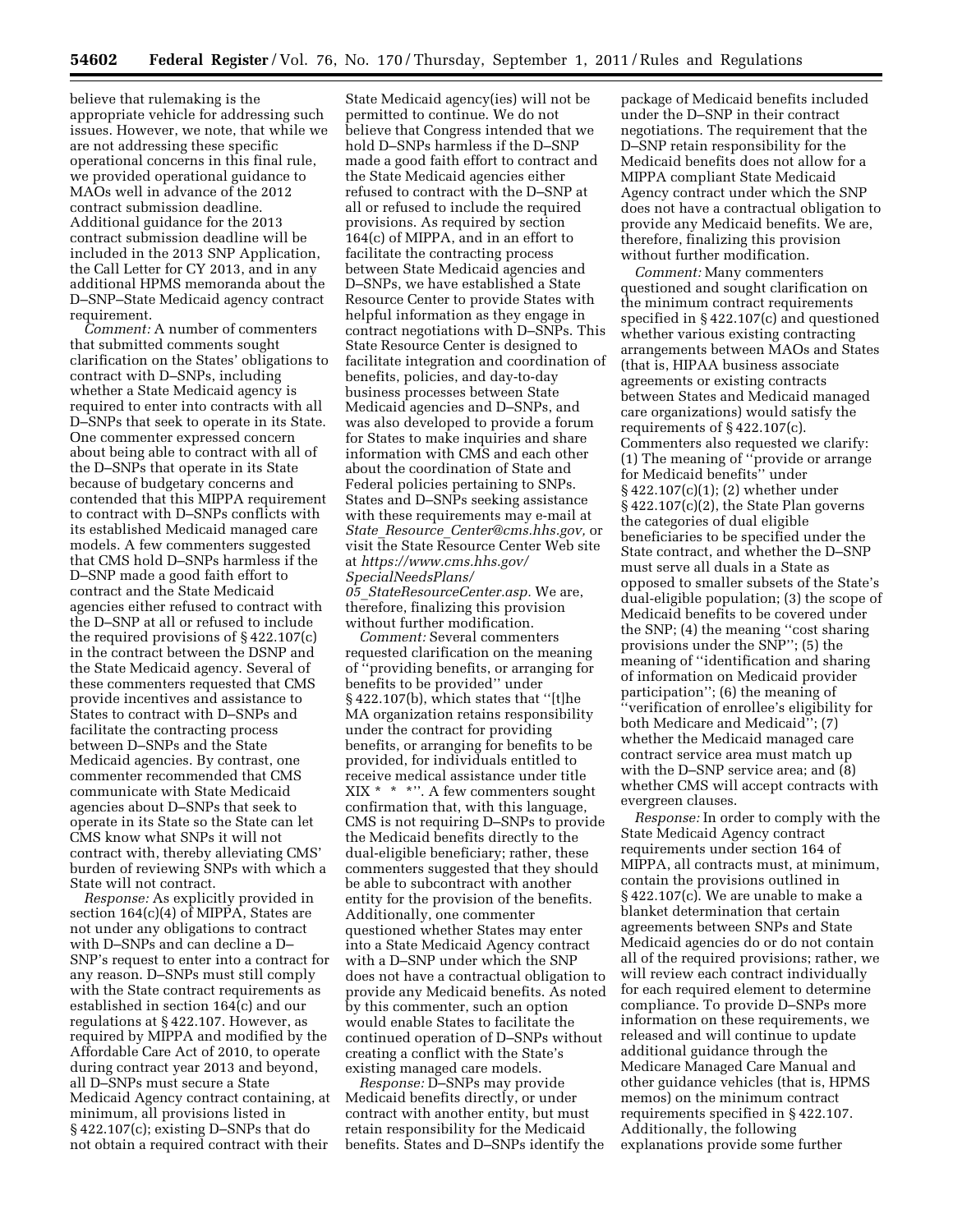clarification on the required contract provisions:

• *The MA organization's responsibility, including financial obligations, to provide or arrange for Medicaid benefits:* This requirement under § 422.107(c) simply requires that the contract between the D–SNP and the State Medicaid agency clearly outline the process by which the D–SNP will provide or arrange for Medicaid benefits and specify how the Medicare and Medicaid benefits will be integrated and/or coordinated. The meaning of ''provide or arrange for Medicaid benefits'' is previously discussed in response to the previous comment regarding the meaning of these terms under § 422.107(b).

• *The category(ies) of eligibility for dual-eligible beneficiaries to be enrolled under the SNP, including the targeting of specific subsets:* This contract provision must specify the population of dual-eligible beneficiaries eligible to enroll in the D–SNP, and any enrollment limitations for Medicare beneficiaries under this D–SNP must parallel any enrollment limitations under the Medicaid program and Medicaid State Plan. A D–SNP contract with a State Medicaid agency may be for the State's entire population of dualeligible beneficiaries or may cover certain categories of dual-eligible individuals. To the extent a State Medicaid agency excludes specific groups of dual eligibles from their Medicaid contracts or agreements, those same groups must be excluded from enrollment in the SNP, provided that the enrollment limitations parallel the structure and care delivery of the State Medicaid program. For organizations that contract with the State as a Medicaid managed care plan, enrollment in the D–SNP must be limited to the dual-eligible beneficiaries permitted to enroll in that organization's Medicaid managed care contract.

• *The Medicaid benefits covered under the SNP:* This State contract provision must specify information on benefit design and administration, and delineate plan responsibility to provide or arrange for benefits. The contract should specify the Medicaid benefits offered under the State Plan as well as those benefits the D–SNP will offer that go beyond what is required under Original Medicare.

• *The cost-sharing protections covered under the SNP:* The State Medicaid Agency contract should include the limitation on out of pocket costs for the applicable categories of dual eligible beneficiaries (for example, full benefit dual-eligible individuals). D–SNPs must enforce limits on out-of-

pocket costs for dual-eligibles, and contracts between D–SNPs and State Medicaid agencies must specify that the D–SNP will not impose cost-sharing requirements on specified dual-eligible individuals that would exceed the amounts permitted under the State Medicaid Plan if the individual were not enrolled in the D–SNP.

• *The identification and sharing of information on Medicaid provider participation:* Meeting this contracting element requires that the information provided include a process for the State to identify and share information on providers contracted with the State Medicaid agency for inclusion in the SNP provider directory. Although CMS does not require all providers to accept both Medicare and Medicaid, the D– SNP's Medicare and Medicaid networks should meet the needs of the dualeligible population served.

• *The verification of enrollee's eligibility for both Medicare and Medicaid:* The contract must describe in detail how the State Medicaid agency will provide D–SNPs with access to real time information to verify eligibility of enrolled dual eligible members.

• *The service area covered by the SNP:* The State contract provision must clearly identify the covered service area in which the State has agreed the D– SNP may operate. The D–SNPs service area cannot exceed the service area specified in the State Medicaid Agency contract. By contrast, the Medicaid managed care service area can exceed or include more counties than the D–SNP service area.

• *The contract period for the SNP:*  The State Medicaid Agency contract requires a contract term covering at least January 1 through December 31 of the relevant MA contract year. If the State is unable to meet this required contract term provision, the D–SNP may include an evergreen clause within the contract and provide information about when the State issues updates to its existing contracts with evergreen clauses. Therefore, we are finalizing this provision without modification.

*Comment:* One commenter sought clarification about whether a D–SNP with authority to operate without a State Medicaid Agency contract can increase enrollment in the existing counties in its service area.

*Response:* D–SNPs that are permitted to operate in contract year 2012 without a State Medicaid Agency contract are also permitted to increase enrollment in the counties in their existing service area. Section 164(c) of MIPPA provided that all new D–SNPs must have contracts with the State Medicaid agencies in the States in which the D–

SNPs operate. This provision allowed existing D–SNPs that were not seeking to expand their service areas the authority to continue operating without a State contract through the 2010 contract year. In 2010, section 3205 of the Affordable Care Act extended this provision for existing, non-expanding D–SNPs through the end of the 2012 contract year. As such, for contract year 2012, D–SNPs are only required to have a signed State Medicaid Agency contract to operate if they: (1) Are offering a new D–SNP-type in CY 2012; (2) are expanding the service area of an existing D–SNP type in CY 2012; (3) offered a new D–SNP type in CY 2010 or CY 2011; or (4) expanded the service area of an existing D–SNP during either of these 2 contract years. Since our April 2011 final rule (76 FR 21563) entitled, Medicare Program: Changes to the Medicare Advantage and the Medicare Prescription Drug Benefit Programs for Contract Year 2012 and Other Changes, finalized changes to  $\S 422.107(d)(1)(ii)$ such that existing D–SNPs can operate without State Medicaid contracts through CY 2012, provided they do not expand their service areas, the regulatory text changes we made to § 422.107(d)(1)(ii) in our September 18, 2008 IFC have been superseded. Therefore, in this final rule, we are not finalizing the regulatory text changes to § 422.107(d)(1)(ii) that we described in our September 18, 2008 IFC.

*Comment:* Two commenters sought clarification on whether MIPPA's State Medicaid Agency contract requirement applies only to D–SNPs or to all SNPs types that serve and enroll dual-eligible beneficiaries. One commenter suggested this provision broadly apply to all SNP types.

*Response:* Section 164(c) of MIPPA requires that D–SNPs contract with the State Medicaid agencies in the States in which the D–SNP operates to provide benefits, or arrange for benefits to be provided, for individuals entitled to receive medical assistance under title XIX. This requirement is found in section 164(c) of MIPPA under a subsection starting with the statutory text ''ADDITIONAL REQUIREMENTS FOR DUAL SNPS.'' Further, this provision specifically refers to a specialized MA plan for special needs individuals described in subsection (b)(6)(B)(ii), which we have interpreted in past guidance to mean D–SNPs. As such, it is clear that Congress only intended that this State contract requirement apply to D–SNPs, and not C–SNPs and I–SNPs that enroll dualeligible beneficiaries. Therefore, we are finalizing this provision without modification.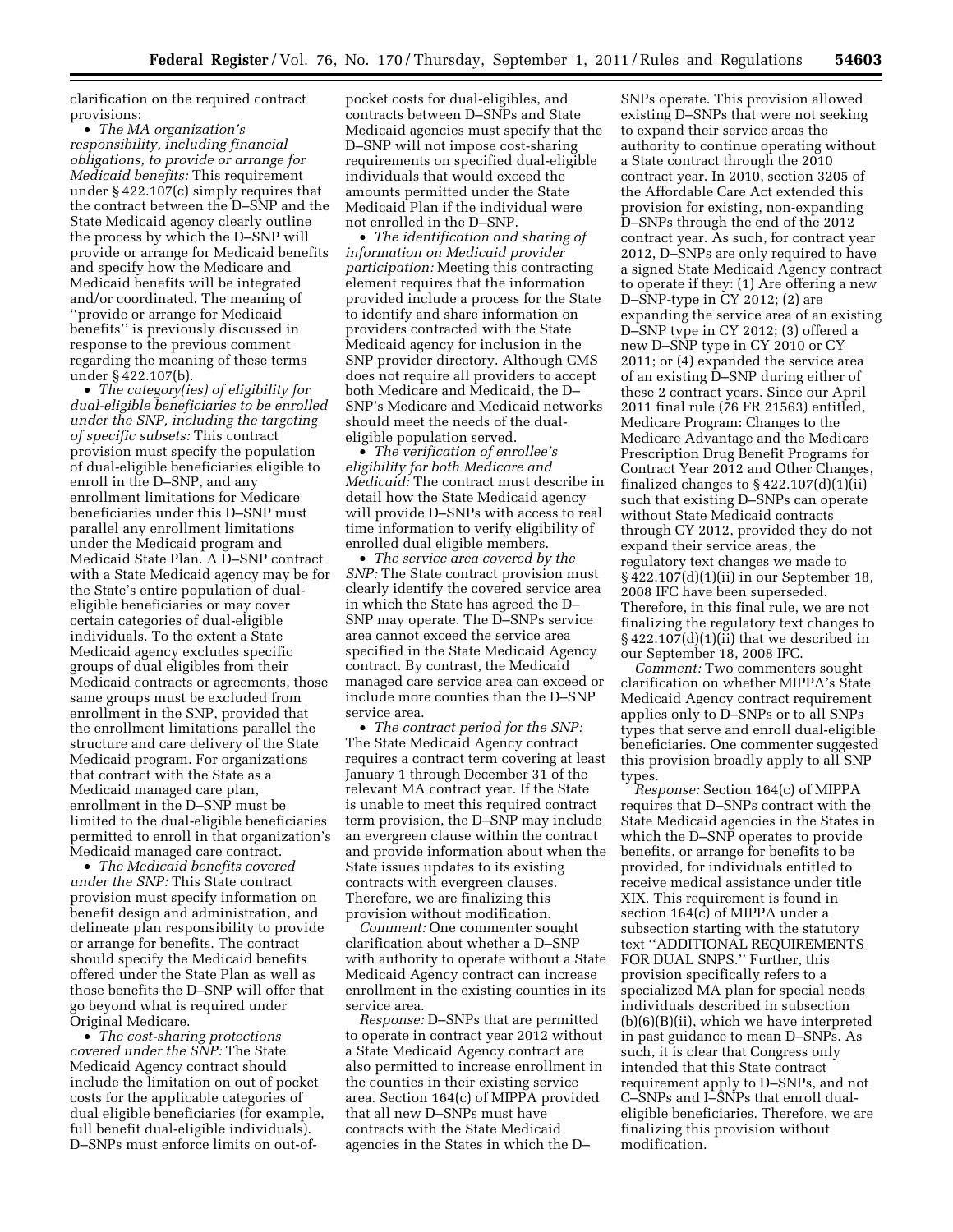# d. SNPs and Quality Improvement Program (§ 422.152)

Section 164 of MIPPA amended section 1852(e)(3)(A) of the Act to add clause (ii) and added a new paragraph (6) to section 1857(d) of the Act. Section 1852(e)(3)(A)(ii) of the Act requires that data collected, analyzed, and reported as part of the plan's quality improvement (QI) program must measure health outcomes and other indices of quality at the plan level with respect to the model of care (MOC) as required in section 1859(f)(2) through (5) of the Act. As a Medicare Advantage (MA) plan, each SNP must implement a documented QI program for which all information is available for submission to CMS or for review during monitoring visits. The focus of the SNP QI program should be the monitoring and evaluation of the performance of its MOC (see § 422.101(f)). In the September 18, 2008 IFC, we stated that, no later than January 1, 2010, the program should be executed as a threetier system of performance improvement.

The first tier of this program consisted of collection and analysis of data on quality and outcome to enable beneficiaries to compare and select among health coverage options. As part of the first tier implementation and to pilot the development of comparative measures to facilitate beneficiary choice, SNPs were required to collect, analyze, and submit 13 Healthcare Effectiveness Data and Information Set (HEDIS®) measures and three National Committee on Quality Assurance (NCQA) structure and process measures in CY 2008. Since CY 2008, we have required SNPs to submit eight HEDIS® and six NCQA structure and process measures.

The second tier of the QI program for SNPs was effective on January 1, 2010 and was implemented consistent with the requirements  $\S 422.152(g)$ . As we articulated in our September 18, 2008 IFC, § 422.152(g) reflects the requirement under section  $1852(e)(3)(A)(ii)$  of the Act, added by MIPPA, that SNPs collect, analyze, and report data that measures the performance of their plan-specific MOC. SNPs may measure the effectiveness of their MOCs, as required under  $\S$  422.152(g), using a variety of plandetermined methodologies, such as claims data, record reviews, administrative data, clinical outcomes, and other existing valid and reliable measures (for example, Assessing Care of Vulnerable Elders (ACOVE) measures, Minimum Data Set (MDS), HEDIS®, Health Outcomes Survey (HOS), and the Outcome and

Assessment Information Set (OASIS)) at the plan level to evaluate the effectiveness of the process of care and clinical outcomes. Specifically, each SNP must measure the effectiveness of its MOC through the collection, aggregation, analysis, and reporting of data that demonstrate: Access to care; improvement in beneficiary health status; staff implementation of the MOC as evidenced by measures of care structure and process from the continuity of care domain; comprehensive health risk assessment; care management through an individualized plan of care; provision of specialized clinical expertise targeting its special needs population through a provider network; coordination and delivery of services and benefits through transitions across settings and providers; coordination and delivery of extra services and benefits that meet the needs of the most vulnerable beneficiaries; use of evidence-based practices and/or nationally recognized clinical protocols; and the application of integrated systems of communication. As we specified in our September 18, 2008 IFC, each SNP must coordinate the systematic collection of data using indicators that are objective, clearly defined, and based on measures having established validity and reliability. We further clarified that the indicators should be selected from a variety of quality and outcome measurement domains such as functional status, care transitioning, disease management, behavioral health, medication management, personal and environmental safety, beneficiary involvement and satisfaction, and family and caregiver support. We also stated that SNPs must document all aspects of their QI program, including data collection and analysis, actions taken to improve the performance of the MOC, and the participation of the interdisciplinary team members and network providers in QI activities.

We are currently implementing the third tier of the QI program, which is the required reporting of monitoring data, that consists of a prescribed sample of data that SNPs collect under the second tier of the QI program to measure their performance under their MOCs. MA organizations must currently collect and report ''data that permits the measurement of health outcomes and other indices of quality.'' Accordingly, MA organizations must collect and report data from the HEDIS®, HOS, and CAHPS® instruments, as well as the SNP structure and process measures. We make these performance data

available to the public (on a summary basis and at the plan level).

The Affordable Care Act (ACA) requires that, starting in 2012, all SNPs be approved by the National Committee on Quality Assurance (NCQA) based on standards developed by the Secretary. In our April 2011 final rule (76 FR 21466– 21448), we specified that the SNP MOC would be the basis of NCQA's approval of SNPs. We developed the standards and scoring criteria for each of the 11 elements of the MOC for the NCQA to use for the SNP approval process.

Section 1857(d)(6) of the Act stipulates that we will conduct reviews of the SNP MOC in conjunction with the periodic audits of the MA organizations. During 2010 and 2011, we conducted a pilot study to assist us in determining the best methods for assessing the MOCs once they were implemented by the SNPs. We will expand this effort in 2012, by assessing a sample of the SNPs that attained a 3-year approval as a result of the NCQA SNP approval process that was mandated under the Affordable Care Act. This assessment will help us ensure that SNPs are providing care consistent with their approved MOC and to identify MAOs' strengths and weaknesses in implementing their MOCs. We also hope to use this information to identify best practices to share with plans and the public.

After considering comments we received, we are finalizing these provisions without modification.

*Comment:* One commenter viewed this provision as a positive addition to demonstrating the value and effectiveness of the SNP model. To ensure successful implementation and to improve clarity the commenter offered the following suggestions:

• Section  $422.152(g)(\tilde{2})$ —To ensure that CMS, contracting plans, and other interested parties are referring to the same standard, the commenter suggested that the regulation specify the source of the domains referenced (for example, CMS, NCQA, NIH).

• Section  $422.152(g)(2)(viii)$ —The commenter was concerned that the delivery of extra services and benefits to meet the specialized needs of the most vulnerable beneficiaries may conflict with current CMS guidance on MA bids and benefits. The commenter requests that CMS clarify how a SNP would provide a different benefit set or set of services to those populations as the term ''extra services and benefits'' seems to imply.

• Section  $422.152(g)(2)(x)$ —The commenter believes that the use of the term ''plans demonstrating use of integrated systems of communication''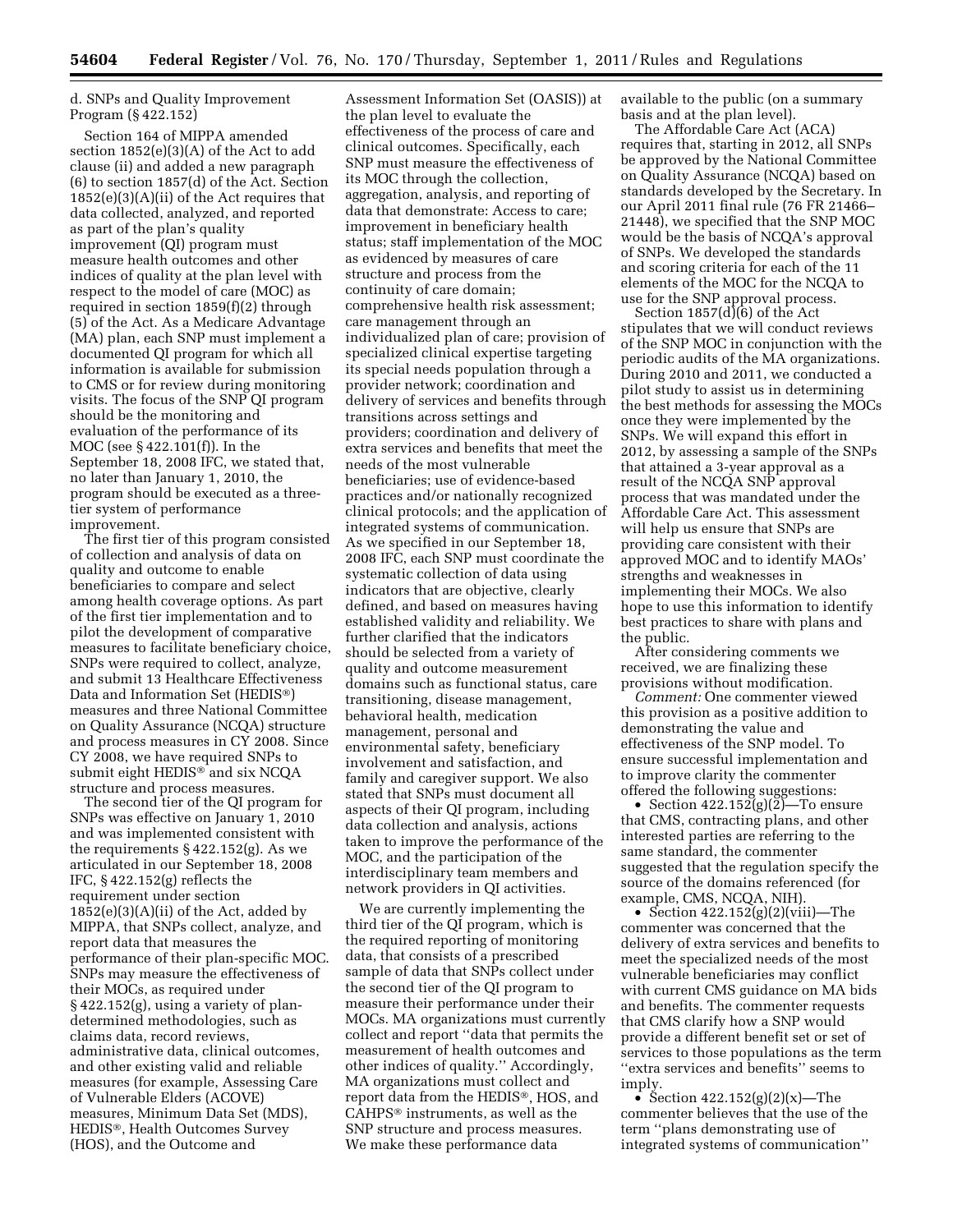is unclear and requests that CMS provide additional clarification as to the intent of the measure CMS references.

*Response:* We appreciate the commenter's interest in this issue. With respect to  $\S 422.152(g)(2)$ , we are using the definitions of domains as described by the Care Continuum Alliance, formerly the Disease Management Association of America. An integrated system of communication is the system the plan employs to communicate with all of its stakeholders—providers, beneficiaries, the public and regulatory agencies. This definition is included in Chapter 5 of the Medicare Managed Care Manual (''Quality Improvement Program''). The chapter, which is part of the Publication 100–16, may be accessed online at *[http://](http://www.cms.hhs.gov/Manuals/IOM)  [www.cms.hhs.gov/Manuals/IOM.](http://www.cms.hhs.gov/Manuals/IOM)* 

We expect MA organizations offering SNPs to incorporate some or all of the following benefits that exceed the basic required Medicare A and B benefits offered by other MA products available in the same service area—(1) No or lower beneficiary cost-sharing; (2) longer benefit coverage periods for inpatient services; (3) longer benefit coverage periods for specialty medical services; (4) parity (equity) between medical and mental health benefits and services; (5) additional preventive health benefits (for example, dental screening, vision screening, hearing screening, age-appropriate cancer screening, risk-based cardiac screening); (6) social services (for example, connection to community resources for economic assistance); (7) transportation services; and (8) wellness programs to prevent the progression of chronic conditions.

Finally, in  $\S 422.152(g)(2)(x)$ , we state that, as part of its quality program, a SNP must incorporate use of integrated systems of communication as evidenced by measures from the care coordination domain. An integrated system of communication is the system the plan employs to communicate with all of its stakeholders—providers, beneficiaries, the public and regulatory agencies. An example of an integrated communication system is a call center that might, as a reminder, reach out to clients in advance of their scheduled appointments.

*Comment:* One commenter expressed the view that current CMS policy in the area of allowed extra services and benefits to meet the needs of vulnerable beneficiaries is unclear, resulting in instability of benefit packages (for example, an extra benefit of independent living skills was approved one year and disapproved the next year). The commenter also contends that

CMS' policy is not applied consistently across organizations, resulting in an unlevel playing field for some MAOs. Another commenter advised that the plan's care management approach may be more a matter of ''how'' and ''when'' benefits are provided and reimbursed than what extra benefits and services are provided.

*Response:* We have provided guidance to MA organizations offering SNPs that they should incorporate some or all of the following benefits that exceed the basic required Medicare A and B benefits offered by other MA products available in the same service area—(1) No or lower beneficiary costsharing; (2) longer benefit coverage periods for inpatient services; (3) longer benefit coverage periods for specialty medical services; (4) parity (equity) between medical and mental health benefits and services; (5) additional preventive health benefits (for example, dental screening, vision screening, hearing screening, age-appropriate cancer screening, risk-based cardiac screening); (6) social services (for example, connection to community resources for economic assistance); (7) transportation services; and (8) wellness programs to prevent the progression of chronic conditions. As the commenter asserts, as important as the provision of "extra" services is plans' appropriate management of all benefits—both those covered by Parts A and B and those that extend or enrich Parts A and B services or provide supplemental benefits—for their particular populations is equally as important to us. With respect to the commenters' assertion that our policy is not applied consistently across organizations, we note that our bid review process very carefully scrutinizes permissible supplemental benefits across all MA plan.

*Comment:* A commenter stated that the term ''health status,'' in reference to the second-tier language in the September 18, 2008 IFC, can be interpreted in a variety of ways. In an effort to promote consistent compliance by SNPs, the commenter recommends that CMS provide an explanation of the meaning of the term. The commenter also stated that depending upon the beneficiary's disease state, the course of the beneficiary's medical condition may be expected to result in declining health status. The commenter recommends that CMS revise the regulation to accommodate this circumstance.

*Response:* We have not provided a specific definition of health status, as it is more appropriate for SNPs to apply a definition that is appropriate for its population. We understand that for beneficiaries with certain medical

conditions, the natural course of the disease will result in a decline in health status and death. However, our intent is to improve health status for the overall Medicare population.

*Comment:* Several commenters contended that health outcomes cannot be achieved without consideration of other quality of life indicators, such as adequate housing, engagement in meaningful activities, employment/ community activities, and selfdetermination. These commenters suggested that meaningful measures of outcomes and quality should include personal experience outcomes. One of the commenters urged CMS to consider how ''improvement in health status'' will apply to persons whose care plan is focused on maintaining current functioning, delaying decline, or approaching the end of life.

*Response:* We agree that health outcomes are linked to many other factors in a patient's life. We intend to continue to explore best practices for measuring health outcomes in the Medicare population. We will also consider how ''improvement in health status'' will apply to persons whose care plan is focused on maintaining current functioning, delaying decline, or approaching the end of life.

*Comment:* One commenter noted that the regulation identifies data collection, analysis, and reporting as well as audit requirements in its QI system but that it does not provide in-depth specifications. The commenter suggests that such measures and specifications need further development and should be integrated with State's quality measures and data requirements.

*Response:* Since the publication of the September 18, 2008 IFC, we have issued guidance to plans regarding in-depth data specifications in various guidance vehicles, including HPMS memoranda. Much of this guidance is also consolidated in Chapter 5 of the Medicare Managed Care Manual, ''Quality Improvement Program.''

We are currently revising the process that MA organizations will use to submit their 2012 Chronic Care Improvement Programs (CCIPs) and Quality Improvement Projects (QIPs) and automating collection within a new module in the Health Plan Management System (HPMS). We are also revising and streamlining the templates that MA organizations will use for CCIP and QIP submission through the Paperwork Reduction Act process. The new format will allow MA organizations to demonstrate how the CCIP and/or QIP is developed, implemented and analyzed on a continuous cycle and to show where improvements in care occur. We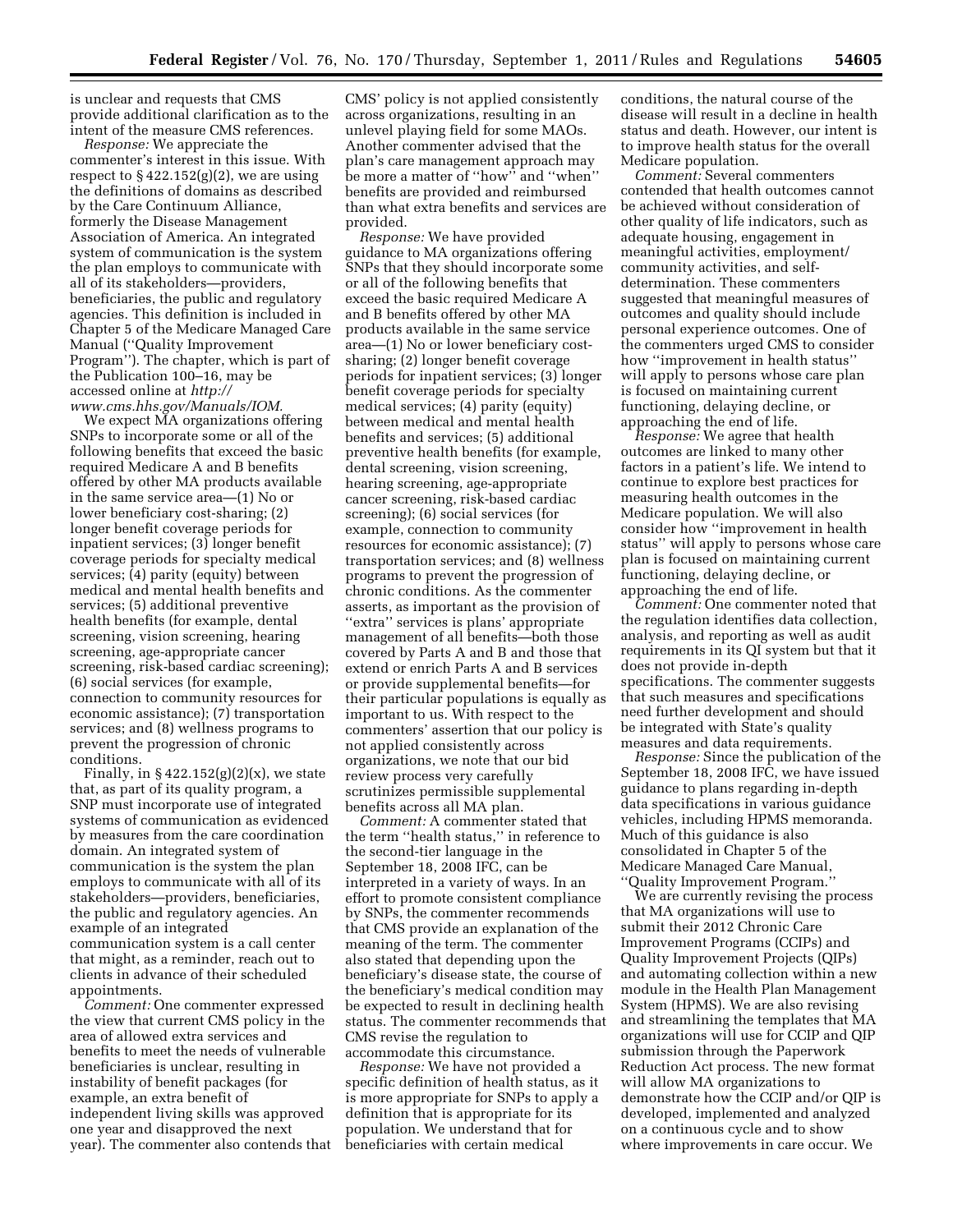will provide more detailed guidance and timelines, as well as in-depth training on the new CCIP and QIP tools in the fall of 2011. We are also developing an MA quality Web page, which we intend to use to provide important information to external stakeholders, including MA organizations.

With respect to the commenter's specific concern about integration of quality data specifications with those of individual States, we note that is it not currently possible to integrate Medicare and Medicaid quality reporting requirements at this time. However, this is an issue we are currently exploring in coordination with the Federal Coordinated Health Care Office (FCHO).

*Comment:* Several commenters advised that States have many quality assurance requirement processes in place for Medicaid as such the new requirements must not conflict/ override/interfere with current Medicaid contract requirements. According to the commenters, SNPs are concerned that they will be forced to try and reconcile conflicting Medicare and Medicaid requirements with States without clear guidance from CMS. Areas of potential overlap include care plans, initial/annual health risk assessments, performance measures, and appeals and grievances.

*Response:* We understand the potential for conflicting requirements and are currently working with the FCHO to consider ways of more closely aligning Medicare and Medicaid requirements.

The FCHO published the Alignment Initiative on May 16, 2011. This Initiative is focused on the new Office's efforts to address misalignments between Medicare and Medicaid, including extensive treatment and discussion of differing Medicare and Medicaid requirements for integrated managed care plans, including SNPs. CMS is reviewing the extensive comments that it has received and is working on addressing issues identified by this Office and commenters. Further guidance will be forthcoming.

*Comment:* One commenter questioned how continuum of care is defined. The commenter urged that CMS be careful not to encroach on the right of State Medicaid agencies to define what benefits to include in its contracts with SNPs.

*Response:* We have no intention of encroaching on State Medicaid agencies' rights to define the Medicaid benefits that are available for the dual eligible population. Continuum of care refers to patients receiving the care that is appropriate for managing their specific

health conditions. We recommend using the Care Continuum Alliance's definition as a resource. Additional information on continuum of care can be found at *[http://](http://www.carecontinuum.org) [www.carecontinuum.org.](http://www.carecontinuum.org)* 

*Comment:* One commenter believed there was a lack of evidence based guidelines for some populations, such as specific disability groups; the commenter suggests that CMS should include language allowing locally recognized protocols to permit maximum flexibility. Another commenter stated that an evidence base does not exist for the co-morbid populations most likely to receive care via SNPs.

*Response:* We understand that evidence-based practice in medicine is a growing field and, as such, acknowledge that there may not be evidence-based protocols for all clinical conditions and co-morbidities. We do, however, expect plans to institute evidence-based protocols and practices that are available and appropriate for their patient population. Where there is no evidence-based guidance, then we expect that the plan will seek guidance from their account manager at the regional office and, in conjunction with CMS, determine the best approach to implement.

*Comment:* One commenter expressed concern that SNPs which have high cost, high need dual populations will be compared with other SNPs serving other subsets of the population without an appropriate risk adjustment and stratification system. The commenter questions whether CMS has a plan for making fair comparisons of data across such differences in populations among D–SNPs, as well as between C–SNPs, I–SNPs, and D–SNPs.

Another commenter questioned how there can be comparisons across different types of SNPs when the populations are so different. The commenter recommends that CMS exclude integrated, full benefit D–SNPs from the requirements.

*Response:* We understand that there are differences in SNP populations. The MOC is the vehicle for SNPs to identify, implement, provide, and coordinate appropriate health care for their specific target populations. Effecting the type of data comparisons recommended by the commenter would require us to develop data measures specific to each SNP type. At this time, we do not anticipate developing such measures. We are aware, however, of the measurement issues that SNPs with small enrollments face. We are currently focusing our attention on these issues in order to refine our measures for SNPs, including

those with low enrollments. One way we are addressing this concern is through a contract to develop outcome measures for MA organizations, as well as for SNPs more specifically. Through this contract we are reviewing all current SNP measures and developing measures where there are gaps, including for SNPs with low enrollment. We expect this work on outcome measures to be completed in late 2014.

We do not agree with the commenter that fully integrated dual eligible SNPs should be exempt from data reporting requirements. All SNP types must comply with our requirements.

*Comment:* One commenter contended that reporting quality data by PBP/plan would result in many low enrollment SNPs not having any members in the denominator, or so few that the data/ rates would not be meaningful. The commenter recommends that quality data instead be reported by SNP type (for example, D–SNP) to ensure CMS and beneficiaries have meaningful data for plan comparison purposes.

*Response:* We understand that there are potentially SNPs with very low enrollment (small denominators). Because of this, we currently have data reported at the contract level. We understand that plans with small enrollments, especially SNPs, may not have the data resources available to them to track and monitor quality on an ongoing basis. However, SNPs are required to collect HEDIS® data using selected measures that have been developed just for plans with smaller enrollments. These data, as well as the NCQA structure and process measures, should be used to track and monitor areas that could benefit from ongoing quality improvement. Also, small plans may have encounter data or other data specific to the operations of their organization that could be useful for quality improvement.

As part of our continued effort to explore measures that are more sensitive for plans with low enrollment, we are developing outcome measures for the MA program, including SNPs. We will also conduct a pilot study to test the measures (for example, measures that address health outcomes related to coordination of care and transitions of care), as well as a larger study to validate the measures. One of our goals is to incorporate some of these measures into the MA plan rating system. This work will also assist us in developing measures to address the concerns of plans with low enrollment that cannot report using some of the current measures in the CAHPS®; HEDIS®,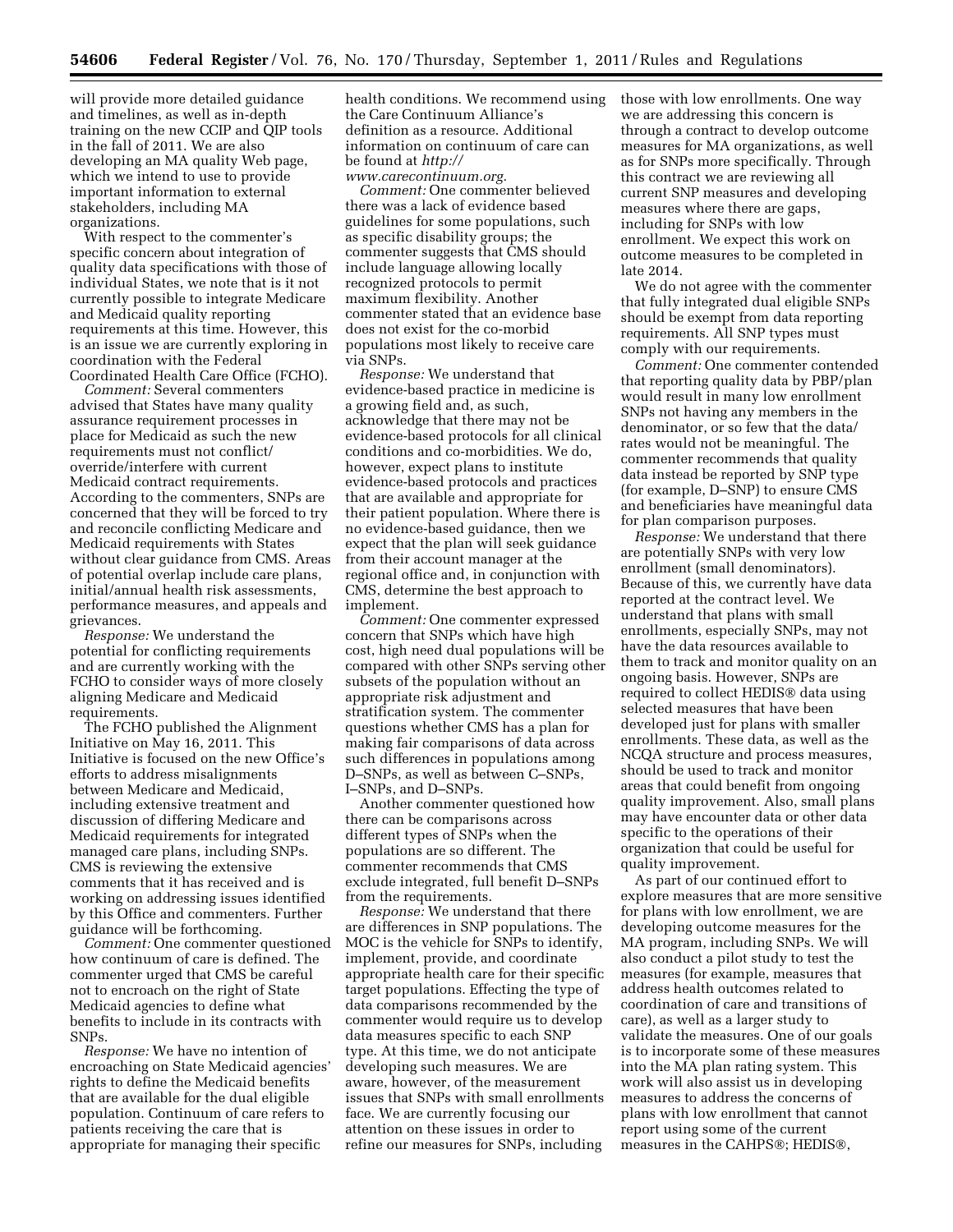and/or HOS instruments. We expect to complete our work in late 2014.

*Comment:* One commenter advised that they have heard concerns from both States and plans regarding the stringency of the QI requirements and their potential impact on plans' stability.

*Response:* We appreciate the commenter's interest in this issue. We believe that improving quality and having the data to demonstrate these improvements will help support the stability and viability of the program.

*Comment:* One commenter recommended that CMS promptly issue guidance with operational instructions implementing the 2008 SNP Chronic Condition Panel Final Report. MIPPA restricted enrollment in C–SNPs to special needs individuals that ''have one or more co-morbid and medically complex chronic conditions that are substantially disabling or lifethreatening, have a high risk of hospitalization or other significant adverse health outcomes, and require specialized delivery systems across domains of care.''

*Response:* Fifteen SNP-specific chronic conditions were recommended by the panel and adopted beginning with the CY 2009 plan year. The Special Needs Plan Chronic Condition Panel Final Report was made public on November 12, 2008. The final report is available on the CMS Web site at: *[https://www.cms.gov/](https://www.cms.gov/SpecialNeedsPlans/Downloads/SNP_CC_Panel_Final_Report.zip) [SpecialNeedsPlans/Downloads/](https://www.cms.gov/SpecialNeedsPlans/Downloads/SNP_CC_Panel_Final_Report.zip) SNP*\_*CC*\_*Panel*\_*Final*\_*[Report.zip.](https://www.cms.gov/SpecialNeedsPlans/Downloads/SNP_CC_Panel_Final_Report.zip)* 

*Comment:* In questioning how the new requirements to collect, analyze, and report data as well as new requirements for MOC, care management, *etc.,* relate to existing CCI, HEDIS, and structure and process measures, one commenter urged CMS to work closely with SNPs and NCQA to minimize any new data reporting burdens, to prevent duplication of data collection and reporting efforts and to maximize use of existing structure and process measures to the extent possible in meeting new reporting requirements. The commenter also requested that CMS take into consideration the development time required to ensure accurate and complete data as well as provide technical specifications well in advance (for example, plans should have the technical specifications 6 months in advance). In addition, the commenter requested, that since SNPs have to meet both standard MA reporting as well as SNP-specific reporting, CMS take into account the total data and reporting burden on SNPs and consider staggering reporting of any new SNP requirements,

similar to the process for Part C reporting.

*Response:* We are sensitive to the potential overlap of QI data reporting requirements. As part of our overall QI strategy, are carefully and systematically evaluating the impact of data collection requirements related to QI in an attempt to decrease burden and prevent duplication, while achieving our programmatic goals. Where possible, we will attempt to stagger reporting requirements.

Many of the measures that we have received comments on are included in the 5-star plan rating system. We are looking systematically at all of our QI reporting tools and measures and making a number of changes. For example, we are in the process of improving and implementing new reporting tools for the CCIPs and the QIPs for the CY 2012 reporting cycle. We expect that these new reporting tools will decrease the data collection and reporting burden for all MA organizations. We are also developing a module in HPMS that will allow for this reporting process to be automated. CMS is committed to continuing to review and to assess the measures to address these concerns.

We acknowledge that the NCQA structure and process measures overlap heavily with the MOC and QI reporting requirements. The structure and process measures were developed in an effort to identify SNP-specific measures that are not affected by a plan's enrollment size. Another goal of these measures is to evaluate some of the specific features of SNPs that make them unique among MA plans. These measures cannot replace the QIPs, since QIPs are a tool for evaluating weaknesses in the overall QI program for and MA organization, as well as monitoring the impact of any intervention that was implemented to mitigate a specific problem.

Similarly, the MOC serves a unique purpose by ensuring that SNPs design a clinical care program to address the health care needs of the specific vulnerable populations they serve. The MOC is not a data collection system but, rather, a framework for coordinating the key evidence based elements critical to providing integrated, high quality care to vulnerable patients.

We are looking systematically at all of our QI reporting tools and measures, and are in the process of making changes to eliminate some of the burden on plans. For example, we are in the process of streamlining and improving the CCIP and QIP reporting tools. By improving the reporting tools we expect to use in the 2012 reporting cycle we expect to decrease the burden for

completing the data collection and reporting. We are also developing automating the submission process through an HPMS module.

*Comment:* One commenter recommended that CMS require the data to be reported uniformly. The commenter pointed out that the first tier purpose of the QI program to provide data on quality and outcomes to enable beneficiaries to compare and select from among health coverage options and the second tier purpose for measuring essential components of the MOC using a variety of plan-determined methodologies discussed in the rule do not appear to require uniform data reporting that would promote comparisons among plans.

*Response:* We appreciate the commenter's interest in this issue. We understand the need for uniformity in reporting and will strive to incorporate this principle in the QI program.

d. Special Needs Plans and Other MA Plans With Dual-Eligibles: Responsibility for Cost-Sharing (§ 422.504(g)(1)) and Written Disclosure of Cost-Sharing Requirements  $(\S 422.111(b)(2)(iii))$ 

(1) Comprehensive Written Disclosure Requirement for Dual Eligible SNPs  $(S\,422.111(b)(2)(iii))$ 

Section 164(c)(1) of MIPPA requires that plan sponsors offering D–SNPs must provide each prospective enrollee, prior to enrollment, with a comprehensive written statement that describes the benefits and cost-sharing protections that the individual would be entitled to under the D–SNP and the relevant State Medicaid plan. The comprehensive written statement must include the benefits that the individual is entitled to under Medicaid (Title XIX), the cost-sharing protections that the individual is entitled to under Medicaid (Title XIX), and a description of which of these benefits and costsharing protections are covered under the D–SNP. This provision is effective January 1, 2010. In the September 18, 2008 IFC (73 FR 54226), we introduced the regulations at  $\S 422.111(b)(2)(iii)$  to reflect these statutory requirements, and are finalizing it without modification in this final rule.

*Comment:* One commenter mentioned that it believed that CMS's current marketing materials for duals were confusing and inaccurate. The commenter expressed support for the comprehensive written statement requirement, which it believed would provide dual eligible enrollees with crucial information on a plan's costsharing benefits.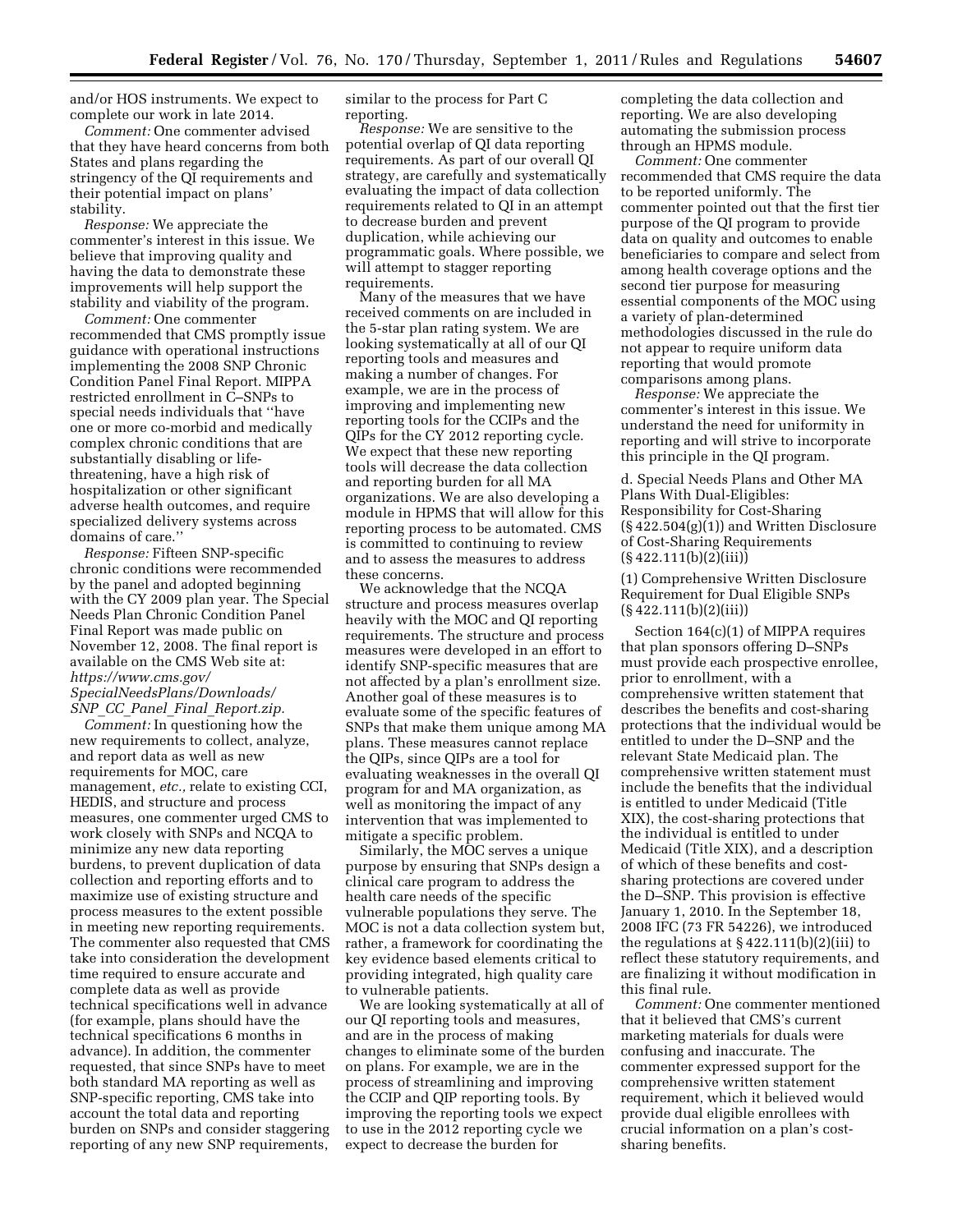*Response:* We agree that the comprehensive written statement will help dual-eligible beneficiaries make more informed enrollment choices.

*Comment:* One commenter stated that the comprehensive written statement provision, as written in the interim final rule, was narrower than the corresponding section of MIPPA, which requires that CMS establish a standard content and format for the notice concerning cost sharing protections and Medicare and Medicaid benefits. The commenter also recommended adding language to the rule to specify that the comprehensive written statement must include a statement of the benefits that the SNP provides.

*Response:* We disagree with the commenter's assertion that we should modify the rule to specifically reference CMS's responsibility to establish a standard content and format for the comprehensive written notice. Section 164(c)(1) of MIPPA (section 1859(f)(3)(c) of the Act) directly mandates that CMS determine the form and content of the comprehensive written statement. Regulatory language is neither a necessary nor appropriate means of effectuating this statutory directive to the agency. Therefore, we are not adding this language to the final rule.

In addition, the language in the regulatory text for this provision includes the requirement that the comprehensive written statement must include a description of the benefits and cost-sharing protections that the D–SNP provides. We do not believe this provision requires further clarification.

*Comment:* Two commenters requested clarification on the format and administration of the requirements established in this provision. One commenter suggested that CMS develop a simple template that States could use to describe their Medicaid benefits, and requested that CMS clarify how the written statement could be modified to reflect States' mid-year benefit changes. The commenter additionally asked CMS to define the role of the CMS Central Office and CMS Regional offices in coordinating the flow of information between States and SNPs. Another commenter asked CMS to clarify whether a plan that included this information on its Evidence of Coverage (EOC) document would be compliant with the comprehensive written statement requirement.

*Response:* We are not modifying the provision to address the operational issues that the commenters raised. We do not believe that rulemaking is the appropriate vehicle for addressing comments on the operational issues related to the comprehensive written

statement requirement. We will address operational issues related to the comprehensive written statement requirement for D–SNPs through operational guidance vehicles (for example, call letters, manual chapters, and HPMS memoranda). We anticipate that this future guidance will address the commenters' concerns regarding the operational aspects of the comprehensive written disclosure requirement.

(2) Limitation on Cost-Sharing for Certain Dual Eligible Special Needs Individuals (§ 422.504(g)(1))

Section 165 of MIPPA, which revised section 1852(a) of the Act, prohibits D– SNPs from imposing cost-sharing requirements on full benefit dualeligible individuals and Qualified Medicare Beneficiaries (QMBs), as described in sections 1935(c)(6) and 1905(p)(1) of the Act, that would exceed the cost-sharing amounts permitted under the State Medicaid plan if the individual were not enrolled in the D– SNP. The effective date of this provision is January 1, 2010.

*Comment:* One commenter asked CMS to clarify the difference between this provision's requirement that limits cost-sharing for full benefit dual-eligible beneficiaries and the prohibition on balance billing Qualified Medicare Beneficiaries (QMBs) that is established in 1903(n) of the Act. The commenter also requested that CMS explain the difference between this provision and provisions that hold beneficiaries harmless in instances of non-payment by a health plan or a State Medicaid Agency. Another commenter asked CMS to clarify how a plan should construct its benefits and its bid for full benefit duals when the liability of the State varies by the reimbursement level in its State Medicaid plan.

*Response:* We will continue to provide all MA plans, including D– SNPs, with guidance on the bid submission process. We do not believe that it is appropriate to address issues relating to plan bids through formal rulemaking. Unlike the statutory prohibition on QMB balance billing that outlines State cost-sharing responsibilities and provider billing requirements, this requirement at  $§$  422.504(g)(1)) limits the cost-sharing that MA plans may impose on their full benefit and zero-cost-share dual eligible enrollees. We are not describing the requirements of balance billing or ''hold harmless'' provisions in detail in this preamble, as they are outside the scope of this final rule.

*Comment:* One commenter requested that CMS address how this requirement would apply to D–SNPs that enroll dual eligible individuals who are not all eligible for full State Medicaid benefits. The commenter also suggested that CMS strengthen its language regarding States' cost-sharing responsibility. Finally, the commenter noted its belief that the protection of full-benefit dual eligible beneficiaries from cost-sharing above Medicaid levels should extend to full benefit dual eligible beneficiaries in all MA plans, not just those who are enrolled in SNPs.

*Response:* In our January 2009 final rule (74 FR 1499) entitled, ''Medicare Program; Medicare Advantage and Prescription Drug Benefit Programs: Negotiated Pricing and Remaining Revisions,'' we extended the costsharing requirements that MIPPA imposed on D–SNPs to all MA plans. We also applied this cost-sharing protection to individuals who belong to any Medicaid dual eligibility category for which the State provides a zero costshare. Our January 2009 final rule (74 FR 1499) replaced and superseded the language in our September 18, 2008 IFC, and finalized changes to § 422.504(g)(1)(iii). Therefore, in this final rule, we are not finalizing the regulatory text changes to § 422.504(g)(1)(iii) that we described in our September 18, 2008 IFC.

(3) Private Fee-For-Service (PFFS) Plans

(a) Changes in Access Requirements for PFFS Plans

Section 162(a)(3) of MIPPA amended section  $1852(d)(4)(B)$  of the Act to require, effective January 1, 2010, that PFFS plans meeting access standards based on signed contracts meet access standards with respect to a particular category of provider by establishing contracts or agreements with a sufficient number and range of providers to meet the access and availability standards described in section 1852(d)(1) of the Act. Section 1852(d)(1) of the Act describes the requirements that MA organizations offering a ''network'' MA plan must satisfy when selecting providers to furnish benefits covered under the plan.

In the September 18, 2008 IFC, we revised  $\S 422.114(a)(2)(ii)$  to reflect this new statutory requirement. We did not receive any comments on this requirement; therefore, we are finalizing the revisions to  $\S$  422.114(a)(2) as described in the September 18, 2008 IFC.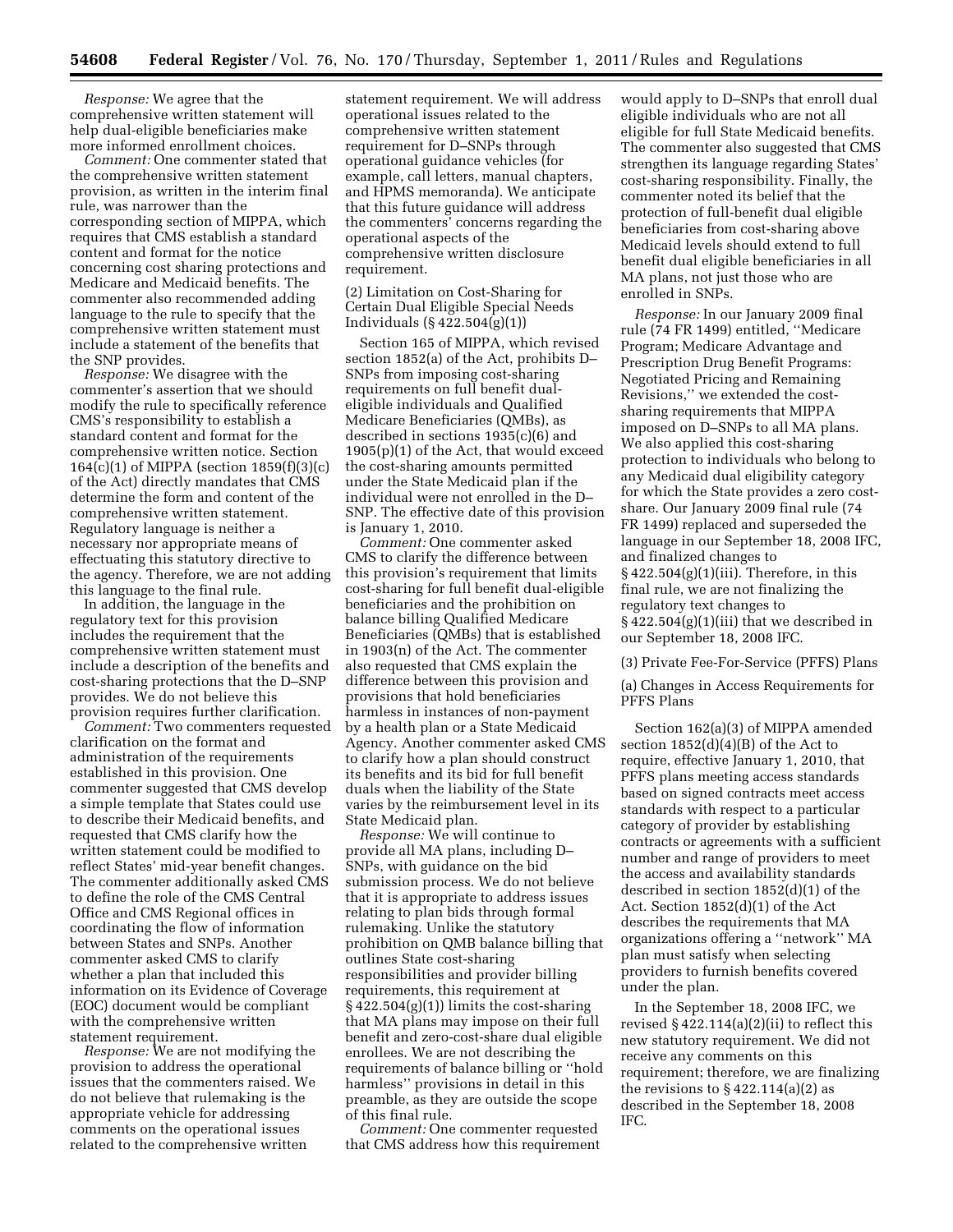(b) Requirement for Certain Non-Employer PFFS Plans to Use Contract Providers

Section 162(a)(1) of MIPPA added a new paragraph (5) to section 1852(d) of the Act. The new paragraph creates a requirement for certain non-employer MA PFFS plans to establish contracts with providers. Specifically, for plan year 2011 and subsequent plan years, MIPPA required that non-employer/ union MA PFFS plans (employer/union sponsored PFFS plans were addressed in a separate provision of MIPPA) that are operating in a network area (as defined in section 1852(d)(5)(B) of the Act) must meet the access standards described in section 1852(d)(4). As noted above, section 1852(d)(4)(B) of the Act as amended by MIPPA, requires that PFFS plans must have contracts with a sufficient number and range of providers to meet the access and availability standards described in section 1852(d)(1) of the Act. Therefore, we stated in the September 18, 2008 IFC that these PFFS plans may no longer meet the access standards by paying not less than the Original Medicare payment rate and having providers deemed to be contracted, as provided under § 422.216(f).

''Network area'' is defined in section  $1852(d)(5)(B)$  of the Act, for a given plan year, as the area that the Secretary identifies (in the announcement of the risk and other factors to be used in adjusting MA capitation rates for each MA payment area for the previous plan year) as having at least two networkbased plans (as defined in section  $1852(d)(5)(C)$  of the Act) with enrollment as of the first day of the year in which the announcement is made. For plan year 2011, we informed PFFS plans of the network areas in the announcement of CY 2010 MA capitation rates, which was published on the first Monday of April 2009. We used enrollment data for January 1, 2009 to identify the location of network areas.

'Network-based plan" is defined in section  $1852(d)(5)(C)$  of the Act as  $(1)$  an MA plan that is a coordinated care plan as described in section 1851(a)(2)(A)(i) of the Act, excluding non-network regional PPOs; (2) a network-based MSA plan; or (3) a section 1876 cost plan. Types of coordinated care plans (CCPs) that meet the definition of a ''networkbased plan'' are HMOs, PSOs, local PPOs, as well as regional PPOs with respect to portions of their service area in which access standards are met through establishing written contracts or agreements with providers. MIPPA specified that the term ''network-based plan'' excluded a regional PPO that

meets access requirements in its service area substantially through the authority of § 422.112(a)(1)(ii), rather than through written contracts. Section 422.112(a)(1)(ii) permits regional PPOs to meet access requirements using methods other than written agreements with providers (that is, allowing members to see non-contract providers at in-network cost sharing in areas where the plan does not have established a network of contracted providers).

We stated in the September 18, 2008 IFC that, for purposes of determining the network area of a PFFS plan, we will determine whether any network-based plans with enrollment exist in each of the counties in the United States. Beginning in plan year 2011, in counties where there is availability of two or more network-based plans (such as an HMO plan, a PSO plan, a local PPO plan, a network regional PPO plan, a network-based MSA plan, or a section 1876 cost plan), a PFFS plan operating in these counties must establish a network of contracted providers to furnish services in these counties in accordance with the amended section  $1852(d)(4)(B)$  of the Act. In such counties, a PFFS plan would no longer be able to meet access requirements through providers deemed to have a contract with the plan at the point of service in these counties. In counties where there are no network-based plan options, or only one other networkbased plan, the statute allows PFFS plans to continue to meet access requirements in accordance with section  $1852(d)(4)$  of the Act and § 422.114(a)(2). Regardless of whether a PFFS plan meets access requirements through deeming or is subject to the requirement that it establish a network of providers with signed contracts, providers who do not have a contract with the PFFS plan may continue to be deemed to have a contract with the plan if the deeming conditions described in § 422.216(f) are met.

An existing PFFS plan may have some counties in its current service area that meet the definition of a network area and other counties that do not. We also stated that, in order to operationalize section 162(a)(1) of MIPPA, we will not permit a PFFS plan to operate a mixed model where some counties in the plan's service area are considered network areas and other counties are considered non-network areas. Beginning in plan year 2011, an MA organization offering a PFFS plan will be required to create separate plans within its existing service areas where it is offering PFFS plans based on whether the counties located in those service

areas are considered network areas or not. For example, if an existing PFFS plan has some counties in its current service area that are network areas and other counties that are non-network areas, then in order to operate in this service area in plan year 2011 and subsequent plan years, the MA organization must establish a unique plan with service area consisting of the counties that are network areas and another plan with service area consisting of the counties that are nonnetwork areas. Consequently, the PFFS plan operating in the counties that are network areas must establish a network of contracted providers in these counties in accordance with section 1852(d)(4)(B) of the Act in order to meet access requirements. The PFFS plan operating in the counties that are not network areas can continue to meet access requirements under § 422.114(a)(2) by paying rates at least as high as rates under Medicare Part A or Part B to providers deemed to have a contract with the plan if the conditions described in § 422.216(f) are met. The MA organization must file separate plan benefit packages for the PFFS plan that will operate in network areas and the plan that will operate in non-network areas.

We stated in the September 18, 2008 IFC that for purposes of making the judgment of provider network adequacy for PFFS plans that will be required to operate using a network of contracted providers in plan year 2011 and afterwards, we will apply the same standards for PFFS plans that we apply to coordinated care plans. To determine where a PFFS plan's proposed network meets access and availability standards, we will follow the procedure described in the section above on ''Changes in access requirements for PFFS plans.''

We are finalizing the revisions to § 422.114(a)(3) as described in the (73 FR 54226) IFC published on September 18, 2008 IFC to reflect the requirements found in section 162(a)(1) of MIPPA for non-employer PFFS plans.

*Comment:* A few commenters urged CMS to modify the definition of a ''network area'' to mean an area with CCPs offered by two different organizations in order to ensure that there is real competition in the area.

*Response:* MIPPA defines ''network area,'' for a given plan year, as the area that the Secretary identifies (in the announcement of the risk and other factors to be used in adjusting MA capitation rates for each MA payment area for the previous plan year) as ''having at least 2 network-based plans with enrollment as of the first day of the year in which the announcement is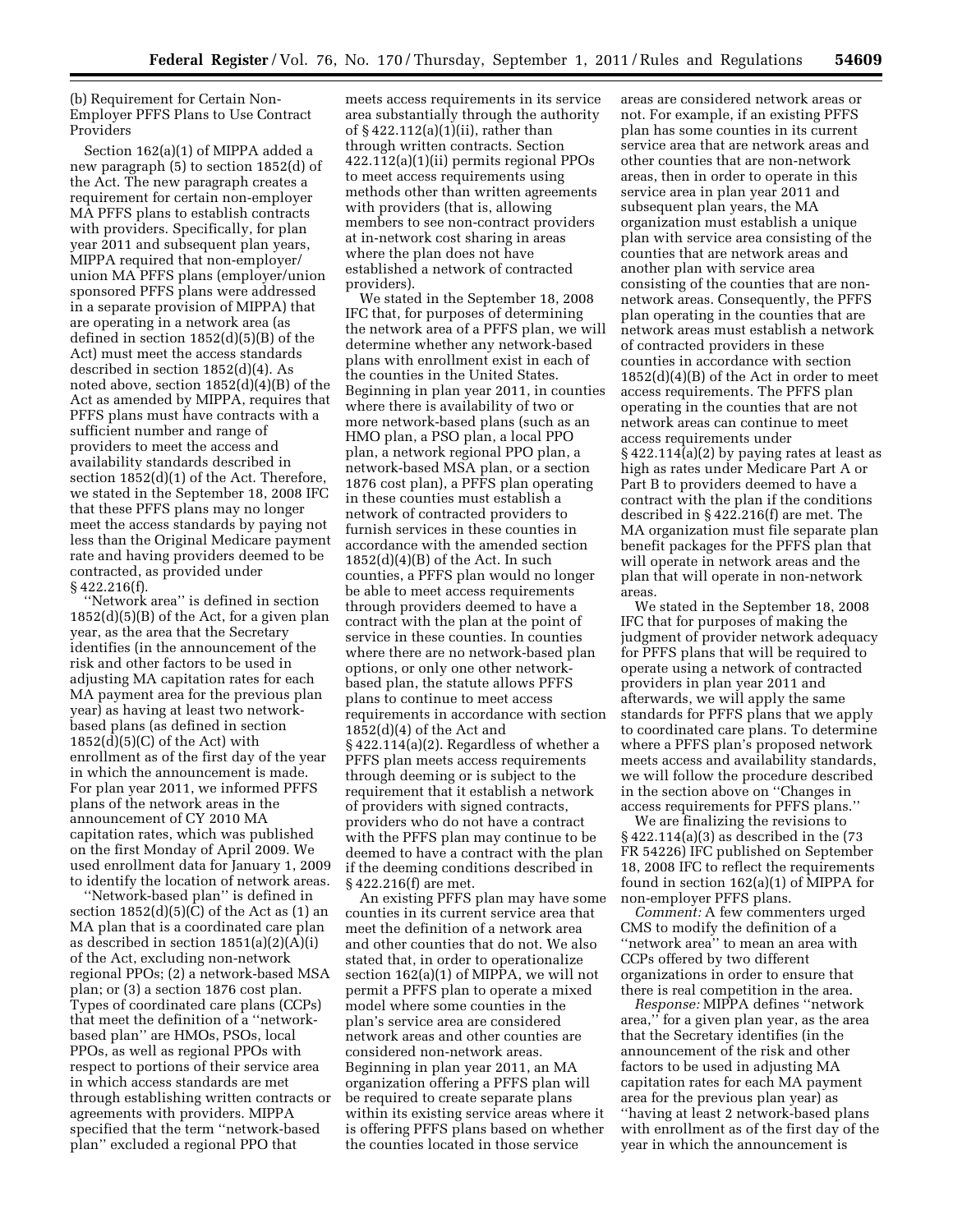made.'' ''Network-based plan'' is defined in MIPPA as (1) an MA plan that is a coordinated care plan as described in section 1851(a)(2)(A)(i) of the Act, excluding non-network regional PPOs; (2) a network-based MSA plan; or (3) a section 1876 cost plan. We interpret ''having at least 2 networkbased plans'' to mean that there are at least 2 plans, which meet the definition of a network-based plan, that are offered by the same MA organization or by different MA organizations. We believe this interpretation is consistent with the statutory requirements for identifying network areas. We do not believe we have the statutory authority to interpret the definition of a network area in a different manner.

*Comment:* A commenter recommended that network-based plans ''with enrollment'' should be defined as plans with a minimum enrollment threshold of 5,000 in MSAs with a population of more than 250,000 and 1,500 in all other areas. The commenter stated that establishing a minimum membership standard would ensure that the CCPs that remain in the market are stable and minimize the possibility of future plan exit and further MA member disruption.

*Response:* MIPPA defines ''network area,'' for a given plan year, as the area that the Secretary identifies (in the announcement of the risk and other factors to be used in adjusting MA capitation rates for each MA payment area for the previous plan year) as ''having at least 2 network-based plans with enrollment as of the first day of the year in which the announcement is made.'' We interpret the phrase ''with enrollment'' to mean that a networkbased plan is required to have at least 1 beneficiary enrolled in the plan in order to be counted for purposes of identifying the location of the network areas. We believe that interpreting ''with enrollment'' any differently would result in an artificial threshold and would not be consistent with the statute.

*Comment:* A commenter recommended that CMS provide preliminary information about CY 2011 network areas, based on January 1, 2009, enrollment data, in the CY 2010 announcement and later update this information in the CY 2011 announcement to reflect January 1, 2010, enrollment data. The commenter further stated that the 2010 data and resulting network areas should be the basis for determining PFFS plan compliance with the MIPPA requirement for CY 2011. Another commenter recommended that once CMS denotes a county as a network

area, that county should keep the network area designation. The commenter stated that counties should not switch from network to non-network status over time, even if one of the two CCPs in the county exit.

*Response:* The methodology for identifying the location of network areas for a given plan year is specified in the statutory definition of a ''network area.'' MIPPA defines ''network area,'' for a given plan year, as the area that the Secretary identifies (in the announcement of the risk and other factors to be used in adjusting MA capitation rates for each MA payment area for the previous plan year) as ''having at least 2 network-based plans with enrollment as of the first day of the year in which the announcement is made.'' We accordingly used enrollment data as of January 1, 2009, to identify the network areas for plan year 2011. The methodology we used to identify the list of network areas for plan year 2011 is consistent with statutory requirements. The statute also requires us to update the list of network areas for each plan year, and not doing so would be inconsistent with the intent of the statute. Because of this requirement, we cannot allow counties to keep a network designation when one or more of the network-based plans in those counties exits the market because the county no longer meets the network designation criteria.

*Comment:* A commenter urged that CMS recognize that MA organizations are in the process of creating PPOs and other MA plans in areas that are likely to be network areas in 2011, and therefore establish a passive enrollment process whereby PFFS enrollees in network areas automatically enroll in their current sponsor's replacement product (if one is available) on January 1, 2011, unless the beneficiary affirmatively chooses to join another plan or return to fee-for-service Medicare.

*Response:* On April 16, 2010, we released guidance via HPMS on the renewal and non-renewal options for MA organizations for CY 2011. We allowed non-network PFFS plans to transition their enrollees to their full network PFFS plans in CY 2011. We extended this same option to PFFS plans for CY 2012 via the CY 2012 Final Call Letter. However, we do not believe it would be appropriate to allow transition of enrollees from one MA plan type (for example, PFFS plan) to another MA type (for example, HMO or PPO plan), as this would be a change from an ''open'' model to a closed network.

*Comment:* A commenter recommended that CMS permit PFFS plans to employ a mixed model for complying with the network access standards imposed by MIPPA.

*Response:* We believe that requiring MA organizations offering PFFS plans to have separate contracts for their nonnetwork, partial, and full network plans would allow these organizations to better manage their plans and allow CMS to more effectively oversee these plans. We also believe that not permitting PFFS plans to offer a mixed model would help beneficiaries to better distinguish among the three types of PFFS plans.

*Comment:* A commenter recommended that CMS establish a special e-mail box for any PFFS-related MIPPA questions and use the questions submitted to the e-mail box to develop timely guidance issued before the annual Call Letter.

*Response:* All of the PFFS-related provisions in this rule became effective prior to the publication of this final rule. Since we already released operational guidance to assist with the implementation of these provisions, we do not believe it would be useful to establish an e-mail box for PFFS-related MIPPA questions at this time. We note that plans may submit questions about these provisions to their Regional Office Account Manager.

(c) Requirement for All Employer/Union Sponsored PFFS Plans to Use Contracts With Providers

Section 162(a)(2) of MIPPA amended section 1852(d) of the Act by adding a new requirement for employer/union sponsored PFFS plans. For plan year 2011 and subsequent plan years, MIPPA required that all employer/union sponsored PFFS plans under section 1857(i) of the Act meet the access standards described in section 1852(d)(4) of the Act only through entering into written contracts or agreements in accordance with section  $1852(d)(4)(B)$  of the Act, and not, in whole or in part, through establishing payment rates meeting the requirements under section 1852(d)(4)(A) of the Act. We revised § 422.114(a) in the September 2008 IFC to reflect this statutory change. Specifically, the changes to § 422.114(a) set forth how an MA organization that offers a PFFS plan must demonstrate to CMS that it can provide sufficient access to services covered under the plan. We stated in the September 18, 2008 IFC (73 FR 54226) that, in order to meet the access requirements beginning plan year 2011, an employer/union sponsored PFFS plan must establish written contracts or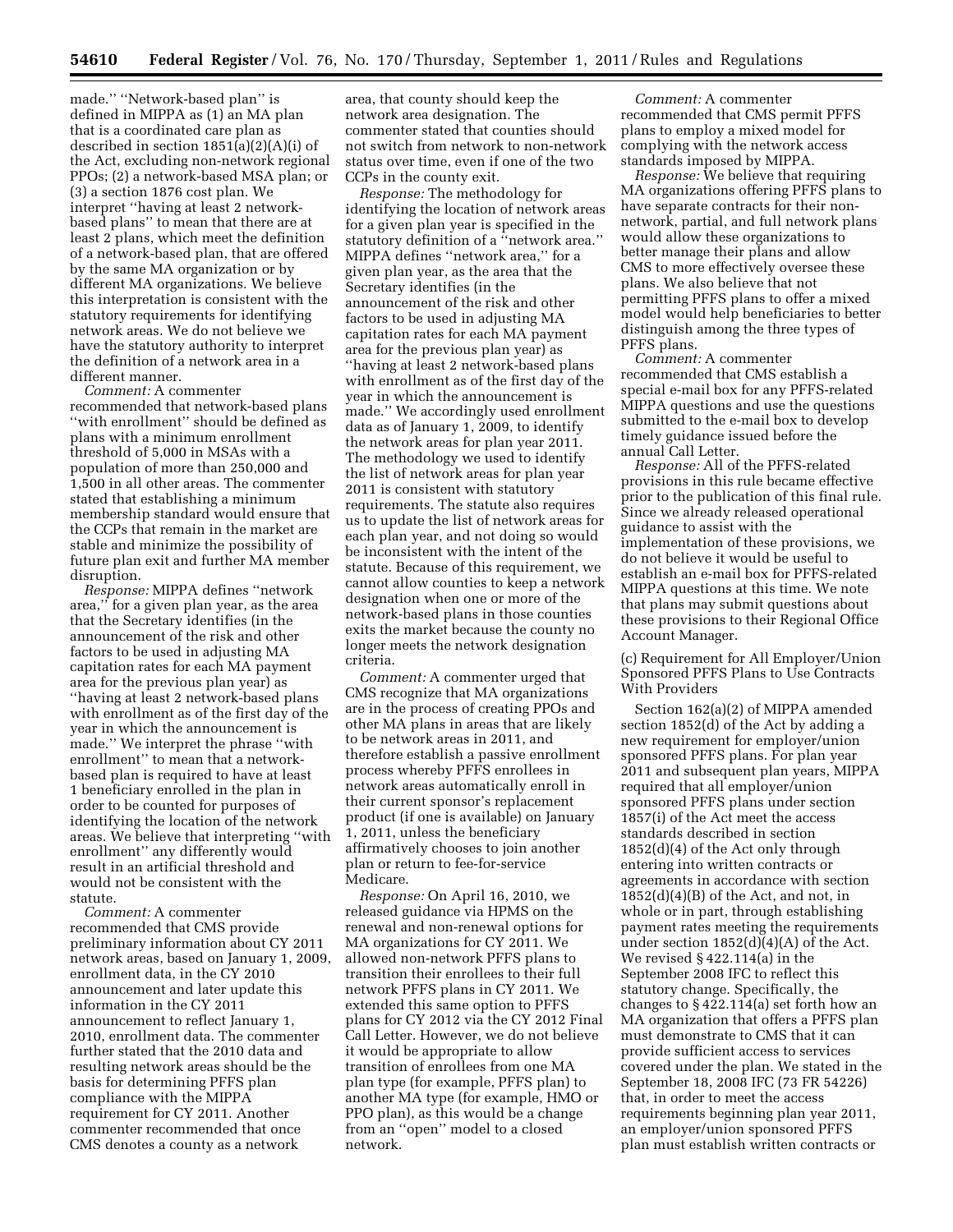agreements with a sufficient number and range of health care providers in its service area for all categories of services in accordance with the access and availability requirements described in section 1852(d)(1) of the Act. An employer/union sponsored PFFS plan will not be allowed to meet access requirements by establishing payment rates for a particular category of provider that are at least as high as rates under Medicare Part A or Part B. We also stated that while an employer/ union-sponsored PFFS plan must meet access standards through signed contracts with providers, providers that have not signed contracts can still be deemed to be contractors under the deeming procedures in 1852(j)(6) of the Act that currently apply.

We added paragraph (a)(4) to § 422.114 in order to reflect this new statutory requirement for employer/ union sponsored PFFS plans.

*Comment:* A commenter recommended that CMS provide more clarification regarding network access standards for employer-sponsored PFFS plans. The commenter stated that CMS should adopt access standards that are unique to each group plan and eventually adopt access standards that evaluate provider access based on the population eligible for enrollment.

*Response:* Currently, we do not review Health Service Delivery (HSD) tables for employer/union sponsored PFFS plans to determine whether the plans meet our network access standards. However, these plans must ensure that their enrollees have adequate access to providers consistent with Chapter 9 of the Medicare Managed Care Manual.

We are finalizing § 422.114(a)(4) as described in the September 18, 2008 IFC to reflect the new requirement found in section 162(a)(2) of MIPPA for employer/union sponsored PFFS plans.

(d) Variation in Payment Rates to Providers

Section 162(b) of MIPPA added a clarification to the definition of an MA PFFS plan found at section 1859(b)(2) of the Act. Prior to MIPPA, the statute defined an MA PFFS plan as an MA plan that pays providers at a rate determined by the plan on a fee-forservice basis without placing the provider at financial risk; does not vary the rates for a provider based on the utilization of that provider's services; and does not restrict enrollees' choice among providers who are lawfully authorized to provide covered services and agree to accept the plan's terms and conditions of payment. Section 162(b) of MIPPA added that although payment

rates generally cannot vary based on utilization of services by a provider, an MA PFFS plan is permitted to vary the payment rates for a provider based on the specialty of the provider, the location of the provider, or other factors related to the provider that are not related to utilization. However, this section of MIPPA allowed MA PFFS plans to increase payment rates for a provider based on increased utilization of specified preventive or screening services. Section 162(b) of MIPPA was effective at the time of publication of the September 18, 2008 IFC.

In the September 18, 2008 IFC, we revised paragraph (a)(3)(ii) of § 422.4 and paragraph (a) of § 422.216 to add the clarifications found in section 162(b) of MIPPA. We did not receive any comments on our revisions; therefore, we are finalizing the revisions to § 422.4(a)(3) and § 422.216(a) as described.

3. Revisions to Quality Improvement Programs § 422.152

a. Requirement for MA PFFS and MSA Plans to Have a Quality Improvement Program

Section 163(a) of MIPPA repealed, effective January 1, 2010, the statutory exemption found at section 1852(e)(1) of the Act for MA PFFS plans and MSA plans from the requirement that MA plans have quality improvement programs meeting specified statutory requirements. We stated in the September 18, 2008 IFC that, beginning plan year 2010, each MA PFFS and MSA plan must have an ongoing quality improvement program that meets the requirements under § 422.152(a). We also revised § 422.152(a) to delete language exempting PFFS and MSA plans from having quality improvement programs.

MAOs that offer one or more MA plans must have for each of their plans a QI program under which it meets all of the following requirements:

• Has a chronic care improvement program (CCIP), that meets the requirements of § 422.152(c), and addresses populations identified by CMS based on a review of current quality performance.

• Conducts quality improvement projects (QIP) that can be expected to have a favorable effect on health outcomes and enrollee satisfaction, meets the requirements of § 422.152(d), and addresses areas identified by CMS.

• Encourages providers to participate in CMS and Health and Human Service (HHS) QI initiatives.

1. • Develops and maintains a health information system.

2. • Contracts with an approved Medicare CAHPS vendor to conduct the Medicare CAHPS satisfaction survey of Medicare enrollees.

3. • Includes a program review process for formal evaluation that addresses the impact and effectiveness of its QI programs at least annually.

4. • Corrects problems for each plan. Finally, MAOs must ensure that, (1) their reported data are accurate and complete, (2) they maintain health information for CMS review as requested, (3) they conduct an annual review of their overall QI program, and (4) they take action to correct problems revealed through complaints and QI program performance evaluation findings.

We did not receive any comments on this requirement; therefore, we are finalizing the revisions to § 422.152(a) as described in the September 18, 2008 IFC.

b. Data Collection Requirements for MA PFFS and MSA Plans

Section 1852(e)(3)(A)(i) of the Act amended by section 163(b)(1) of MIPPA by adding that MA PFFS and MSA plans must provide for the collection, analysis, and reporting of data that permits the measurement of health outcomes and other indices of quality, but these requirements for PFFS and MSA plans cannot exceed the requirements established for MA local plans that are PPO plans beginning in plan year 2011 and are subject to an exception for plan year 2010 (as discussed below).

The statute provided a special rule that applies for plan year 2010, when MA PFFS and MSA plan quality requirements are not restricted to the data collection requirements established for MA local plans that are PPO plans under § 422.152(e). Instead, they must, for 2010 only, meet the data collection requirements with respect to administrative claims data, as specified in CMS guidance. We interpreted this exception to mean that for plan year 2010, MA PFFS and MSA plans are required to report quality data based on administrative claims data from all providers that include contract, deemed (applicable to PFFS plans only), and non-contract providers.

In the September 18, 2008 IFC, we added paragraph (h) to § 422.152 to describe the data collection requirements for MA PFFS and MSA plans. We stated that for plan year 2010, MA PFFS and MSA plans are not subject to the limitations under § 422.152(e)(1)(i) and must meet the data collection requirements using administrative claims data only. We also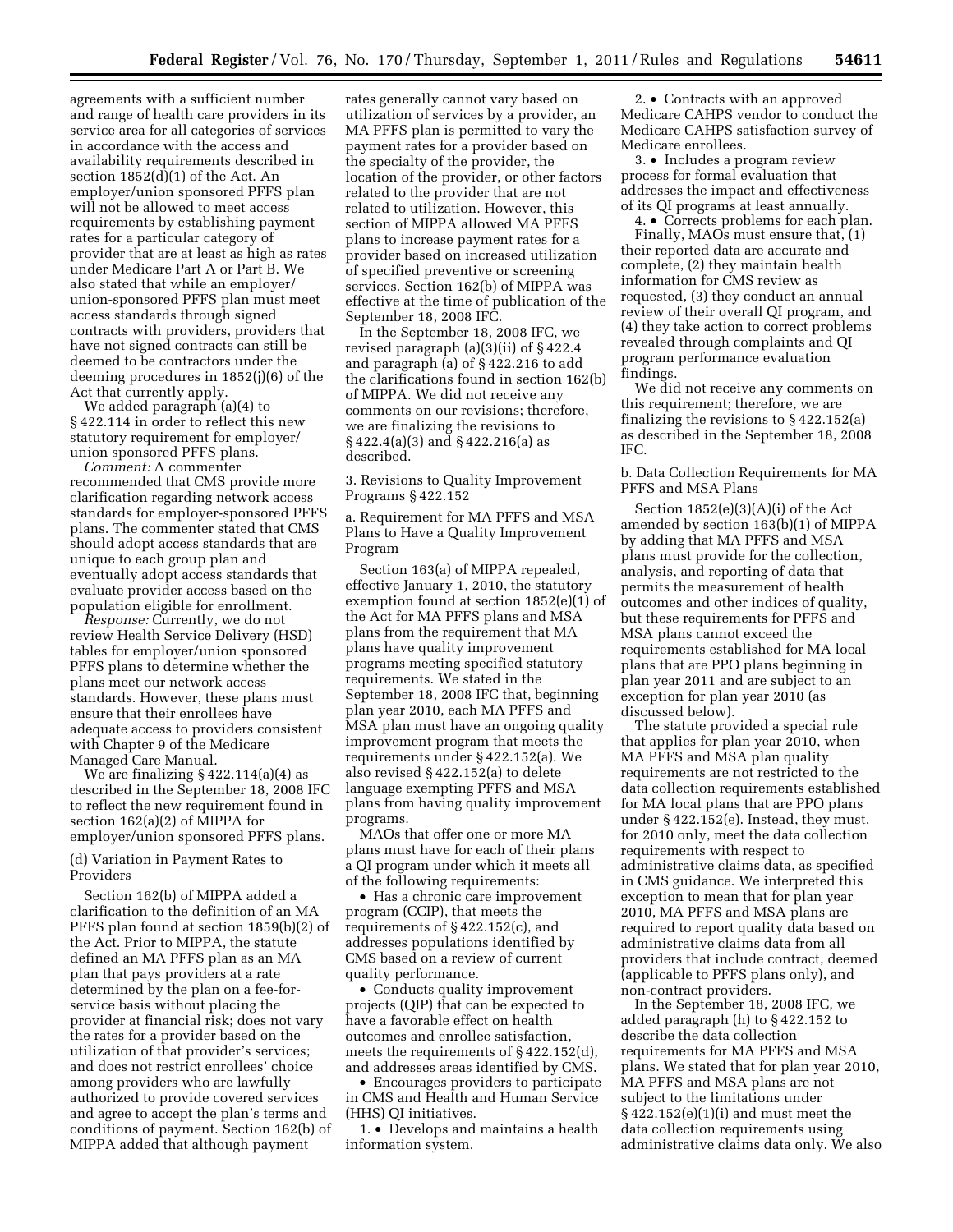stated that for plan year 2011 and subsequent plan years, MA PFFS and MSA plans are subject to data collection requirements that may not exceed the requirements specified in § 422.152(e) for MA local plans that are PPO plans.

*Comment:* A commenter suggested that CMS create an exception to the data collection requirements for 2010 for PFFS plans that will terminate in 2011.

*Response:* In the 2010 Call Letter, we stated that MA organizations that will terminate their PFFS or MSA contracts effective January 1, 2011 will not be required to submit a HEDIS report for 2010 for those contracts.

We are finalizing § 422.152(h) as described in the September 2008 IFC to reflect the new quality data collection requirements for PFFS and MSA plans.

c. Data Collection Requirements for MA Regional Plans

Section 163(b)(2) of MIPPA deleted clause (ii) of section 1852(e)(3)(A) of the Act. Section 1852(e)(3)(A)(ii) had provided for CMS to establish separate regulatory requirements for MA regional plans relating to the collection, analysis, and reporting of data that permit the measurement of health outcomes and other indices of quality and also provided that these requirements for MA regional plans could not exceed the requirements established for MA local plans that are PPO plans. Furthermore, section 163(b)(3) of MIPPA amended section 1852(e)(3)(iii) of the Act by adding that MA regional plans are subject to the data collection requirements under section 1852(e)(3)(A)(i) of the Act only to the extent that data are furnished by providers who have a contract with the MA regional plan. This provision is effective for plan years beginning on or after 2010 and allows for consistent data collection requirements between MA local plans that are PPO plans and MA regional plans.

We received no comments on this section and no change to regulatory text is needed since existing language in § 422.152(e) describes the requirements for MA local plans that are PPO plans as well as MA regional plans. Therefore we are finalizing this section without modification.

4. Phase-Out of Indirect Medical Education Component of MA Capitation Rate (§ 422.306)

In our September 18, 2008 IFC we noted that section 161 of MIPPA added a new paragraph (4) to 1853(k) of the Act, which directed the Secretary to phase-out indirect medical education (IME) amounts from MA capitation rates with a maximum adjustment percentage per year of 0.60 percent. We explained that implementation of the IME payment phase-out began in plan year 2010. Each year after 2010 the maximum adjustment percentage was to increase up to an additional 0.60 percent until the entire IME portion of the MA capitation rate in an area is reduced to zero. We stated that PACE programs are excluded from the IME payment phase-out. Finally, we stated that payment to teaching facilities for IME expenses for MA plan enrollees will continue to be made under section 1886(d)(11) of the Act by Original Medicare. We stated that we were adding a new paragraph (c) to § 422.306 to reflect this statutory IME phase-out.

We received no comments on this provision and are finalizing our regulatory changes without modification.

# *B. Changes to the Part D Prescription Drug Benefit Program*

1. Use of Prescription Drug Event Data for Purposes of Section 1848(m) of the Act (423.322(b))

Section 132 of MIPPA revised section 1848(m) of the Act, as added and amended by section 131 of MIPPA, to provide incentive payments to eligible professionals for successful electronic prescribing. A successful electronic prescriber for a reporting period is one who meets the requirements for submitting data on electronic prescribing quality measures or, if the Secretary determines appropriate, submitted a sufficient number (as determined by the Secretary) of prescriptions under Part D during the reporting period. Congress added paragraph (3)(iv) to section 1848(m) of the Act to permit the Secretary to use the data regarding drug claims (prescription drug event data) submitted for payment purposes under the authority of section 1860D–15 of the Act as necessary for purposes of carrying out section 1848(m), notwithstanding the limitations set forth under section 1860D–15(d)(2)(B) and (f)(2) of the Act.

Consistent with the authority granted to the Secretary regarding the use of the prescription drug event data for purposes of section 1848(m) of the Act, in the IFC we revised § 423.322(b) to remove the restriction placed on officers, employees and contractors of the HHS when using these data in accordance with section 1848(m) of the Act.

*Comment:* A commenter questioned whether MAOs are required to pay eprescribing incentive payments and if so, whether the payment will be based on MAO or national data.

*Response:* This provision relates to the extended authority granted under MIPAA for the Secretary to use prescription drug event data for purposed of providing incentives payments for e-prescribing. The commenter's questions are specific to eprescribing requirements and, therefore, are outside the scope of the final rule. However, as stated in the 2010 Call Letter dated March 30, 2009, payments to physicians who are contracted with MAOs are generally governed by the terms of the contract, and it is up to the MAO whether to take the e-prescribing incentive payment into account in establishing the amount the physician is paid.

We are finalizing this provision without change.

2. Elimination of Medicare Part D Late Enrollment Penalties Paid by Subsidy Eligible Individuals (§ 423.46 and § 423.780)

In the September 18, 2008 interim final rule (73 FR 54208), we stated that each year since the beginning of the Medicare prescription drug program we had conducted a Medicare payment demonstration that provided that Medicare beneficiaries who qualified for the low-income subsidy for Medicare prescription drug coverage were able to enroll in a Medicare prescription drug plan with no penalty. We stated the demonstration had tested the number and characteristics of the beneficiaries that benefited from waiver of the late enrollment penalty (LEP), and the cost of the waiver to Medicare. Originally this payment demonstration allowed certain Medicare beneficiaries to enroll in a Medicare prescription drug plan in 2006 with no LEP. Under the original waiver, we did not collect the LEP from beneficiaries who enrolled in Medicare Part D in 2006 and were either eligible for the low-income subsidy or lived in an area affected by Hurricane Katrina. This payment demonstration was amended to include beneficiaries who were eligible for the low-income subsidy and enrolled ''late'' in Medicare Part D in 2007 and 2008.

Section 114 of MIPPA revised the statute to waive the late enrollment penalty for subsidy eligible individuals. Accordingly, we revised our regulation at § 423.780(e) in order to reflect this MIPPA change. Under the revised regulation, we will no longer charge subsidy eligible individuals (defined in § 423.773) a late enrollment penalty. This eliminated the need for the LEP payment demonstration. Finally, we stated this provision was effective January 1, 2009, when the current demonstration ended. We stated that we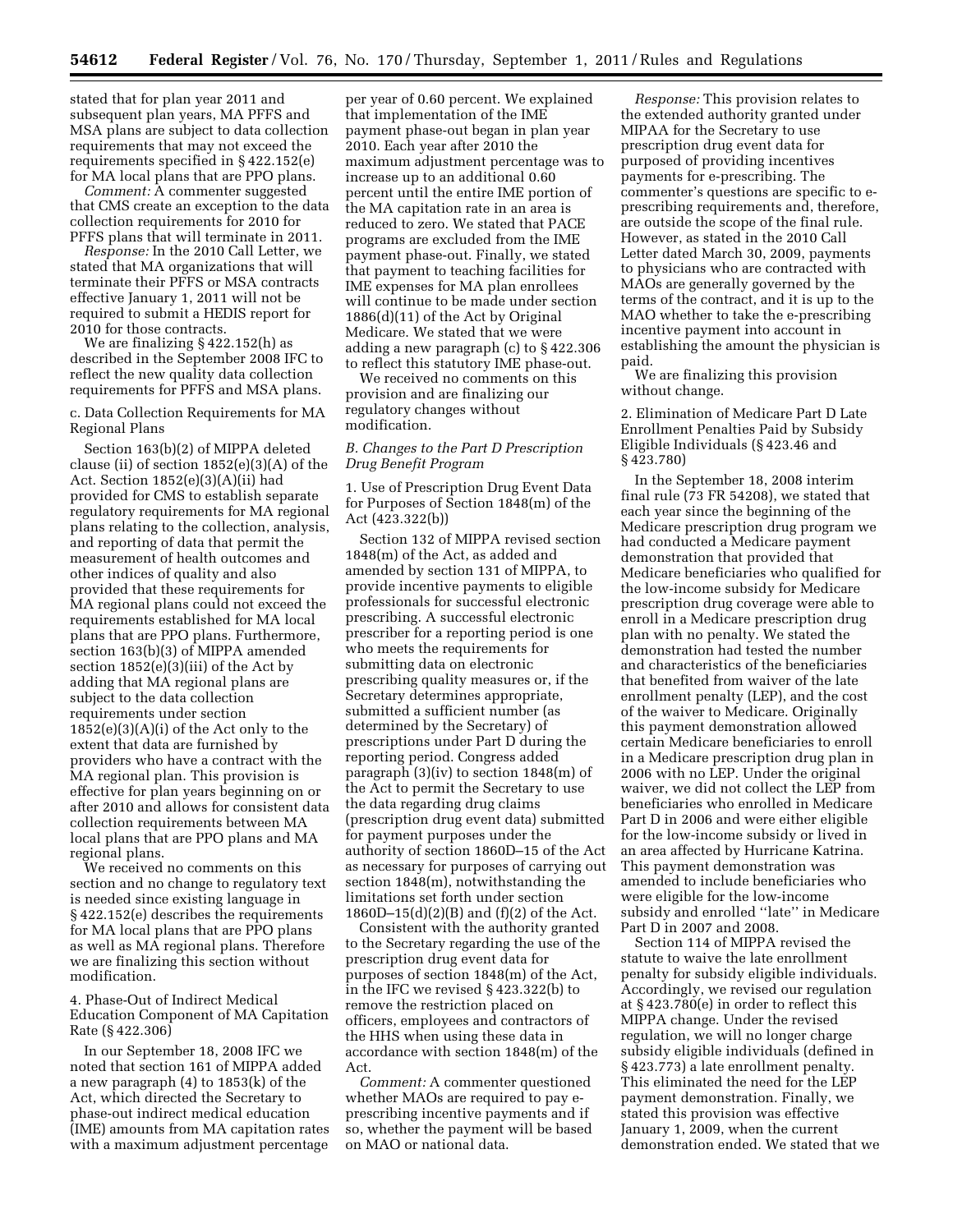were also are making a conforming change to § 423.46(a) to reflect the fact that subsidy eligible individuals may enroll in Medicare prescription drug plan with no penalty.

We received no comments on these provisions and are finalizing our regulatory changes without modification.

3. Prompt Payment of Clean Claims (§ 423.505 and § 423.520)

Section 171 of MIPPA amended sections 1860–12(b) and 1857(f) of the Act by adding provisions with regard to prompt payment by prescription drug plans (PDPs) and Medicare Advantage prescription drug (MA–PD) plans, both of which are Part D sponsors as defined in § 423.4. We codified these new requirements in § 423.505 and § 423.520 of the September 18, 2008 interim final rule.

In accordance with the new sections 1860D–12(b)(4) and 1857(f)(3)(A) of the Act, and as codified in § 423.520 effective January 1, 2010, CMS' contract with Part D sponsors must include a provision requiring sponsors to issue, mail, or otherwise transmit payment for all clean claims submitted by network pharmacies—except for mail-order and long-term care pharmacies—within specified timeframes for electronic and all other (non-electronically submitted) claims.

Consistent with section 1860D–  $12(b)(4)(A)(ii)$  of the Act, a clean claim is defined in § 423.520(b) of the regulations as a claim that has no defect or impropriety—including any lack of any required substantiating documentation—or particular circumstance requiring special treatment that prevents timely payment of the claim from being made under the requirements of § 423.520.

As provided in section 1860D– 12(b)(4)(B) of the Act and codified in § 423.520(a)(1)(i) and § 423.520(a)(1)(ii), Part D sponsors must make payment for clean claims within 14 days of the date on which an electronic claim is received and within 30 days of the date on which non-electronically submitted claims are received. Consistent with MIPPA, § 423.520(a)(2)(i) and (ii) define receipt of an electronic claim as the date on which the claim is transferred, and receipt of a non-electronically submitted claim as the 5th day after the postmark day of the claim or the date specified in the time stamp of the transmission, whichever is sooner.

Additionally, as provided in section  $1860D-12(b)(4)(D)(i)$  of the Act and as codified in  $\S 423.520(c)(1)$ , a claim will be deemed to be a clean claim to the extent that the Part D sponsor that

receives the claim does not issue notice to the submitting network pharmacy of any deficiency in the claim within 10 days after an electronic claim is received and within 15 days after a nonelectronically submitted claim is received. A claim deemed to be a clean claim must be paid by the sponsor within 14 days (for an electronic claim) or 30 days (for a non-electronic claim) of the date on which the claim is received, as provided in

 $\S$  423.520(a)(1)(i) and  $\S$  423.520(a)(1)(ii). *Comment:* One commenter suggested that we clarify that the word ''day'' as used throughout these provisions means ''calendar day.''

*Response:* Section 1860D–12(b)(4)(B) defines the term ''applicable number of calendar days'' as ''14 days'' with respect to electronic claims and ''30 days'' with respect to non-electronic claims. Elsewhere in the statute, Congress simply used the term ''days.'' Since Congress did not define ''days,'' nor use another more restrictive term, such as ''business days,'' we interpret ''calendar days'' and ''days'' to have the same meaning for purposes of the prompt pay requirements and thus have simply used the term ''days'' throughout the regulation.

*Comment:* Several commenters asserted that claims that are electronically adjudicated at point of sale (POS) should be deemed ''clean claims'' that are payable within 14 days, with no retroactive review allowed during the 10-day period for sponsors to provide notice of deficiencies. These commenters suggested that issues such as eligibility issues which are discovered during the 10-day period should be resolved among plans.

*Response:* We believe that section 1860D–12(b)(4)(D)(i) clearly provides that claims are deemed to be clean if the Part D sponsor involved does not provide notice to the claimants of any deficiencies within the statutory time period, which is 10 days for claims submitted electronically. The fact that a Part D sponsor adjudicates an electronic claim at POS does not preclude the sponsor from notifying the claimant of a deficiency within the ten day period. While a sponsor's failure to pay a claim can cause the claim to be deemed clean pursuant to section 1860D– 12(b)(4)(D)(iii) of the Act, payment of the claim in and of itself does not deem it to be a clean claim under the Act. Since the statute did not provide a time period for a pharmacy to cure a deficiency, we expect that such a time period would be a matter of negotiation between the parties, as well as whether payment for such a claim may be retracted in the meantime.

Under section  $1860D-12(b)(4)(D)(ii)$  of the Act and in § 423.520(c)(2) of the regulations, if the Part D sponsor determines that a submitted claim is not a clean claim, it is required to notify the submitting pharmacy that the claim has been determined not to be clean, specify all the defects or improprieties rendering the claim not a clean claim, and list all additional information necessary for the sponsor to properly process and pay the claim. This notification must be provided within 10 days after an electronic claim is received, and within 15 days after a non-electronic claim is received.

Once the submitting pharmacy resubmits the claim with the additional information specified by the Part D sponsor as necessary for properly processing and paying the claim, the sponsor has 10 days, consistent with section 1860D–12(b)(4)(D)(iii) of the Act, and, as specified in  $\S 423.520(c)(3)$ , provide notice to the submitting pharmacy of any defect or impropriety in the resubmitted claim. If the sponsor does not provide notice to the submitting pharmacy of any defect or impropriety in the resubmitted claim within 10 days of the sponsor's receipt of such claim, the resubmitted claim is deemed to be a clean claim and must be paid consistent with the timeframes specified in § 423.520(a)(1) (within 14 days of the date on which a resubmitted electronic claim is received and within 30 days of the date on which a nonelectronically resubmitted claim is received).

*Comment:* Several commenters stated that CMS should clarify the September 18, 2008 IFC to limit the number of requests plans can make for additional information about a non-clean claim to one request and to only information readily available to pharmacies. The commenters provided the example of a plan asking for proof of eligibility on the 10th day after receiving a non-clean electronic claim, and then waiting an additional 10 days after receipt of this additional documentation to request information on fulfillment of prior authorization requirements.

*Response:* The statute and IFC State that if a Part D sponsor determines that a submitted claim is not a clean claim, it must notify the submitting pharmacy within the specified time period and ''such notification must specify all defects or improprieties in the claim and must list all additional information necessary for the proper processing and payment of the claim.'' Since the statute and regulation use the term ''notification'' in the singular and use the phrases ''all defects and improprieties'' and ''all additional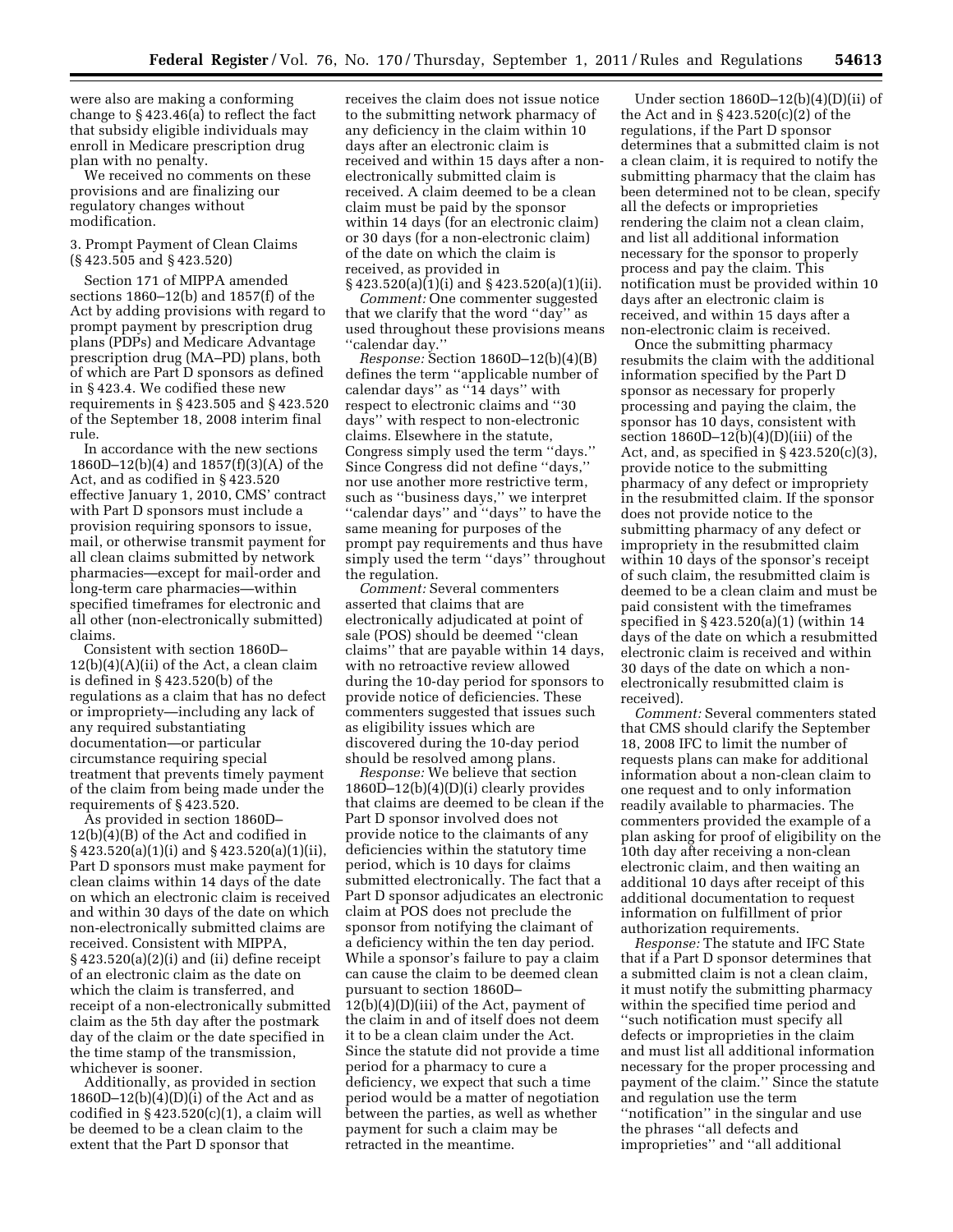information necessary,'' we believe this provision plainly requires plans to identify all of the problems with the claim in a single notice and, therefore, plans cannot make multiple requests for additional information during the applicable time period (10 days for a non-clean electronic claim and 15 days for a non-clean non-electronic claim). Therefore, we disagree that a clarification of the regulation text is needed on this point. In addition, we believe that the statute and September 18, 2008 IFC, which state that a claim is deemed to be a clean claim if the Part D sponsor that receives the claim does not provide notice to the submitting network pharmacy of any defect or impropriety in the claim within ten days after the date on which *additional*  information is received, is intended only to provide a timeframe for a sponsor to notify a pharmacy of previously requested information that was not received or is still deficient, or of a new deficiency raised by the additional information received, and is not intended to permit Part D sponsors to request new information for the first time to cure a deficiency that could have been identified in the original claim submission. Therefore, we agree and have revised  $\S 423.520(c)(2)(ii)$  to clarify that a Part D sponsor may only provide notice of any remaining defects or improprieties in the claim, or of any new deficiencies raised by the additional information.

*Comment:* One commenter noted that there appeared to be an error in § 423.520(c)(3) in referencing only § 423.520(a)(1)(i) and (ii).

*Response:* We agree with the commenter that the regulation should be drafted more clearly. While the regulation as currently written mirrors the statute in only cross-referencing the timeframe for paying a clean claim, and not the timeframe for deeming a claim clean where a sponsor does not provide timely written notice of any deficiencies, we believe it is clear that the intent of the statute is for sponsors to pay claims that are deemed clean within the time frame for paying a clean claim. Section  $1860D-12(b)(4)(D)(i)$  of the Act is clear that claims that are not contested within the applicable timeframes are deemed clean. Therefore, we have revised the regulation accordingly to reference the timeframes for paying a clean claim in § 423.505(a)(1)(i) and (ii) and the timeframes for contesting a claim in  $(c)(1)(i)$  and  $(ii)$ .

With respect to the act of payment itself, in accordance with section 1860D–12(b)(4)(D)(iv) of the Act, § 423.520(d) specifies that payment for a

clean claim is considered to have been made on the date payment for an electronic claim is transferred. Payment for a clean claim is considered to have been made on the date payment for a non-electronic claim is submitted to the United States Postal Service or common carrier, respectively.

*Comment:* One commenter suggested that the payment date for electronic claims should be when the transaction is initiated, and payment for nonelectronic claims should be when payment is given to the USPS or common carrier. Other commenters disagreed, suggesting that payment for electronic claims should be the date when funds are made available to the provider, and that there should be no exceptions in batch payments—meaning all payments in a batch should be made available to the provider on or before the 14th day after the date on which the earliest clean electronic claim of the batch was received.

*Response:* Section 1860D– 12(b)(4)(D)(iv) of the Act states plainly that payment of a clean claim is considered to have been made on the date on which the payment is transferred (for electronic claims) and the date the payment is submitted to the U.S. Postal Service or common carrier for delivery. Section 423.520(d) is consistent with the statute. We interpret the term ''transferred'' to mean when payment has been made to the payee. Thus, for an electronic claim, this would be the date on which funds will be posted to the payee's (or its agent's) account. For a non-electronic claim, we interpret ''submitted'' to mean the date when the payment is postmarked by the USPS or recorded as received by a common carrier. Payment for all claims must meet applicable statutory and regulatory timeframes, regardless of whether the claims are paid in batches or not.

To the extent that a Part D sponsor does not issue, mail, or otherwise transmit payment for a clean claim within 14 days of the date on which an electronic claim is received and within 30 days of the date on which a nonelectronically submitted claim is received, as specified in § 423.520(a)(1), section  $1860D-12(b)(4)(C)$  of the Act requires that the sponsor pay interest to the submitting pharmacy. As required under section 1860D–12(b)(4)(C)(i) of the Act, and as codified in § 423.520(e)(1), the Part D sponsor must pay such interest at a rate equal to the weighted average of interest on 3-month marketable Treasury securities determined for such period, increased by 0.1 percentage point for the period beginning on the day after the required

payment date and ending on the date on which the payment is made under § 423.520(d). For purposes of CMS payments to Part D sponsors for qualified prescription drug coverage, any interest amounts paid under § 423.520(e)(1) do not count against the Part D sponsor's administrative costs, nor are they treated as allowable risk corridor costs, under § 423.308. In other words, the Part D sponsor is fully liable for any interest payments for claims not paid timely, consistent with § 423.520(d). In accordance with section  $1860D-12(b)(4)(C)(ii)$  of the Act and as codified in § 423.520(e)(2), CMS may determine that a Part D sponsor will not be charged interest under § 423.520(e)(1) as appropriate, including in exigent circumstances such as natural disasters and other similar unique and unexpected events that prevent timely claims processing. We will make such determinations on a case-by-case basis at the sponsor's request.

*Comment:* One commenter suggested that CMS's authority is limited when determining exigent circumstances under which plans will not be charged interest on late paid claims and that the language was too broad.

*Response:* We agree that the language in § 423.520(e)(2) could be interpreted as giving us slightly broader authority than MIPPA bestowed. Therefore, we have revised the section to more closely track the statutory language.

The Act addressed payment of claims by electronic funds transfer (EFT). Section  $1860D-12(b)(4)(E)$  of the Act and § 423.520(f) require that a Part D sponsor pay all electronically submitted clean claims by EFT if the submitting network pharmacy requests payment via EFT or has previously requested payment via EFT. For ease of sponsor execution, the requirement that payment be provided via EFT if a sponsor has previously requested EFT payment means that any such previous request must have occurred during the current contract year. This requirement also means that all Part D sponsors must have the capacity to pay via EFT so that they may pay via EFT any of their network pharmacies requesting payment for submitted claims in this manner. In addition, under § 423.520(f), for any payment made via EFT, the Part D sponsor may also make remittance electronically.

In accordance with section 1860D– 12(b)(4)(F)(i) of the Act and as codified in § 423.520(g)(1), the requirements in § 423.520 do not in any way prohibit or limit a claim or action that any individual or organization may have against a pharmacy, provider, or Part D sponsor that is unrelated to the new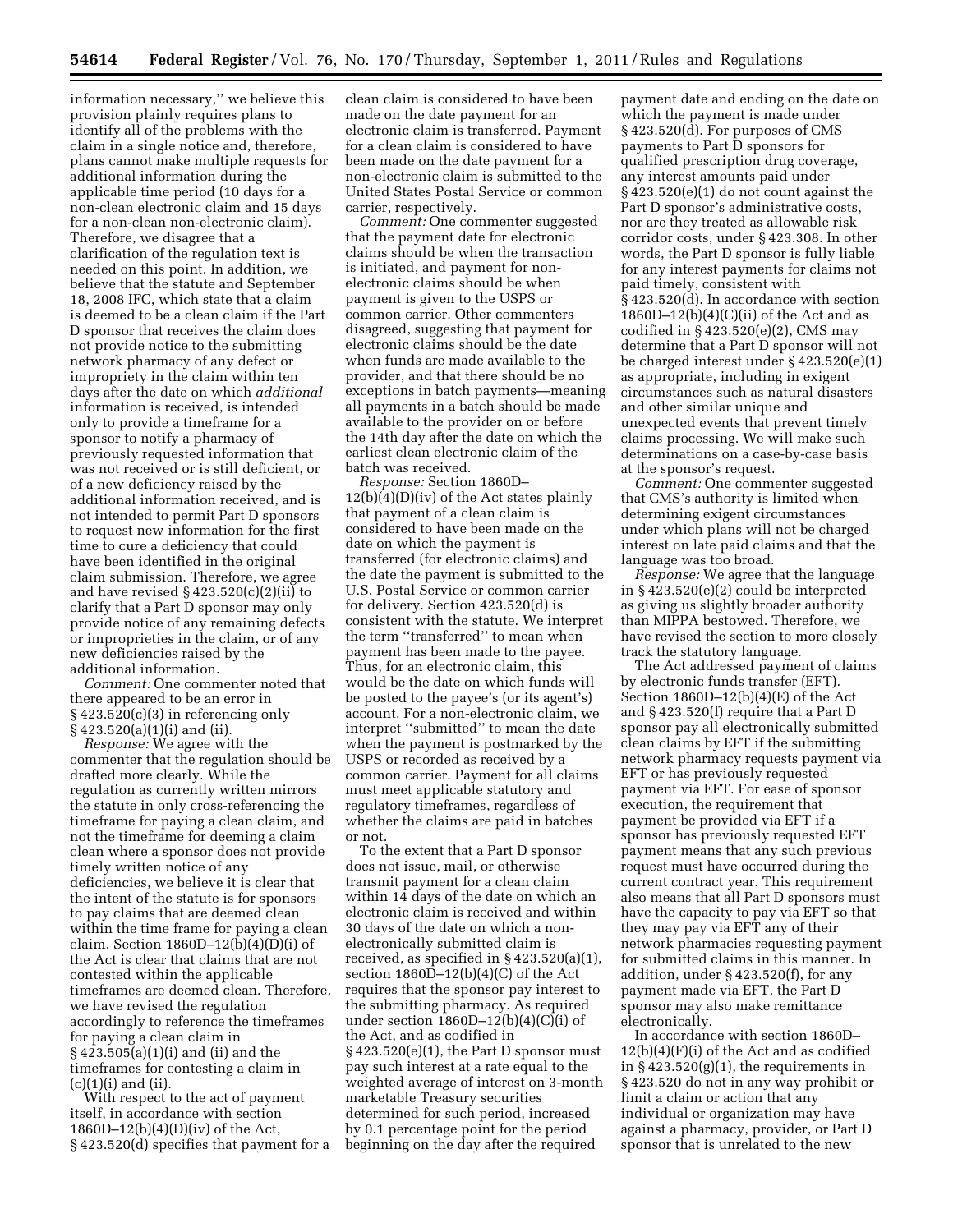requirements in § 423.520. Further, as provided under section 1860D–  $12(b)(4)(F)(ii)$  of the Act and  $\S 423.520(g)(2)$ , consistent with any applicable Federal or State law, a Part D sponsor may not retaliate against an individual, provider, or pharmacy for any such claim or action. Finally, as provided under section 1860d– 12(b)(4)(G) of the Act and codified in § 423.520(h), any determination that a claim submitted by a network pharmacy is a clean claim as defined in § 423.520(b) must not be construed as a positive determination regarding the claim's eligibility for payment under Title XVIII of the Act. In addition, any determination that a claim is a clean claim as defined in § 423.520(b) of the Act is not an indication that the government approves, or acquiesces regarding the submitted claim and does not relieve any party of civil or criminal liability, nor offer defense to any administrative, civil, or criminal action, with respect to the submitted claim. We received no comments on § 423.520(f), § 423.520(g), or § 423.520(h).

In addition to adding a new § 423.520 to reflect the prompt payment requirements of section 1860D–12(b)(4) of the Act, we amended § 423.505(b) to include the prompt payment provisions as one of the required elements of the contract between CMS and the Part D sponsor. Therefore, § 423.505(b)(19) required that, effective contract year 2010, the contract between CMS and the Part D sponsor must include the prompt payment provisions at § 423.520.

We also amended § 423.505(i)(3) with respect to contracts or written arrangements between Part D sponsors and pharmacies or other providers, first tier, downstream and related entities to ensure that Part D sponsors' contracts with these entities include prompt payment provisions consistent with § 423.520. Section 423.505(i)(3)(vi) thus required that sponsors' pharmacy contracts include the prompt payment provisions of § 423.520. We review pharmacy contract templates (except for mail-order and LTC pharmacy templates) for new applicants to ensure the addition of these prompt payment provisions. To the extent that such agents are authorized to receive payment on behalf of a participating pharmacy for claims submitted to a Part D sponsor, there is no distinction between a pharmacy and its agent for purposes of the prompt payment provisions at § 423.520. Thus, the prompt payment provisions at § 423.520 extend to an agent authorized to receive payment for claims submitted to a Part D sponsor, as long as it is in compliance with all Federal and State laws. We

received no comments on these provisions.

The revisions to the regulations reflecting the previously-described MIPPA prompt payment provisions were all effective on January 1, 2010. We are finalizing these provisions with the amendments previously described.

4. Submission of Claims by LTC Pharmacies (§ 423.505)

Section 172 of MIPPA amended sections 1860D–12(b) and 1857(f)(3) of the Act to add a provision on the submission of claims by pharmacies located in or having a contract with a long term care facility. Effective January 1, 2010, new sections 1860D–12(b)(5) and 1857(f)(3)(B) of the Act direct us to incorporate into each contract CMS enters into with a Part D sponsor a provision addressing the submission of claims by long-term care pharmacies. Specifically, our contracts with Part D sponsors must provide that long-term care pharmacies must have not less than 30 days, nor more than 90 days, to submit claims to the sponsor for reimbursement under the plan. We codified this new statutory contract requirement at § 423.505(b)(20). Effective January 1, 2010, this provision applies to any claim submitted by a long-term care pharmacy, as defined in § 423.100.

Effective contract year 2010, new sections 1860D–12(b)(5) and 1857(f)(3)(B) of the Act require that CMS contracts with Part D sponsors include a provision requiring sponsors to provide long-term care pharmacies (as defined in § 423.100) not less than 30 days, nor more than 90 days, to submit claims for reimbursement under the plan. In addition to adding this requirement to the contract provisions specified in § 423.505(b), in the IFC we amended § 423.505(i) to specify that timeframes for submission of claims by long-term care pharmacies must be contained in Part D sponsor contracts with the long-term care pharmacies. As provided in § 423.505(i)(3)(vii), all sponsor contracts with long-term care pharmacies must contain a provision that establishes timeframes, consistent with § 423.505(b)(20), for the submission to the sponsor of claims for reimbursement.

*Comment:* Two commenters stated the 90-day limit for claims submission is problematic given the time required to process Medicaid applications, the retroactivity of many Medicaid eligibility determinations, and the time lags associated with updates to State eligibility data bases. These commenters noted that LTC pharmacies are holding receivables for copayments for

beneficiaries who have Medicaid pending or are dual eligible, but whose status has not been updated or who had a retroactive Medicaid effective date.

The commenters recommended that CMS codify in the regulation the statement in our September 18, 2008 IFC preamble that the statute does not eliminate CMS' policy requiring a new timely filing period for claims incurred during a period of retroactive Medicaid eligibility, or specify in the PDP contract that this provision does not preclude a LTC pharmacy from rebilling when the claim was not paid fully or correctly, or clarify the 90 days applies only to ''clean claims.''

*Response:* This provision applies to claims for reimbursement of prescription drugs—not to claims adjustments resulting from retroactive changes affecting the beneficiary's costsharing, premiums and plan benefit phase (such as changes in low-income subsidy (LIS) status). Since the publication in the September 18, 2008 IFC, we published proposed and final rules on October 22, 2009 (74 FR 54634) and April 15, 2010 (75 FR 19678), respectively. In the April 2010 final rule, we codified at § 423.464 and § 423.466 our previous policy guidance requiring sponsors to make retroactive claim adjustments and take into account other payer contributions as part of the coordination of benefits. We also added a new timeliness standard at § 423.466 to require adjustment and issuance of refunds or recovery notices within 45 days of the sponsor's receipt of the information necessitating the adjustment.

The specific change at § 423.464 added a new paragraph (g)(7) to require sponsors to account for payments by State Pharmaceutical Assistance Programs (SPAPs) and other providers of prescription drug coverage in reconciling retroactive claims adjustments that create overpayments and underpayments, as well as to account for payments made and for amounts being held for payment, by other individuals for entities. We acknowledged in the preamble of the April 2010 final rule (75 FR 19724) that pharmacies are not providers of other prescription drug coverage, but noted it was our intention to apply the 45-day limit to all retroactive changes. As a result, we also amended § 423.800 to add a new paragraph (e) to make it clear that the 45-day timeframe applies to adjustments involving pharmacies and beneficiaries, including LTC pharmacies holding cost-sharing amounts due. The new paragraph (e) requires sponsors to process retroactive adjustments to costsharing for low-income subsidy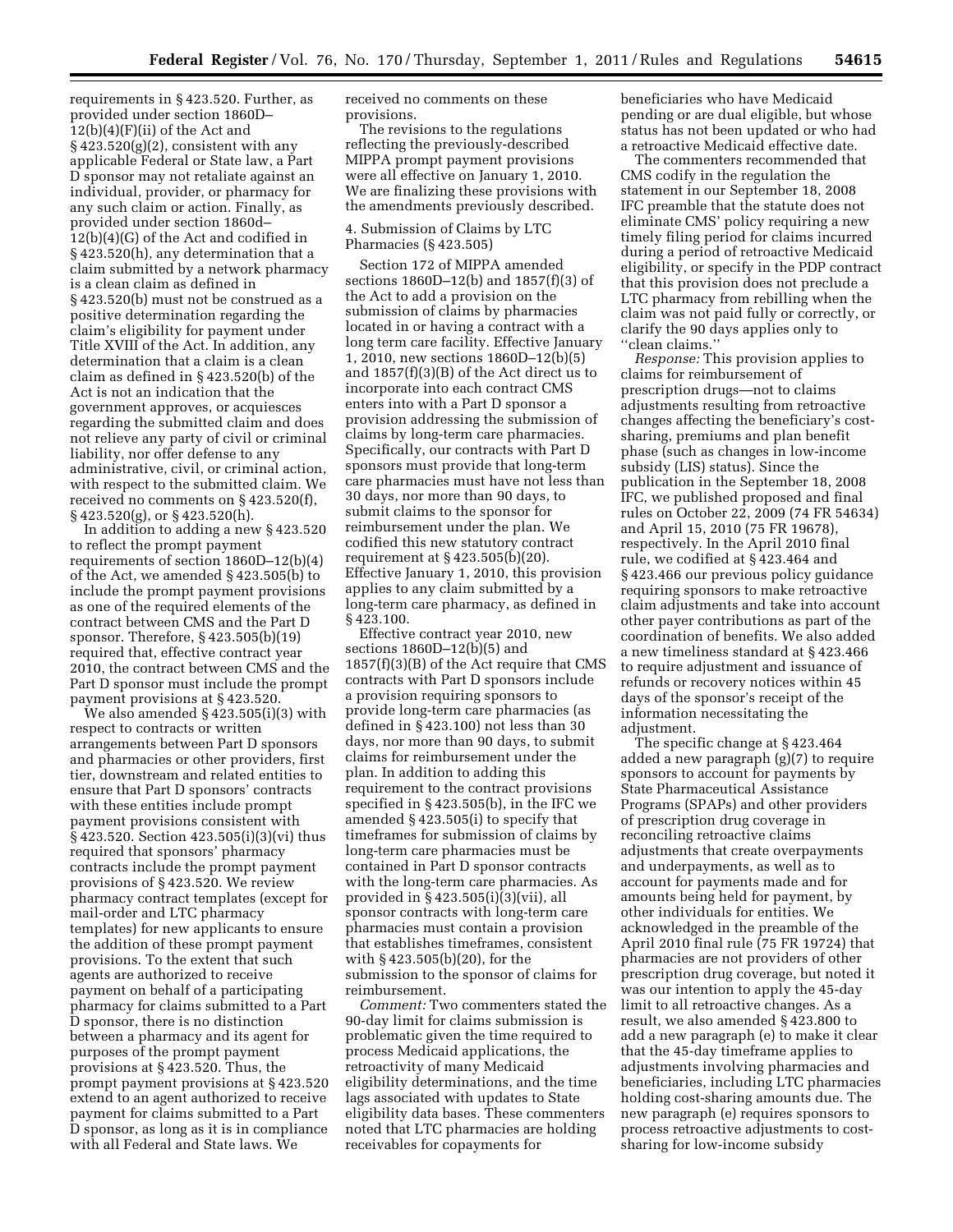individuals and any resulting refunds and recoveries within the timeframe specified in § 423.466(a). We note that by definition ''adjustments'' can only be made to previously adjudicated claims.

*Comment:* One commenter recommended the regulatory text explicitly address retroactive Part D enrollment for dual eligible beneficiaries and continue to operate under the CMS May 25, 2007 policy guidance requiring the use of the date of Medicaid notification to establish a timely claims filing period under § 423.505(b)(20). The commenter noted that this would ensure beneficiaries and other parties, including pharmacies, have the opportunity to request reimbursement for claims incurred during the retroactive Part D enrollment period.

*Response:* We stated in the September 18, 2008 IFC preamble that the new LTC pharmacy claim submission requirement would not eliminate the requirement for Part D sponsors to provide a new timely claims filing period for claims incurred by dual eligible beneficiaries during a period of retroactive Part D enrollment as specified in May 25, 2007 memorandum. However, since the publication in the September 18, 2008 IFC, we have changed the manner in which these claims are processed. Beginning in January 2010, CMS implemented a demonstration project, known as the low-income newly eligible transition (NET) program, to handle retroactive Part D enrollment. Under the demonstration, a single, competitively procured Part D sponsor covers all Part D prescription drug claims for all periods of retroactive coverage for full benefit dual eligible and SSI-eligible individuals, as well as point-of-sale coverage at the pharmacy for certain LIS individuals who are not yet enrolled in a Part D plan. Beneficiaries who are retroactively auto/facilitated enrolled by CMS and LIS beneficiaries confirmed eligible for the demonstration are temporarily enrolled in the demonstration contractor's plan. These beneficiaries are then prospectively auto/facilitated enrolled in a qualified PDP.

Because the low-income NET demonstration eliminates the routine need for sponsors to reimburse claims incurred by individuals eligible for the program during periods of retroactive Part D enrollment, there is no longer a need for Part D sponsors to provide the special transition period required by the May 25, 2007 memorandum. This policy change is described in section 50.10 of the updated Coordination of Benefits (COB) chapter of the Medicare

Prescription Drug Benefit Manual issued on March 19, 2010 which is available on the CMS Web site at *[http://](http://www.cms.gov/PrescriptionDrugCovContra/Downloads/Chapter14.pdf) [www.cms.gov/](http://www.cms.gov/PrescriptionDrugCovContra/Downloads/Chapter14.pdf)* 

*[PrescriptionDrugCovContra/Downloads/](http://www.cms.gov/PrescriptionDrugCovContra/Downloads/Chapter14.pdf) [Chapter14.pdf.](http://www.cms.gov/PrescriptionDrugCovContra/Downloads/Chapter14.pdf)* Beneficiaries and pharmacies, including LTC pharmacies, can submit claims incurred during the period of retroactive Part D enrollment to the low-income NET program contractor without timely filing limits during the period of enrollment in the low-income NET program and for up to 180 days following the beneficiary's disenrollment from the program. Claims filing requirements are specified in the CMS contract with the low-income NET program contractor. As a result, we do not believe it is necessary to revise the regulatory language to address retroactive Part D enrollment.

*Comment:* One commenter argued that the timeframe for claims submission is too restrictive for ICF/MR and IMD business cycles and noted further that PDP contract negotiations with LTC institutions can take 6 to12 months, so flexible timeframes are necessary.

*Response:* We recognize that the statutory timeframes for LTC pharmacy claims submission may not be aligned with previous billing practices, but we have no authority to revise the statutory timeframes to provide the flexibility sought by the commenter.

After considering the comments received in response to the September 18, 2008 IFC, we are finalizing these provisions without change.

5. Regular Update of Prescription Drug Pricing Standard (§ 423.505)

Section 173 of MIPPA amended sections 1860D–12(b) and 1857(f)(3) of the Act, effective January 1, 2009, to add a provision on the regular updating of prescription drug pricing standards. In accordance with new sections 1860D– 12(b)(6) and 1857(f)(3)(C) of the Act, which we codified in § 423.505(b)(21) effective January 1, 2009, CMS' contracts with Part D sponsors must include a provision requiring sponsors to regularly update any prescription drug pricing standard they use to reimburse network pharmacies based on the cost of the drug (for example, average wholesale price, wholesale average cost, average manufacturer price average sales price). As codified in § 423.505(b)(21)(i) and § 423.505(b)(21)(ii), these updates, if applicable, must occur on January 1 of each contract year and not less frequently than every 7 days thereafter.

We also amended § 423.505(i)(3) with respect to contracts or written arrangements between Part D sponsors

and pharmacies or other providers, first tier, downstream and related entities to ensure that Part D sponsors' contracts with these entities include provisions for regularly updating any prescription drug pricing standard used by sponsors to reimburse their network pharmacies, as provided in § 423.505(b)(21). Specifically,  $§$  423.505(i)(3)(viii)(A) requires that sponsors' pharmacy contracts include the pricing standard update requirements at § 423.505(b)(21), if applicable, and  $\S$  423.505(i)(3)(viii)(B) further specified that a Part D sponsor's pharmacy contract must indicate the source used by the Part D sponsor for making such pricing updates.

We review pharmacy contract templates (except for mail-order and LTC pharmacy templates) for new applicants beginning for contract year 2010 to ensure the addition of this provision, if applicable.

*Comment:* One commenter requested a definition of ''prescription drug pricing standard.''

*Response:* We do not believe that such a definition is necessary at this time. The preamble to the September 18, 2008 interim final rule provided the following examples of prescription drug pricing standards: ones that are based on ''wholesale average cost, average manufacturer price, average sales price.'' We believe these examples sufficiently illustrate what is meant by a prescription drug pricing standard that is, it is an accepted methodology based on published drug pricing. We believe that defining the standard beyond this may be overly prescriptive and might not be flexible enough to evolve with industry changes. Also, we are prohibited under the section 1860D– 11(i)(1) of the Act from interfering in negotiations between sponsors and network pharmacies, and we presume such negotiations would address if a ''prescription drug pricing standard'' will be used between the parties.

*Comment:* There were several related comments submitted by a number of commenters about the applicability of prescription drugs pricing standards and the 7-day update requirement, which were: (1) Plans must promptly use updated standards to actually process claims; (2) plans should have to update benchmark prices to reflect price on date of service if plans could have access to such data; (3) plans should have to use a benchmark provider that updates data at least weekly; and (4) plans should not be able to now update their standards every seven days if they previously updated more frequently or have access to more frequent updates.

*Response:* Section 1860D–12(b)(6) requires that if a Part D sponsor ''uses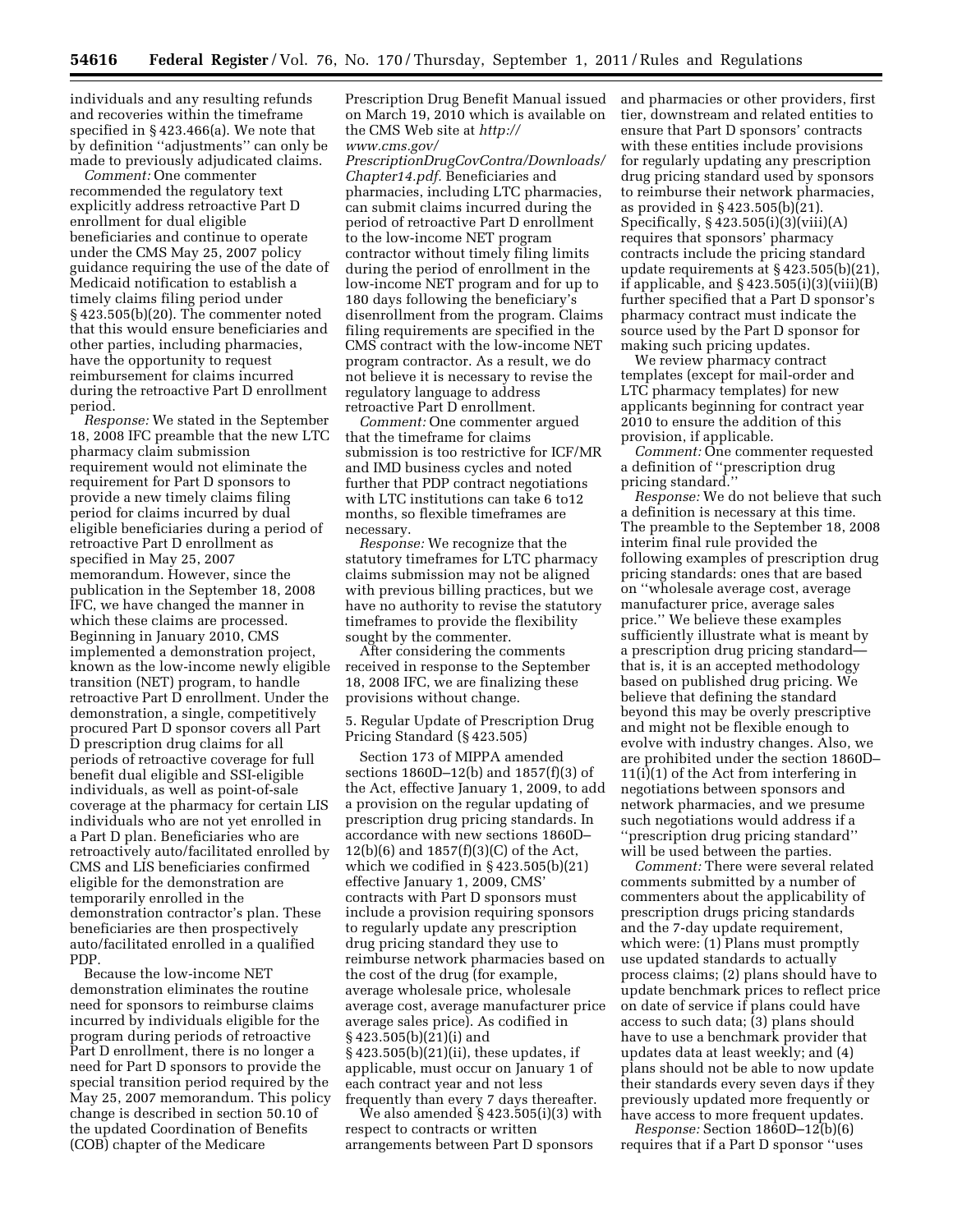a standard for reimbursement of pharmacies based on the cost of a drug,'' the sponsor must update the standard on January 1 of the year and not less frequently than once every 7 days.'' We believe the statute's use of the word ''*reimbursement,''* here makes it clear that Part D sponsors must not only update prescription drugs pricing standards but actually *use* them to reimburse claims. Nevertheless, we have clarified the language of § 423.505(b)(21) to apply to prescription drug pricing standards used for reimbursement by Part D sponsors. Further, the statute plainly indicates that updates must occur at least every 7 days, but does not contemplate that we could require more frequent updates—though we note that a Part D sponsor can arrange with its contracted pharmacies to make more frequent updates. Finally, the statute is silent on the issue of whether sponsors must use the price on the date of service (DOS) to process a claim. The statute does not address this issue, and we believe it is best decided by the parties. Thus, pricing used to process Part D claims can be no older than 7 days, when a prescription drug pricing standard is used for reimbursement. This is consistent with our previous subregulatory guidance issued as a memo titled, ''Guidance for regulations in the IFC on September 15, 2008, in which we stated, "\* \* \* sponsors must ensure they design their internal processes to ensure that fee schedules tied to any drug pricing standard are updated within these prescribed timeframes, and that all claims are adjudicated in accordance with appropriately updated fee schedules.'' However, pharmacies are not precluded from negotiating with Part D sponsors for more frequent updating, or for DOS pricing to be used, or for a particular standard to be applied, for that matter.

*Comment:* Several commenters stated that CMS should require plans to maintain current pricing for 60 days while plans and pharmacies negotiate new pricing when benchmarks are eliminated or methods for deriving benchmarks materially altered.

*Response:* Section 173 of MIPPA did not address this issue. In the absence of specific direction on this point, we believe Congress intended to leave that issue to the discretion of the Part D sponsors and its contracted pharmacies. Also, as previously noted, we are prohibited under section 1860D–11(i)(1) of the Act from interfering in negotiations between sponsors and network pharmacies, and therefore, we presume these matters would be addressed in the negotiations between the parties. However, we note that the

regulation requires that if a standard is used, it be identified in the contract between the parties, and of course any existing contract between the parties that identifies a standard would have to be amended according to the amendment terms of the contract if the pricing standard were to change.

In the September 18, 2008 interim final rule, we stated that we are aware that some pharmacies, particularly independent pharmacies, work with agents for purposes of negotiating and signing contracts with Part D sponsors on their participating pharmacies' behalf, and that to the extent that such agents are authorized to receive payment on behalf of a participating pharmacy for claims submitted to a Part D sponsor, there is no distinction between a pharmacy and its agent for purposes of the drug pricing standard update requirements at § 423.505(b)(21). Thus, we stated the drug pricing standard update requirements at § 423.505(b)(21) extend to an agent authorized to receive payment for claims submitted to a Part D sponsor, as long as it is in compliance with all Federal and State laws. We received no comments on these provisions.

The regulations reflecting the previously described MIPAA provisions on the regular update of prescription drug pricing standards were all effective January 1, 2009. We are finalizing these provisions as corrected on November 21, 2008 (73 FR 70598) with the amendments previously described.

#### 6. Use of Part D Data (§ 423.505(m))

On May 28, 2008, prior to the passage of MIPPA, CMS published a final regulation (73 FR 30664) regarding the collection and use of Part D claims data. This regulation resolved the statutory ambiguity between section 1860D– 12(b)(3)(D) and section 1860D–15 of the Act. One of the incorporated provisions at section  $1860D-12(b)(3)(D)$  of the Act, is section 1857(e)(1) of the Act, which provides broad authority for the Secretary to add terms to the contracts with Part D sponsors, including terms that require the sponsor to provide the Secretary, ''with such information as the Secretary may find necessary and appropriate.'' As we stated in our final rule on Part D claims data, we believe that the broad authority of section 1860D–12(b)(3)(D) of the Act authorizes CMS to collect the same prescription drug event data we currently collect to properly pay sponsors under the statute for other purposes unrelated to payment. However, we acknowledged that section 1860D–15 of the Act contains provisions that might be viewed as limiting such collection, thus

compelling us to clarify the Secretary's broad authority under section 1860D– 12(b)(3)(D) in our final regulation. Accordingly, in the final Part D data rule, we implemented the broad authority of section 1860D–12(b)(3)(D) of the Act to permit the Secretary to collect claims data that are collected for Part D payment purposes for other research, analysis, reporting, and public health functions.

Section 181 of MIPPA amended section 1860D–12(b)(3)(D) to make clear that, notwithstanding any other provision of law, information provided to the Secretary under the application of section 1857(e)(1) may be used for purposes of carrying out Part D, and may be used to improve public health through research on the utilization, safety, effectiveness, quality, and efficiency of healthcare services. Thus, MIPPA further strengthened our final rule on Part D claims data and confirms our authority to use claims data collected under 1860D–12 of the Act for purposes of reporting to the Congress and the public, conducting evaluations of the overall Medicare program, making legislative proposals to Congress, and conducting demonstration projects.

While MIPPA did not alter our ability to collect and use data for purposes outlined in our final rule on Part D claims data, section 181 of MIPPA added a provision with respect to the disclosure of claims data to Congressional support agencies. Specifically, section 181 of MIPPA added clause (ii) to section 1860D– 12(b)(3)(D) of the Act, which requires the Secretary to make data collected under section 1860D–12(b)(3)(D) of the Act available to Congressional support agencies, in accordance with their obligations to support Congress as set out in their authorizing statutes, for the purposes of conducting Congressional oversight, monitoring, making recommendations, and analysis of the Part D program. In our previously issued final rule on Part D claims data, we specified that we would only release the minimum data necessary to Congressional oversight agencies in accordance with our data sharing policies. Section 1860D–12(b)(3)(D) of the Act, as amended, removed the minimum necessary data restriction when data are requested by a Congressional support agency that is requesting the data in accordance with its obligation to support Congress as set out in its authorizing statute.

Section 423.505(f)(3) of the regulations now requires that Part D plan sponsors must submit all data elements included as part of their drug claims ''for purposes deemed necessary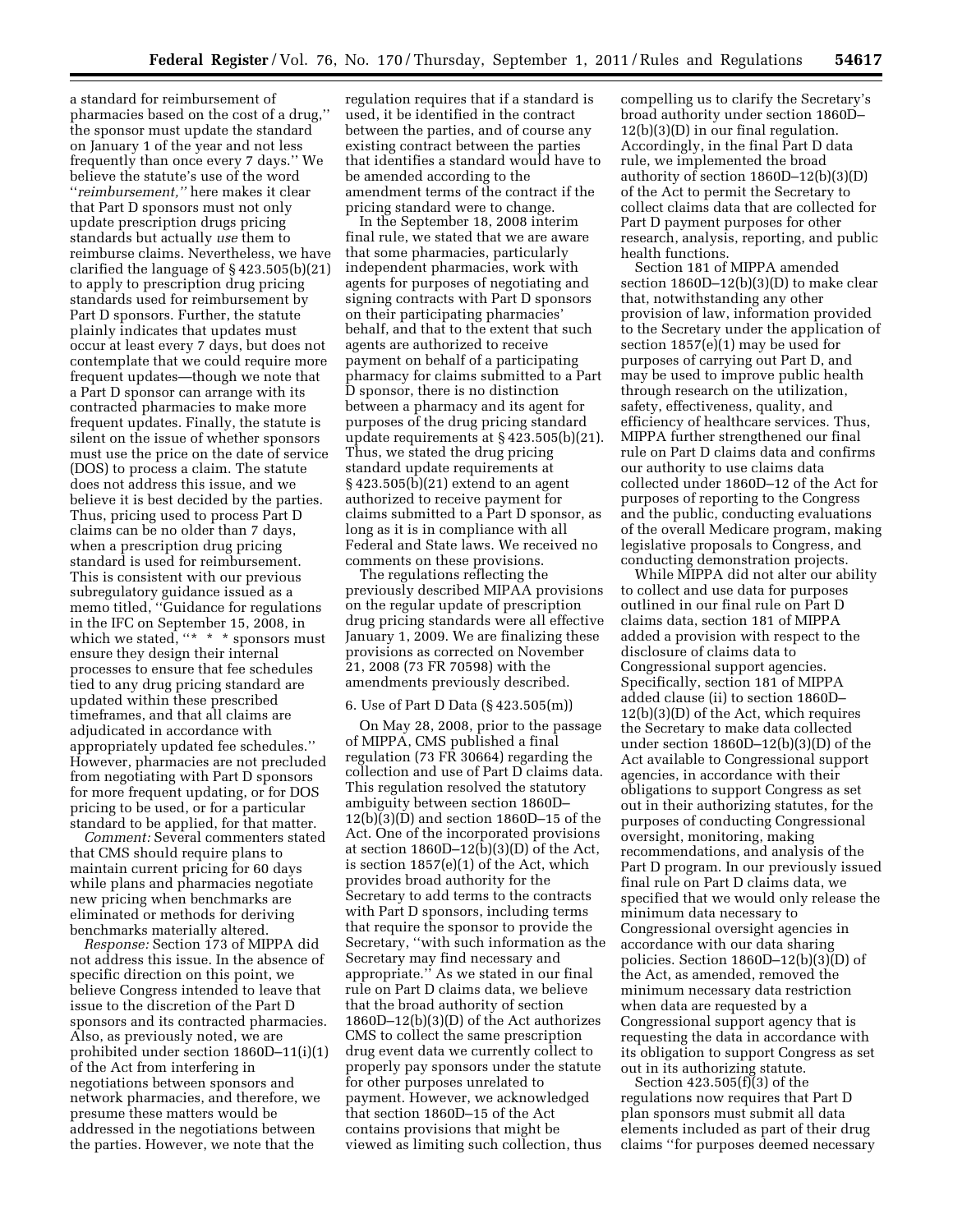and appropriate by the Secretary, including, but not limited to,'' reporting to Congress and the public on the operation of the Part D program, conducting evaluations of the overall Medicare program, making legislative proposals, conducting demonstrations and pilot projects, supporting care coordination and disease management programs, supporting quality improvement and performance measurement activities, and populating personal health care records. Prior to the issuance of the September 18, 2008 IFC,  $§ 423.505(m)(1)$  of the regulations provided that with respect to data collected under § 423.505(f)(3), ''CMS may release the minimum data necessary for a given purpose to Federal executive branch agencies, congressional oversight agencies, States, and external entities in accordance with the applicable Federal laws, CMS data sharing procedures, and subject, in certain cases to encryption and or aggregation of certain sensitive information.'' MIPPA revised section 1860D–12(b)(3)(D) of the Act to provide specifically that information collected pursuant to this section be made available to Congressional support agencies, in accordance with their obligations to support Congress as set out in their authorizing statutes, for the purposes of conducting Congressional oversight, monitoring, making recommendations, and analysis of the Medicare Part D program. Consistent with this new statutory provision, in the September 18, 2008 IFC, we revised  $\S$  423.505(m)(1) of our regulations, to omit any reference to ''Congressional oversight agencies.'' We also added a new paragraph  $(m)(3)$  to  $\S$  423.505 specifying that the Secretary will make the information collected under § 423.505(f)(3) available to Congressional support agencies for the purposes of conducting congressional

oversight, monitoring, making recommendations, and analysis of the Medicare program.

We used the same definition for Congressional support agencies in § 423.505(m)(3) that we previously used for Congressional oversight agencies in the regulation at  $\S$  423.505(m)(1)(iv). As with the definition of Congressional oversight agencies at § 423.505(m)(1)(iv), we did not include the Congressional Research Service (CRS) as a Congressional support agency unless it is requesting the data on behalf of a Congressional committee consistent with 2 U.S.C. 166(d)(1). As previously explained in the preamble to the final rule on Part D claims data (73 FR 30664), when CRS is not acting as the agent of a Congressional committee, it does not have the same authority to request data from departments or agencies of the United States, and would be restricted in the same manner as external entities when requesting prescription drug event data.

We received no comments on this section, and therefore are finalizing these provisions without modification.

7. Exemptions From Income and Resources for Determination of Eligibility for Low-Income Subsidy (§ 423.772)

Section 1860D–14 of the Act describes the rules for determining financial eligibility for the Medicare Part D Low-Income Subsidy (LIS). These rules closely conform to the Supplemental Security Income (SSI) methodology for determining financial eligibility. Section 116 of MIPPA amended the types of income and resources to be taken into consideration for determining financial eligibility for LIS to deviate from the SSI methodology in two areas. Specifically, section 116 of MIPPA amended 1860D– 14(a)(3) of the Act by exempting from the determination of LIS the following:

• Support and maintenance furnished in kind from income.

• Value of any life insurance policy from resources.

Support and maintenance furnished in kind is any food or shelter that is given to the applicant/spouse or received because someone else pays for it. This includes room, rent, mortgage payments, real property taxes, heating fuel, gas, electricity, water, sewage, and garbage collection services.

Life insurance policy includes whole life, term, and products that combine features of whole life and term policies.

In general, it is the responsibility of the Social Security Administration to determine eligibility for LIS. However, the CMS maintain in regulation broad parameters for income and resources for the Medicare Part D Low-Income Subsidy. These regulations also govern how State Medicaid agencies process LIS applications when individuals apply there. In order for CMS regulations to conform to the new law, we are updating our regulations to reflect the new exclusions from income and resources.

In order to reflect these changes, we revised the definitions of ''income'' and ''resources'' in § 423.772.

The amendments made by this provision were effective with respect to LIS applications filed on or after January 1, 2010.

We did not receive any comments and are therefore finalizing these provisions without modification.

# *C. Changes to the MA and Prescription Drug Benefit Programs*

In order to assist readers in understanding how the final provisions we discuss in this section apply to both programs, we are including Table 1, which highlights the provisions affecting both programs and the pertinent sections of Parts 422 and 423.

# TABLE 1—PROVISIONS AFFECTING BOTH THE PART C AND PART D PROGRAMS

| Provision                                                                                       | Part 422<br>subpart    | Part 422 CFR<br>section | Part 423<br>subpart       | Part 423 CFR<br>section |
|-------------------------------------------------------------------------------------------------|------------------------|-------------------------|---------------------------|-------------------------|
| • Nominal gifts<br>• Scope of marketing<br>• Co-branding                                        | Subpart C<br>Subpart V | 422.111<br>422.2268     | Subpart C   <br>Subpart V | 423.2268                |
| • Including plan type in plan name<br>• Broker and agent compensation<br>• Training and testing | Subpart V<br>Subpart V | 422.2272<br>422.2274    | Subpart V<br>Subpart V    | 423.2272<br>423.2274    |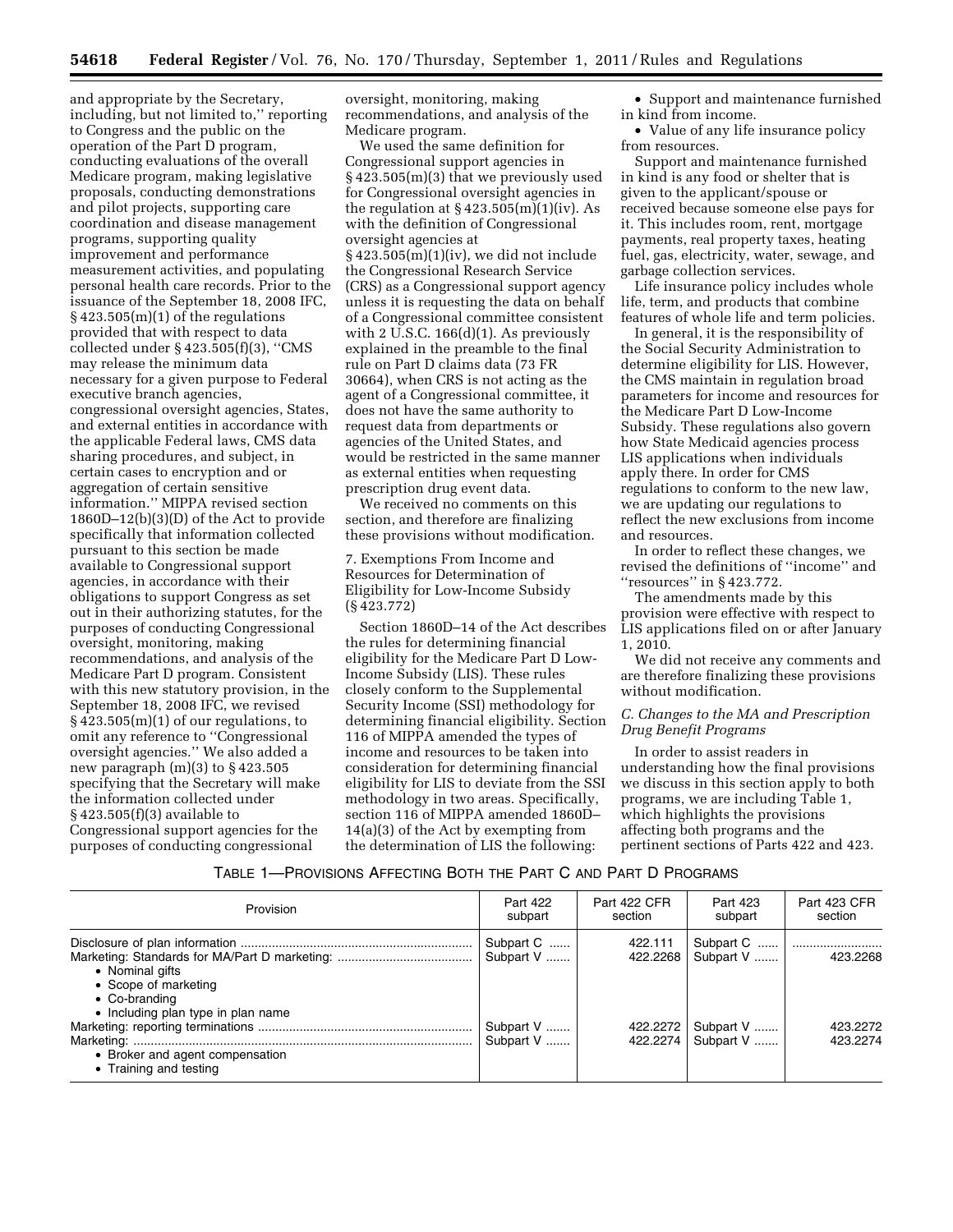# 1. Disclosure of Plan Information (§ 422.111)

Section 164 of MIPPA revised section 1859(f) of the Act to require, effective January 1, 2010, disclosure of SNP plan information to beneficiaries. In order to reflect the MIPPA changes, the September 18, 2008 IFC added a new paragraph (b)(iii) to § 422.111. The addition requires dual-eligible SNPs to provide the information specified in § 422.111(b) 15 days before the annual coordinated election period to each prospective enrollee, both prior to enrollment and at least annually thereafter. We developed a model comprehensive statement for beneficiaries that could be included with any description of benefits offered by the SNP plan.

We did not receive comments on this provision. Therefore, we are finalizing this provision without modification.

2. Medicare Advantage and Prescription Drug Program Marketing Requirements (New Subparts V)

#### a. General

With this final rule, we are finalizing the provision of our September 18, 2008, and November 14, 2008 interim final rules with comment periods ((73 FR 54226) and (73 FR 67406), respectively). With the exception of the provisions relating to including plan type in the name of the plan (effective January 1, 2010), and the reporting by plans of agent and broker terminations to States (effective January 1, 2009), all of the Part C and Part D marketing requirements discussed below were effective upon publication of our September 18, 2008 and November 10, 2008 IFCs.

b. Standards for MA and PDP Marketing (§ 422.2268 and § 423.2268)

We received a number of comments on the provisions contained in § 422.2268 and § 423.2268 requesting clarification or pointing out areas of disagreement with the provisions. These comments were as follows:

# (1) Nominal Gifts (§ 422.2268(b) and § 423.2268(b))

Plan sponsors are required to limit the offering of gifts and other promotional items to potential enrollees at promotional events to those gifts of ''nominal value'' that are offered to all potential enrollees.

*Comment:* One commenter requested clarification on the meaning of ''all potential enrollees'' in relation to the provision of nominal gifts at promotional events.

*Response:* By ''all potential enrollees,'' we mean anyone in attendance at the event. Additionally, we specify that when plan sponsors provide nominal gifts at promotional events, anyone in attendance can get a gift. There should be no further requirements for gift receipt beyond attendance at the event. For example, at an event, the plan sponsor offers small piggy banks as a nominal gift. The plan sponsor cannot require that an attendee provide an address or phone number in order to receive the gift.

(2) Limiting the Scope of Health Care Products To Be Discussed (§ 422.2268(g) and (h) and § 423.2268(g) and (h))

Any appointment with a beneficiary involving the marketing of health care related products (for example, where Medicare supplement, MA, and/or stand-alone PDP will be discussed) must be limited by the plan sponsor to the scope agreed upon by the beneficiary. In advance of any marketing appointment, the beneficiary must have the opportunity to agree to the range of choices that will be discussed, and that agreement must be ''documented'' by the plan sponsor. Discussion of additional lines of plan business (for example, MA, MA–PD, PDP or Medigap) not identified prior to the individual appointment requires a separate appointment that may not be rescheduled until 48 hours after the initial appointment, unless requested by the beneficiary.

*Comment:* We received several comments on the requirement that the scope of the appointment be documented. Some commenters stated that the requirement for such documentation is a hassle for seniors to complete in advance of the appointment. A commenter believed that seniors get so much paper and complicated forms that they appreciate ''simple'' communications, and suggested they would be put off by needing to complete some form documenting the scope of their appointment in order to speak to an agent. While the commenter appreciated the efforts of CMS to protect the public and regulate agents, he did not believe that a documentation requirement was the best way to accomplish either goal. Yet another commenter found requiring that a scope of appointment form be filled out in advance of appointments and home visits to be a reasonable protection for beneficiaries. However, this commenter also believed that requiring a scope of appointment form for a walk-in visit at an office or during seminars confuses the beneficiary since they do not understand why they have

to sign a form when they have voluntarily initiated a walk-in visit or attending a seminar. Also, some commenters supported the scope of appointment requirements, but believed that requiring the provision in the proposed rule that 48 hours pass before a return visit to discuss additional health-related lines of business puts an unreasonable burden on the beneficiary and an added cost to plans and ultimately to enrollees. Also mentioned by these commenters as problematic was the difficulty this requirement poses for rural agents due to driving distances to meet face-to-face with beneficiaries that end up being costly and difficult to reschedule. We received additional comments pertaining to a specific draft form for use in documenting the scope of an appointment.

*Response:* We believe the scope of appointment requirement is necessary beneficiary protection to document a beneficiary's agreement to an appointment and the content of the discussion during the appointment. We disagree with the commenter suggesting that filling out a form documenting the scope of the appointment creates a hassle for seniors and note that agents/ brokers play a significant role in providing guidance and advice to beneficiaries when selecting health plan options including assistance with filling out applications. Because of their unique position, agents/brokers have the opportunity to unduly influence beneficiary choices. Therefore, we believe that the scope of appointment should be documented regardless of whether the beneficiaries walk into an agent's office without an appointment seeking information. For example, if during the discussion of the agreed upon plan products, the beneficiary requests information regarding other products, it does no good to require the beneficiary to return (or the agent to come to the beneficiary) 48-hours later to continue the discussion. Instead, an expansion of the scope should be documented and the discussion may continue. We have also made allowances through operational guidance to accommodate the circumstances of rural agents like those described herein. In response to the comment on the 48-hour waiting period, we have moved this requirement to paragraph (g), and in response to the comments we have provided that a 48 hour waiting period must only be provided where "practicable.

Since neither the proposed nor final scope of appointment requirement specifies that a particular format must be used to document appointments, we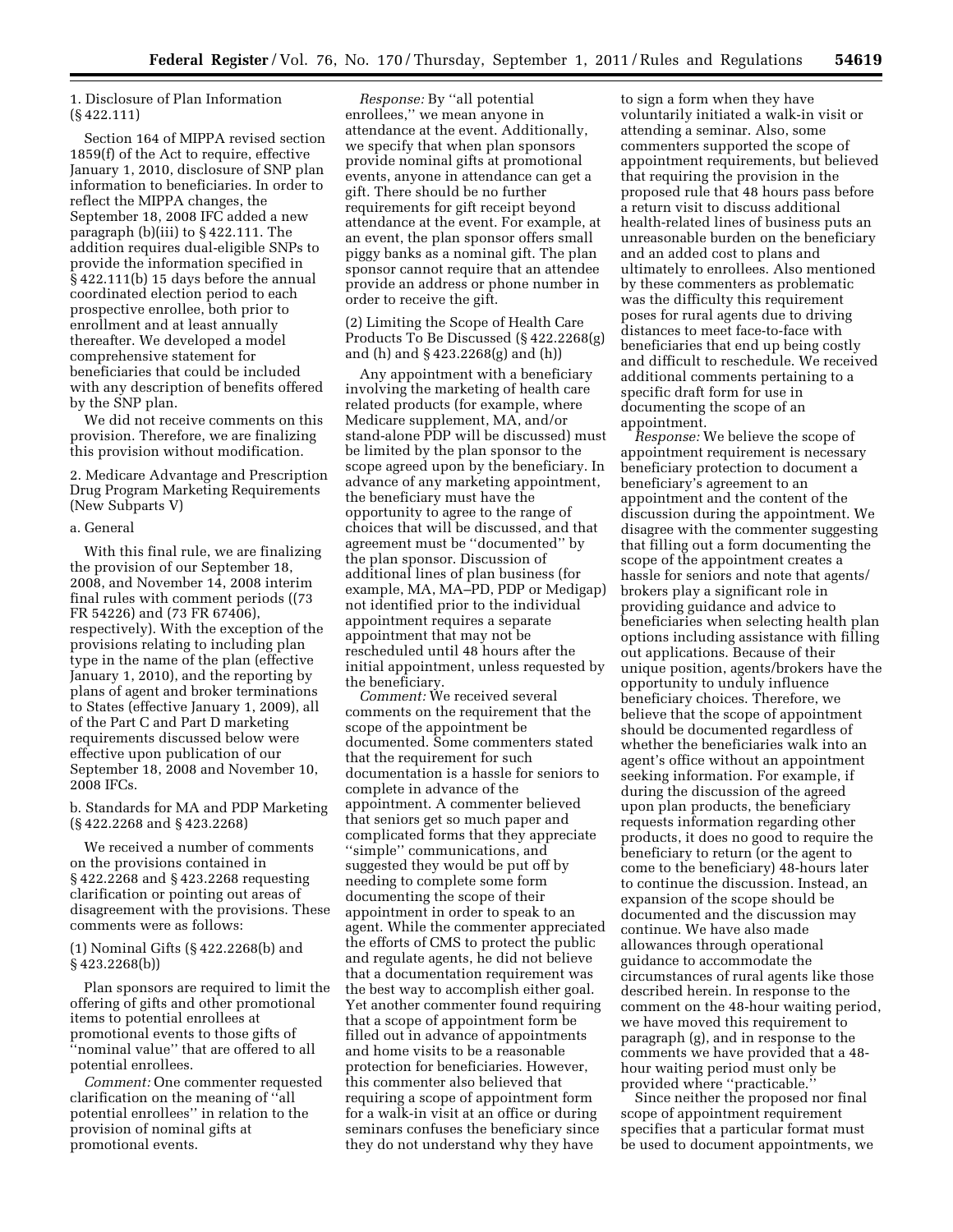are not responding to comments related to any specific formats as that is outside of the scope of these regulations.

*Comment:* A few commenters recommended that CMS exempt the scope of appointment form used by agents/brokers from requiring review and approval by a plan, since agents/ brokers represent multiple plans. The commenters do not see any advantage from a beneficiary protection perspective requiring agents/brokers to carry separate approved scope of appointment forms from each plan they represent.

*Response:* MA and PDP sponsors are free to create their own scope of appointment form as long as it makes clear that the potential enrollee understood the scope of the appointment. There is no requirement from CMS that sponsors create their own forms and require agents or brokers to use them. Our requirement is that the scope of appointment be documented. To the extent that sponsors create their own forms for this purpose, CMS does require they have the plan name and logo on them.

*Comment:* A commenter questioned whether any meeting outside the enrollee's home that involves more than one potential enrollee could be considered a sales (or educational) event that does not require scope of appointment documentation.

*Response:* A scope of appointment is not required at educational events. In the case of marketing/sales events, if the event is advertised to the general public, a scope of appointment is not required. On the other hand, if an agent holds a small group event with individuals who were personally invited (or requested the event), a scope of appointment would be required.

*Comment:* A commenter strongly disagreed with the requirement that individual agents send every form documenting the scope of an appointment to the related health plan for every sales appointment, whether or not the beneficiary purchases a policy from the agent or not.

*Response:* The purpose of the scope of appointment documentation requirement is to document each beneficiary appointment with an agent/ broker to discuss various Medicare plan products whether or not the beneficiary purchases a policy. While we do not specify how plan sponsors comply, it does hold plan sponsors accountable for complying with the scope of appointment requirements.

*Comment:* A couple commenters questioned whether documentation of the scope of an appointment had to be kept for 10 years on sales calls, and

asked about its compliance with the Paperwork Reduction Act (PRA).

*Response:* The scope of appointment documentation is subject to the requirement in the MA regulations that it be maintained for a period of 10 years (§ 422.504(d) and § 423.504(b)(4)). Therefore, if the documentation is in the form of a recorded sales call, that recording is subject to the 10-year maintenance requirement. However, the Scope of Appointment Form, is not subject to PRA requirements because we are not collecting information or specifying the use of a particular format for doing so. If plans choose to use a form to document the scope of appointment, they are required to maintain that documentation.

*Comment:* A commenter requested that the existing scope of appointment documentation requirement and 48 hour cooling off period be applied solely to Medicare Advantage.

*Response:* We disagree and believe beneficiaries deserve the same marketing protection regardless of the nature of the Medicare product being marketed. While the statutory scope of appointment requirements apply to the marketing of all Medicare Advantage (including MA-only) and Prescription Drug plans, we have previously exercised our authority under section 1876(i)(3)(D) of the Act to impose ''necessary and appropriate'' requirements on section 1876 cost plans to require that they comply with MA marketing requirements.

*Comment:* A commenter requested that CMS allow the practice of cold calling beneficiaries.

*Response:* The prohibition against cold calling beneficiaries is set forth in the statute at section 1851(j)(1)(A) of the Act, and thus could not be changed by regulation. The request to do so is outside the scope of this rulemaking.

*Comment:* Several commenters objected to beneficiaries with an existing relationship with an agent as having their ''hands tied'' in discussing Medicare coverage with their agents.

*Response:* We have guidance in the Medicare Marketing Guidelines that describes how agents may interact with beneficiaries after they establish an ongoing relationship with them. For example, agents are not allowed to coldcall beneficiaries or contact beneficiaries unsolicited. However, an agent that has an established relationship with a beneficiary, would be expected to call the beneficiary to provide them with information about benefit options, updates, or plan changes. These follow-up calls would not be considered unsolicited contacts or cold-calls.

*Comment:* A commenter requested that SNPs be allowed to work with trusted referral sources to obtain consent from the beneficiary to be contacted by the plan. The trusted referral source could include a family member, physician, social service providers, home health agency staff or other entities that are committed to the best interests of the beneficiary. Such a ''trusted referral source'' would, under the commenter's suggested approach, help the beneficiary execute a business reply form by explaining the scope of the marketing appointment and documenting beneficiary consent. In the view of the commenter, it would allow plans to deal with language, literacy and other barriers to effective direct mail marketing, comply with cold call and appointment rules, and protect the best interests of the beneficiary. In addition, the commenter requested that plans be able to bring a scope of appointment form to marketing meetings in cases where the agent is marketing to their beneficiary.

*Response:* Beneficiaries may turn to a number of sources for advice and assistance with making health care choices. However, because providers like physicians, social workers, home health agency staff, and others, are trusted sources of information and are in a position to unduly influence a beneficiary's decision, they must follow the guidance contained in the Medicare Marketing Guidelines with regard to the interactions between beneficiaries and providers. We do appreciate and recognize the marketing challenges faced by special needs plans. However, we believe that these issues are addressed adequately in subregulatory guidance and that further regulation is not necessary. For example, agents may document a new scope of appointment at a marketing meeting when the beneficiary indicates that he or she would like information beyond the scope of the original appointment.

*Comment:* A commenter recommended that we integrate full benefit dual eligibles' need for flexibility in the marketing rules that accommodate the challenges of selling to full benefit dual eligibles, while maintaining adequate protections for vulnerable populations.

*Response:* While we recognize that there may be unique challenges when marketing to the dual eligible population, at this time, CMS believes that additional regulatory changes would not be necessary, beyond the scope of those changes addressed herein. CMS will consider whether further subregulatory guidance is needed.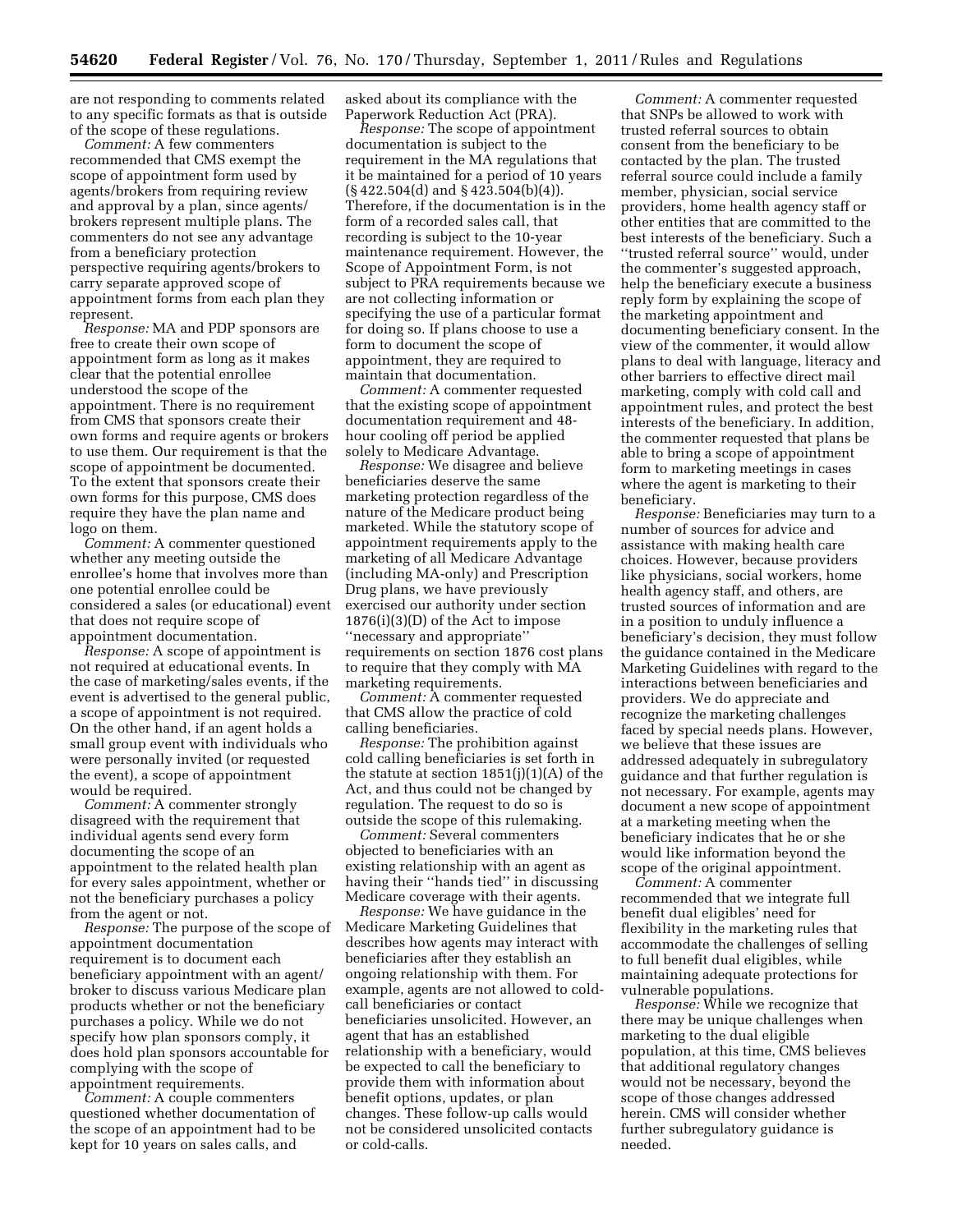(3) Use of Names and Logos, Co-Branding (§ 422.2268(n) and § 423.2268(n))

In section  $103(b)(1)(B)$  of MIPPA, the Secretary was charged with ''establish[ing] limitations'' with respect to ''[t]he use of the name or logo of a cobranded provider on Medicare Advantage plan membership and marketing materials.'' Section 103(b)(2) of MIPPA revises the Act to apply these same guidelines to PDP sponsors.

*Comment:* We received mixed comments regarding this provision. One commenter had no major concerns about the co-branding provisions, but another commenter recommended that we clarify that the inclusion of the name and/or logo of the plan's PBM and/or parent company on the member's identification card is not considered ''co-branding'' and so not subject to § 423.2268(n). Another commenter supported the prohibition on displaying names or logos on plan cards. However, the commenter requested clarification regarding ''other marketing materials'' that are subject to a disclaimer, stating that in many cases, the use of a network provider's name will be necessary to convey information to beneficiaries. Such instances could include network directory or brochures (under § 422.2260 and § 423.2260) that list the names of providers in the plan's network. Thus, the commenter believes that a broad use of the term without more clarity on what CMS intends to be captured by its proposal could create confusion to plans and network providers about the range of acceptable practices.

*Response:* We agree that PBMs are not typically co-branding partners; however, PBMs assume different roles in the MA and Part D programs, including: plan sponsor, plan subcontractor, or health care provider (mail order pharmacy). Since beneficiaries may not always understand the relationship of the PBM to the plan sponsor, we believe that including the PBM's name on the identification card may create confusion or lead the beneficiary to interpret this as a co-branding arrangement. Therefore, we believe that the cobranding requirements do apply and the name of the PBM cannot be included on the member identification card. We believe that unless a beneficiary must obtain services from a specific provider organization, the provider organization name should not be included on the ID card. We do not believe that additional clarification in the regulations is necessary regarding the specific materials that are intended as ''other marketing materials.'' We provide

further interpretive guidance in the Medicare Marketing Guidelines.

(4) Inclusion of Plan Type in Plan Name (§ 422.2268 and § 423.2268)

Section 103(c)(1) of MIPPA requires that MA organizations and PDP sponsors include the plan type within the name of each plan being offered. For consistency across plans, the plan type is required to be included at the end of the plan name.

*Comment:* One commenter was concerned about the clarity of the regulations containing various references to ''lines of business'' and ''plan type'' in sections § 422.2268(h) and § 422.2268(q) and elsewhere. This commenter believed that the terms are employed somewhat interchangeably, but are not defined explicitly in the regulation. The commenter noted that there is a definition of plan type in § 422.2274(a)(3)(i) but it was unclear as to whether CMS intended that this definition apply throughout the regulation.

*Response:* We clarified the definition of ''plan type'' in the Medicare Marketing Guidelines and include examples of all of the plan type indicators. We do not believe that further regulatory definitions are necessary.

c. Reporting Agent and Broker Terminations (§ 422.2272(d) and § 423.2272(d))

Section 103 of the MIPPA, requires us to expand our proposed requirements on plans that use licensed agents and brokers. In accordance with MIPPA, § 422.2272(d) and § 423.2272(d) implement the requirement that MA organizations and Part D sponsors are required to report to the State in which the MAO or Part D sponsor appoints an agent or broker, the termination of any such agent or broker, including the reasons for the termination if State law requires that the reasons for the termination be reported.

We did not receive any comments on this provision; and are therefore, finalizing this provision without modification.

# d. Broker and Agent Compensation (§ 422.2274, § 423.2274)

Section 103(b)(1)(B) of MIPPA revised the Act to charge the Secretary with establishing guidelines to ''ensure that the use of compensation creates incentives for agents and brokers to enroll individuals in the Medicare Advantage plan that is intended to best meet their health care needs.'' Section 103(b)(2) of MIPPA revised the Act to

apply these same guidelines to PDP sponsors.

In our November 18, 2008 IFC, we invited comment on the approach taken in that rule to implementing the foregoing requirements. We are particularly interested in comments on whether this goal would be served by: (1) Providing for higher levels of compensation for an initial enrollment in Part C or Part D (given the added costs of explaining how the programs work) than for a change in enrollment from one Part C plan or Part D plan to another, (2) establishing a flat fee schedule; or (3) providing for lower payments in early years and higher payments in the renewal years, or in later renewal years, to incentivize agents or brokers to keep enrollees in the same plan rather than giving them an incentive to move enrollees.

We are also concerned about amounts paid to Field Marketing Organizations (FMOs) or similar typoes of entities for their services that do not necessarily flow down to the agent or broker who deals with the beneficiary. Specifically, we are concerned that these FMOs or other similar entities could engage in a ''highest bidders'' for their services.

We received a number of comments from plan sponsors, individuals, and trade associations, concerning compensation. These covered aspects of compensation including: compensation rules, structures and rates, and data. A summary of the comments we received and our responses follow:

#### (1) Compensation Rules

*Comment:* Commenters recommended varied approaches, including: providing generous initial compensation payments and no renewal payments, eliminating renewal payments, paying renewals on a declining scale, paying compensation based on enrollment type (SEP, ICEP/ ICP), creating special compensation structures for PDPs, and relying on market forces. Reasons given for these recommendations included: renewal payments increase costs, diverted money could be better spent on benefits, and the compensation payments reduce efficiency.

*Response:* We believe that our current compensation processes have reduced the incidence of aggressive marketing and encourage agents and brokers to assist beneficiaries with making health care decision based on the beneficiaries' interests. We have done this by implementing a process that encourages agents and brokers to develop long-term relationships with beneficiaries. Thus, the 6-year compensation cycle is intended to recognize that beneficiaries need assistance from year-to-year in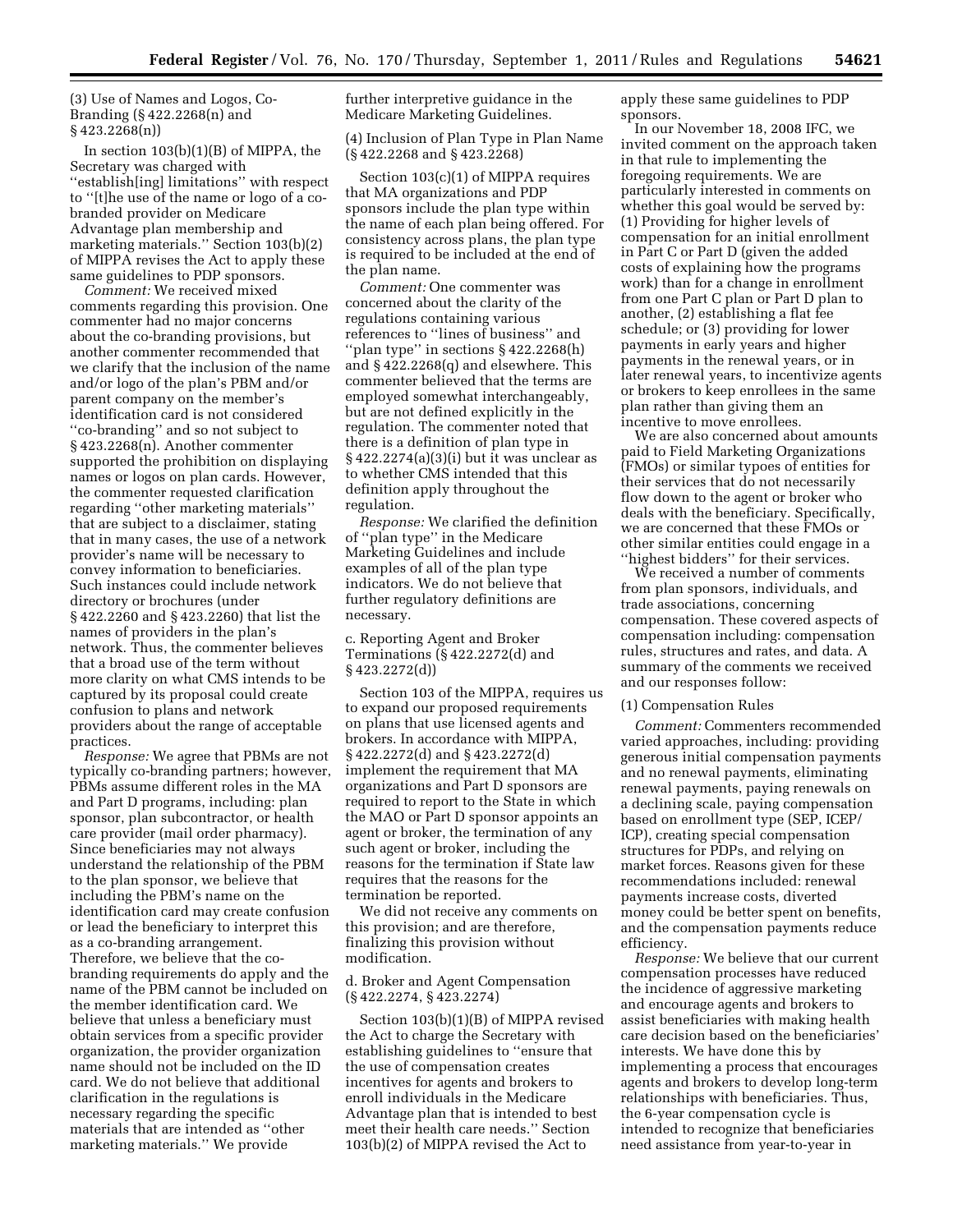understanding plan benefit changes so they can ensure that they are in the appropriate plan to meet their needs.

While we agree that the amount of work required to adequately explain the various Medicare product lines to beneficiaries will vary based on the beneficiaries' prior knowledge of the program, we believe that we have developed a process that recognizes the difference in experience of the beneficiary as well as the uniqueness of each product type. We have done this by allowing agents to be paid initial compensation for *unlike* plan changes, changes among MA/MA–PD, PDP, and 1876 cost plans. For *like* plan changes (MA/MA–PD to MA/MA–PD, PDP to PDP, or cost to cost), agents, and brokers are paid renewal compensation.

#### (2) Compensation Structures and Rates

*Comment:* Commenters expressed the concern that the variation allowed plans in developing compensation structures could potentially create financial incentives for agents to push low-value (less expensive) plans or MA products (over PDPs); leading to increased ''cherry picking'' or steering by independent agents and brokers.

*Response:* We believe that some variation in compensation is unavoidable. For example, the amount of work required to explain to a beneficiary the benefits, policies, and procedures of a particular MA plan compared with the amount of work required to explain to a beneficiary the benefits, policies, and procedures of a PDP are quite different. One would not expect for the compensation to be the same. Furthermore, we think that making the amounts for both plans the same would only incentivize agents to maximize profits by aggressively selling the plan that takes the least amount of time to explain.

At the time that our November 10, 2008 IFC was promulgated, we collected historical agent and broker compensation data from Medicare plan sponsors. Analysis of that data resulted in the establishment by us of fair-market value cut-off amounts (FMV). We then allowed plan sponsors to adjust their 2009 compensation amounts to an amount at or below the FMV. This allowed plan sponsors to be competitive in the marketplace while simultaneously limiting the high-end amount. We believe these amounts limit the variation in compensation paid to agents and brokers selling Medicare plans within specific geographic areas.

In addition to the fair-market value cut-off amounts, we implemented a strong surveillance and compliance program as well as a number of

operational policy changes designed to strengthen beneficiary protections against aggressive and deceptive marketing practices by agents or brokers. We implemented enrollment verification processes that require plans to verify with beneficiaries that they are enrolling in the plan of their choice and understand the benefits of that plan. We also require plans to report terminated agents or brokers to State Departments of Insurance. We believe that with these policy refinements and the existing rules requiring plans to recover all payments for an enrollment from agents or brokers when a rapid disenrollment occurs provide necessary protections for beneficiaries as they make their health care choices.

*Comment:* We also received comments requesting that we create single commissions by product type (MA, MA–PD, PDP), create a flat rate for all product types that is the same for new plans as well as renewals, equalize commissions across all product types, or set benchmarks. In addition, commenters recommended that we limit the ability of agents and brokers to contract with multiple organizations and allow market forces to strengthen all Medicare plan products through competition.

*Response:* Since the issuance of our November 10, 2008 IFC, we released the FMV cut-off amounts, which are essentially benchmarks. These amounts set ceilings for agent or broker compensation payments for enrollments based on geographic areas. Because the 2009 FMV amounts were established through a blind bidding process that may have put low-bidding sponsors at a competitive disadvantage. During the summer of 2009, sponsors were allowed the opportunity to adjust their compensation amounts to any amount at or below the FMV. This was an important policy decision because, by regulation, all future compensation amounts are based on the 2009 amount filing.

We believe that setting the FMV cutoff amounts was the best approach because it allows for market forces to act while limiting the amount of spending. We also believe that this approach, along with the compensation regulatory provisions achieves the goals of the policy, and is the most efficient option because it does not require a significant investment of time, money, and staff resources. For example, in order to create a flat rate, we would have to consider a number of variables like individual local market dynamics, the impacts on small versus large plan sponsors, and plan benefit changes from year-to-year. In order to update the rate,

we would have to engage in a similar process each subsequent year. Such an endeavor would require additional systems development and staff resources.

#### (3) Compensation Data

*Comment:* Commenters questioned CMS's ability to gather accurate and reliable market data, found the blindbidding process unfair, and contended that the 2006 rates were not sustainable market rates. We also received a request to share aggregate data, with plan sponsors, and allow plans to adjust their compensation amounts. A commenter also requested that national plans' rates be included when making local plan comparisons.

*Response:* We recognize the inherent problems with the initial data collection process and that it was a blind-bidding process that potentially disadvantaged plans that submitted more conservative compensation estimates. In the spring of 2009, we published our FMV cut-off amounts based on the historical data submitted by plan sponsors in November 2008. The data included information in local markets for local and national plans. In July 2009, we allowed plan sponsors to adjust their original compensation amount submissions to an amount at or below the FMV. The purpose of this adjustment was to level the playing field allowing plans that initially submitted low compensation amounts (whether due to limited ability to collect historical data or underestimating the current market rates), the opportunity to become more competitive. In 2009, we began requiring plan sponsors to submit the range of amounts (high and low values) they pay their agents and brokers. These amounts are automatically updated from year-to-year and plan sponsors are only required attest to the amount and their continued use of independent agents and brokers. We currently posts plan compensation information on its Web site by State and county.

At this time, we cannot change the way plan sponsors update their annual compensation amounts. However, we will consider this proposal for future rulemaking.

#### (4) Spending Limits

*Comment:* We received comments requesting that we establish limits on marketing expenditures. One suggestion was for a limit based on the percentage of the sponsor payments rates that can be expended on marketing. Another would apply limits on spending for marketing based on sponsor history of marketing misrepresentation. A third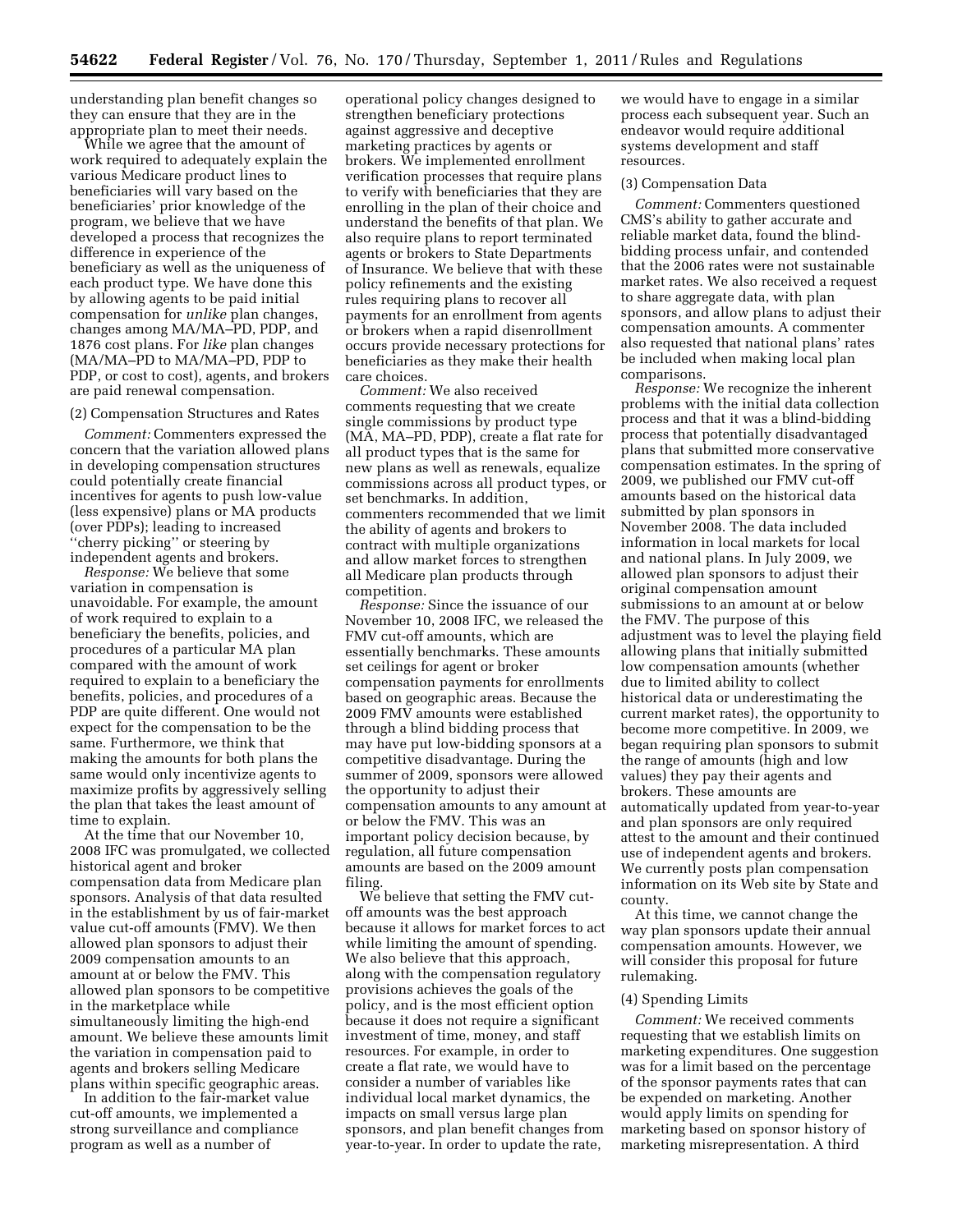would place hard caps on spending for marketing to limit the share of per capita payments to sponsors that is diverted away from extra benefits or lower cost sharing.

*Response:* We believe that at this time it is unnecessary to place the types of limits on spending that were recommended by these commenters because, in addition to the establishment of the FMV cut-off amounts, we have in place a sophisticated surveillance and compliance program to monitor the activities of sponsors, agents, and brokers in the marketplace. The program includes the monitoring of marketing events, targeted audits of sponsors, coordination with the State Departments of Insurance, and penalties for sponsors who are not adequately ensuring that their agents or brokers are complying with our rules.

#### (5) Marketing Entities

*Comment:* We received several comments recommending that we charge plan sponsors a fee or increase existing users' fees that would be used to pay SHIPs and other community volunteer organizations to ''provide beneficiaries with advice and counseling on plan selection.''

*Response:* In our October 2009, proposed rule (74 FR 54634), we solicited public comment on a number of ideas including whether or not State Health Insurance Assistance Programs had the capacity to serve significantly more Medicare beneficiaries. We received a number of comments and suggestions, and as in our April 2010 final rule (75 FR 19678), there were a number of concerns about the adequacy of the funding necessary for SHIPs to serve more Medicare beneficiaries, the ability of SHIPs to create networks to service entire States, and the limits of SHIPs under their current structure to handle increased capacity. In addition to these concerns about the ability to transfer the responsibilities of independent agents and brokers to organizations like SHIPs, we believe that we do not have the statutory authority to increase or create new fees as a means of providing additional resources to SHIPs so that they can increase their capacity.

*Comment:* We also received several comments regarding payments to FMOs which focused on the language the commenter found to be unclear describing the responsibility of plan sponsors to ensure that the payments made by FMOs, are consistent with the compensation regulations. The commenters recommended direct regulation of FMOs or more explicit

regulation language pertaining to the payment arrangements between the FMOs and the agents who work for them. One comment compared FMO/ agent relationships to real estate broker/ agent relationships, and argued for flexibility in the way that FMOs paid agents based on factors like experience and tenure.

*Response:* We agree that while it was always our intent that the compensation rules would apply at all levels including the FMO/writing agent level, our regulations language did not clearly express this intent. Therefore, we are explicitly clarifying our intent in  $§ 422.2274(a)(1)(iv)(A) (B) and$ § 423.2274(a)(1)(iv)(A) and (B) of this final rule that the compensation rules apply to payments made by plan sponsors to the FMOs, as well as the FMOs'' agents. We also note that our September 18, 2008 IFC provided plan sponsors with the flexibility to use factors like tenure and experience when developing compensation structures.

## (6) Employed Agents

*Comment:* Commenters sought clarification of the fact that there were fundamental differences between compensation streams and responsibilities for employed agents and independent agents. These differences included the structure of the payment arrangements (salary and benefits for employees, straight commission for independent agents), responsibilities (employees typically do not maintain a relationship with beneficiaries beyond the point of enrollment), and level of oversight (in-house oversight of employees). A few commenters requested language that exempts employees of plan sponsors and their subcontractors (like call center staff) from the compensation requirements that they believe were intended for independent agents and brokers.

*Response:* We clarified in the preamble of the September 18, 2008, interim final marketing regulations, that customer service representatives were not required to be licensed as long as they were engaged in duties specific to their job as customer service representatives (CSRs) (for example, providing factual responses to beneficiary questions or assisting with the enrollment process of beneficiaries who have decided on their own to enroll in the plan). We also clarified in the same regulations the differences between treatment of employed and independent agents and brokers (contracted). In addition, we have published the Medicare Marketing Guidelines which clarifies these issues

and believes that further regulatory clarification is unnecessary.

#### (8) Recommendations

*Comment:* Several commenters requested that CMS consider the following recommendations:

• Guaranteeing a 7-day reconciliation cycle for payments of compensation.

• Eliminating charge backs for disenrollments.

• Eliminating product specific training.

• Clarifications of policy, definitions, and approach to controlling plan changes.

*Response:* Since the time that public comments were solicited on these regulations, we have put in place a number of operational policies that address the concerns expressed by the commenters. For example, in 2009, we did not have the systems capability to provide plans with information so that they could reconcile payments. Instead, we used an ad hoc report that provided basic information to assist plan sponsors with paying agents appropriately. As of January 2010, we have been providing plan sponsors with an agent and broker compensation report that is generated from the Medicare Advantage and Prescription Drug System (MARX) and delivered with the monthly MARX enrollment reports. Since its implementation, plan sponsors are able to use the system to pay agents timely and accurately. We have also published guidance on a number of policy issues in the Medicare Marketing Guidelines including chargebacks for different types of disenrollments, the relationship of referral fees to total compensation, examples of types of remuneration under the definition of compensation, clarification that the compensation cycle operates on a calendar year, and the exclusion of employer group plans from some of the agent and broker requirements. Therefore, we believe that additional regulatory provisions are unnecessary.

In addition to the aspects of compensation that we have learned through the comments we received on the interim final regulations, we have also identified several areas in our guidance which are not sufficiently clear. For example, we received a number of questions from plan sponsors, agents, and FMOs requesting clarification on the actual months for which agents or brokers could be compensated. The provision in the interim final regulations (§ 422.2274(a)(4) and § 423.2274(a)(4)) stated that ''compensation shall be paid for months 4 through 12.'' The intent of this provision was to ensure that, in the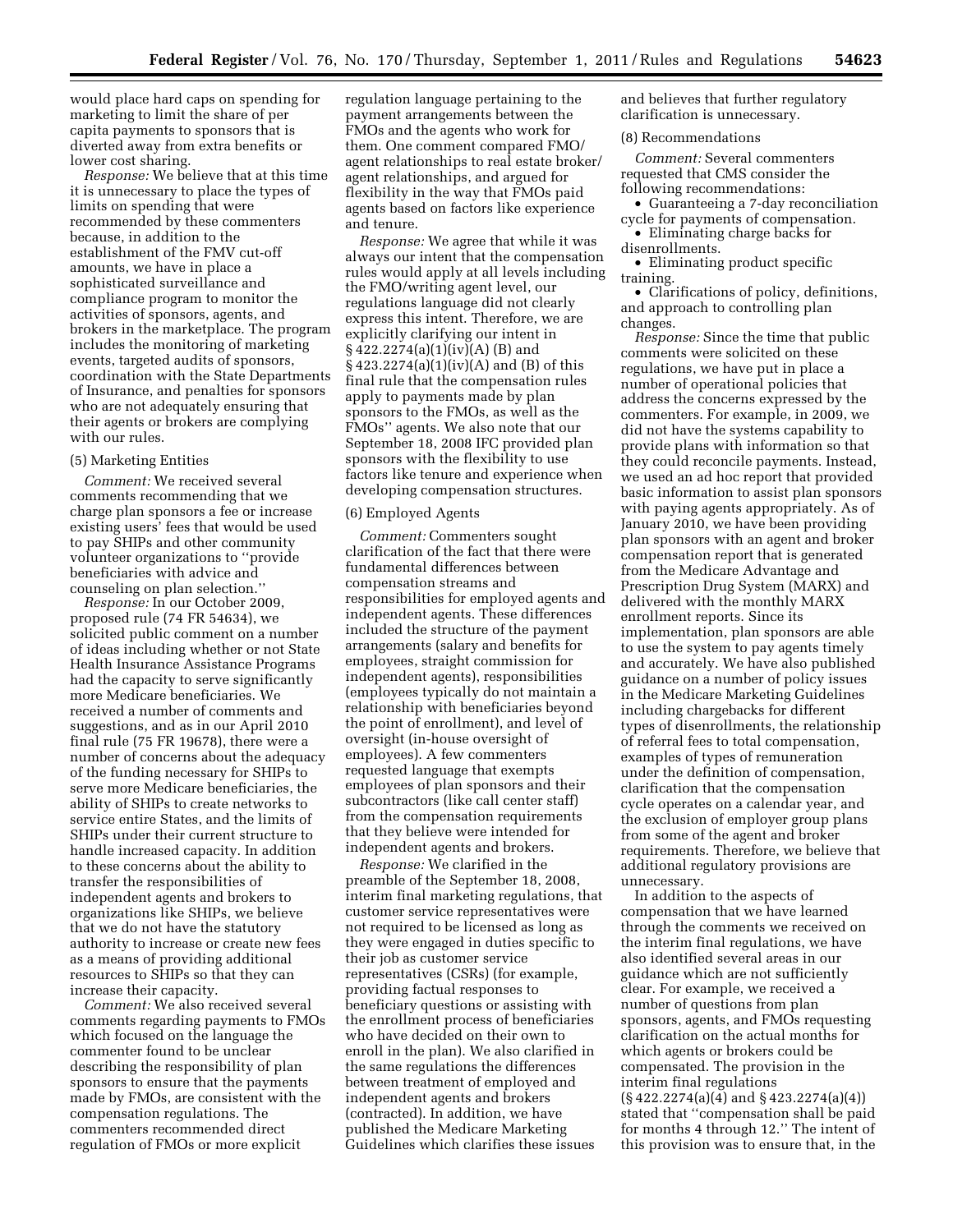case of a rapid disenrollment (a disenrollment within the first 3 months of enrollment), agents did not receive compensation. However in subregulatory guidance, we have since clarified the compensation policy around rapid disenrollments by clarifying the circumstances when a disenrollment would not be considered a rapid disenrollment (for example, when a beneficiary moves out of the plan service area within in the first three months of enrollment).

We also learned that plan sponsors were interpreting ''year'' in different ways  $(\frac{6}{422.2274(a)(4)}$  and § 423.2274(a)(4)). Some sponsors were interpreting ''year'' to mean a year from the date of enrollment. Some sponsors have interpreted it to mean a calendar year, while others have interpreted it to mean a fiscal year. We have since clarified in subregulatory guidance that ''year'' means a plan year, from January through December.

We also have learned that plan sponsors and FMOs are unclear about the delineation between the activities that are part of the total compensation amount and those that are outside of our definition of compensation (§ 422.2274(a)(1)(iv) and § 423.2274(a)(1)(iv)). We have clarified in subregulatory guidance that compensation ''for activities other than selling Medicare products'' must be at fair market value. However, we do not intend to define fair market value for these activities.

Lastly, we have learned that plan sponsors are not clear what is meant by "new compensation" in  $§$  422.2274(a)(1) (ii) and  $\S 423.2274(a)(1)(ii)$ . By "new compensation'' we meant that when an unlike plan type change is made, a new 6-year compensation cycle begins. Thus, the agent would receive an initial compensation amount.

After considering the comments received and experience we have gained over the past 3years, we are finalizing these requirements with modification.

# e. Agent and Broker Training (§ 422.2274(b) and § 423.2274(b))

Section 103(b)(1)(B) of MIPPA revised the Act to charge the Secretary with establishing ''limitations with respect to the use by a Medicare Advantage organization of any individual as an agent, broker, or other third party representing the organization that has not completed an initial training and testing program and does not complete an annual retraining and testing program.'' Section 103(b)(2) of MIPPA revises the Act to apply these same limitations to PDP sponsors.

In § 422.2274(b) and § 423.2274(b), MA organizations and PDP sponsors are required to train all agents selling Medicare products on Medicare rules, regulations and compliance-related information annually.

In § 422.2274(c) and § 423.2274(c), agents selling Medicare products are required annually to pass written or electronic tests on Medicare rules, regulations and information on the plan products they intend to sell.

*Comment:* A commenter requested clarification of the term ''selling'' as it applies to various roles within a plan. The commenter asserted that confusion exists as to whom ''selling'' pertains. It was asked if all licensed agents being paid any commission or administrative payment by a plan are considered to be ''selling'' MA and Part D plans, or if only the writing agent is considered to be ''selling.'' The commenter further recommended that CMS clarify, in the final rule, that all agents receiving any level of commission must be trained and tested annually to ensure that all levels of the sales force have up-to-date information.

*Response:* We describe who would qualify as ''one who sells'' in the Medicare Marketing Guidelines. In the definitions section of the Medicare Marketing Guidelines we define a Sales Person, or one who sells, as follows: The term ''sales person'' is used in these Medicare Marketing Guidelines to define an individual who markets and/ or sells products for a single plan sponsor or numerous plan sponsors. It includes employees, brokers, agents, and all other individuals, entities, and downstream contractors that may be utilized to market and/or sell on behalf of a plan sponsor. While we realize that, in many instances, there may be many individuals involved in selling, it is the intent of the guidance for plans to encompass all possible points of contact which could reasonably be expected to sell and that those contacts are included in their respective training and testing programs.

*Comment:* We received another comment which asserted that regulations requiring more standardized industry training and testing may have some negative impacts on beneficiary choices. While the commenter agreed that in years past not all agents were properly trained and that previous responses encouraged an industry certification process, they suggested that there is too much duplication of training. Specifically, it is mentioned that requiring agents and brokers to receive separate training and certification from each company that they represent for each product,

discourages qualified agents and brokers from representing a wide variety of products. The commenter further asserted that agents and brokers would most likely select one or two products to promote due to the duplicative and time-consuming requirements imposed upon them, and that this would be detrimental to Medicare beneficiaries in an environment where choice is critical.

*Response:* While we agree with the commenter that requiring different certifications from separate plan sponsors does create duplication in areas of training and testing in addition to considerable time (depending on the number of certifications desired), it is a requirement that will better protect beneficiaries. Many Medicare beneficiaries have suffered tremendous damages both monetarily and at a cost to their health due to poorly informed sales representatives. The training and testing certification process has been identified by both the industry and Medicare beneficiaries as a good protection. By implementing regulations that provide consistent and routine training and testing of agents, brokers, and all manner of personnel that may conduct sales-related activity, beneficiaries will be less likely to make important health decisions based on incomplete or inaccurate information. We will continue to evaluate the requirements and methods utilized to implement the training and testing in the future.

Since our April 2011 final rule (76 FR 21432) entitled, Medicare Program: Changes to the Medicare Advantage and the Medicare Prescription Drug Benefit Programs for Contract Year 2012 and Other Changes, finalized changes to § 422.2274 and § 423.2274, paragraphs (b) and (c), we are not finalizing these provisions in this final rule.

In § 422.2274(d) and § 423.2274(d), MA organizations and PDP sponsors are required to provide us the information designated by CMS as necessary to conduct oversight of marketing activities.

We received no comments on these provisions and are finalizing them without modification.

In § 422.2274(e) and § 423.2274(e), MA organizations and PDP sponsors are required to comply with State requests for information about the performance of licensed agents or brokers as part of a state investigation into the individual's conduct. We will establish and maintain a memorandum of understanding (MOU) to share compliance and oversight information with States that agree to the MOU.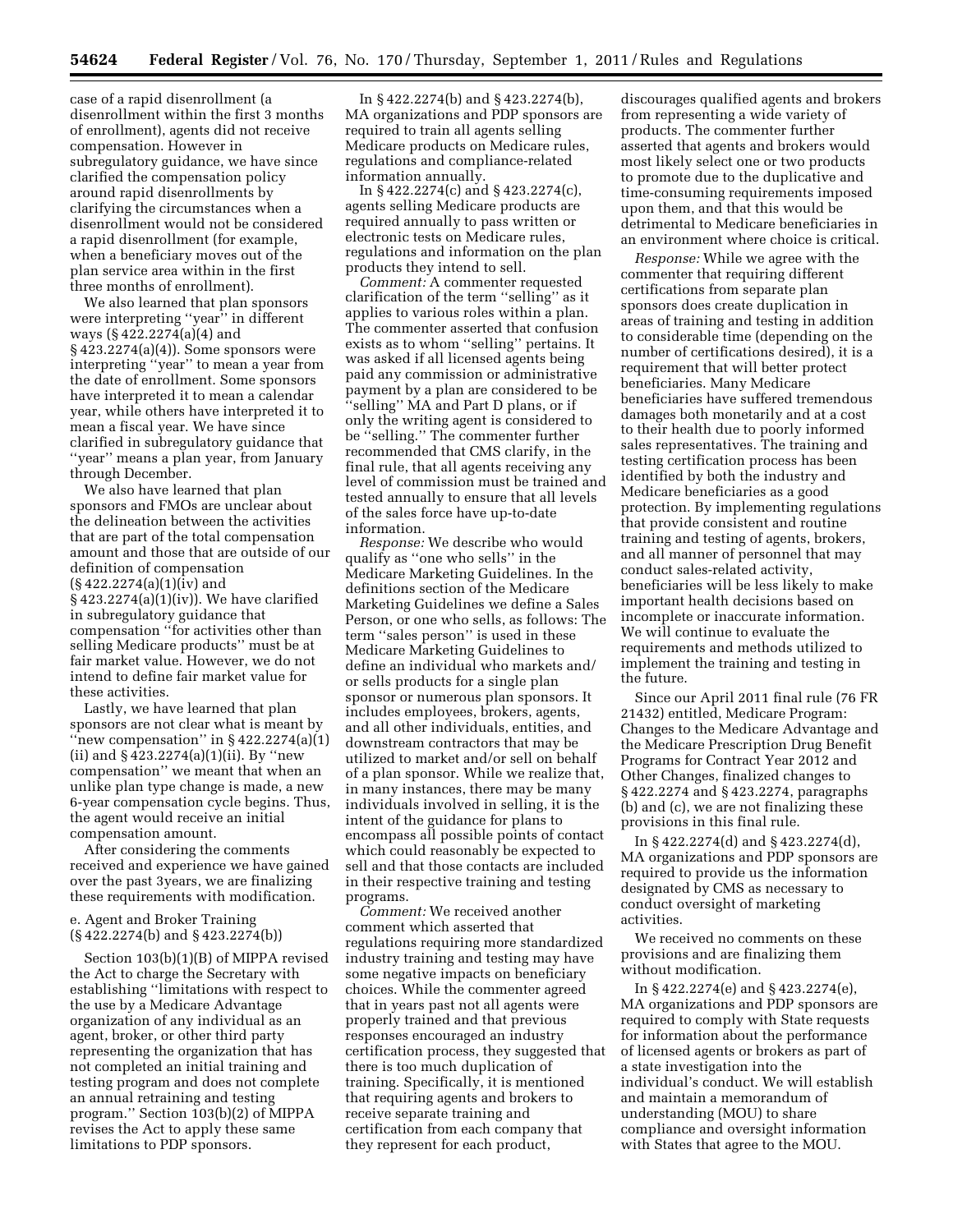We received no comments on these provisions and are finalizing them without modification.

#### *D. Changes to Section 1876 Cost Plans*

1. Clarifying the Conditions Under Which 1876 Cost Plans or Portions of Their Service Areas May Be Prohibited

In the September 2008 IFC, we implemented statutory requirements affecting section 1876 cost contract plans and policies related to the ability to offer cost contract plans when in the same service area or portion of a service area as MA coordinated care plans. Section 1876(h)(5)(C) of the Act prohibits the renewal of a cost plan, or a portion of a cost plan's service area in an area where, during the previous year, two or more organizations offering a local MA plan meet a minimum enrollment test, or two or more organizations offering a regional MA plan meet the same test. The test is that the local or regional plan must have at least 5,000 enrollees in any portion of its service area that includes a Metropolitan Statistical Area (MSA) with a population over 250,000 (enrollment in counties contiguous to the MSA count toward the 5,000) and enrollment of at least 1,500 in the other portion of its service area. Section 167 of MIPPA clarified the application of minimum enrollment requirements by revising paragraphs 1876(h)(5)(C) of the Act.

The MIPPA-based revisions include clarifying in section 1876(h)(5)(C)(iii) of the Act that the two plans triggering the prohibition may not be offered by the same MA organization.

In addition, by revising section  $1876(h)(5)(C)(iii)(I)$  of the Act, MIPPA clarified that if a cost plan's service area falls within more than one MSA with a population over 250,000 and the local or regional plans have a minimum of 5,000 enrollees, the determination to prohibit a plan will be made with respect to each MSA and counties contiguous to each MSA that are not in another MSA with a population of more than 250,000.

If a cost plan's service area or portion of a service area falls in one MSA only, the determination to prohibit a plan will be based on the competing local or regional plans' enrollments in that MSA only.

In order to reflect these changes we revised paragraphs of § 417.402(c)(1) through (3). We received two comments on this provision and, with one exception discussed below, are finalizing the provision as specified in the IFC.

*Comment:* A commenter suggested that we update our regulations at

§ 417.402(c) to reflect the MIPPArevised date of January 1, 2010 on or after which CMS will nonπrenew affected service areas of cost contract plans.

*Response:* Subsequent to this comment, new statutory language revised the nonπrenewal date from January 1, 2010 to January 1, 2013. We specified the new timeline in our final rule that appeared in the April 15, 2010 **Federal Register** (76 FR 21732) and that implemented this and other provisions of the Affordable Care Act.

*Comment:* A commenter requested that we clarify in our revision of § 417.402(c)(3) that in determining minimum enrollment in MSAs and contiguous counties we specify that only those contiguous counties are taken into account if not in another MSA with a population of more than 250,000.

*Response:* This clarification is consistent with the statute and we have revised  $§$  417.402(c)(3) accordingly.

# **III. Collection of Information Requirements**

This final rule contains information collection provisions that are subject to review by the Office of Management and Budget (OMB) under the Paperwork Reduction Act of 1995 (44 U.S.C. 3501– 3520). Under the Paperwork Reduction Act of 1995, we are required to provide 30-day notice in the **Federal Register**  and solicit public comment before a collection of information requirement is submitted to OMB for review and approval. In order to fairly evaluate whether an information collection should be approved by OMB, section 3506(c)(2)(A) of the Paperwork Reduction Act of 1995 requires that we solicit comment on the following issues:

• The need for the information collection and its usefulness in carrying out the proper functions of our agency.

• The accuracy of our estimate of the information collection burden.

• The quality, utility, and clarity of the information to be collected.

• Recommendations to minimize the information collection burden on the affected public, including automated collection techniques.

The title, description, and respondent description of the information collection provisions and an estimate of the annual reporting burden were provided in a series of interim final rules, (73 FR 54208) and (73 FR 54226) issued September 18, 2008. Included in the estimate was the time for reviewing instructions, searching existing data sources, gathering and maintaining the data needed, and completing and reviewing each collection of

information. We solicited public comment on each of the issues in the interim final rule that contained information collection requirements (ICRs). This final rule requires no new information collection. In the document below, we describe the information collection burden associated with provisions of the interim final rule that we are finalizing.

#### *A. ICRs Regarding the Model of Care (MOC) Requirements for Special Needs Plans (§ 422.101)*

Section 422.101(f)(1) states that MA organizations offering special needs plans (SNPs) must implement a model of care (MOC) with care management as a centerpiece designed to meet the specialize needs of the plan's targeted enrollees. The burden associated with this requirement is the time and effort put forth by the SNP to establish a MOC that meets the requirements under § 422.101(f). In our September 18, 2008 IFC, we estimated that it would take each SNP 80 hours to meet this requirement in the initial year of development. We estimated that it would take 10 hours per year in subsequent years to revise the MOC based on performance data analysis through the plan's quality improvement program. Existing SNPs already have MOCs and revise, rather than develop, their MOCs in response to this requirement. In our September 18, 2008 IFC, we estimated that the 335 existing SNPs would have a cumulative annual burden of 3,350 hours to revise their MOC. We also estimated that we would approve approximately 150 new SNPs in January 2010, and that these 150 new SNPs would have a cumulative initial year burden of 12,000 hours to develop their MOC, and a cumulative annual burden of 1,500 hours to revise their MOC in subsequent years. We projected the total annual burden to be 3,350 hours in calendar year 2009. We projected that the total annual burden to be 13,500 hours in calendar year 2010 (12,000 hours for SNPs approved to begin operating January 1, 2010 and 1,500 hours for SNPs approved prior to January 1, 2010). In this final rule, we are modifying the annual burden estimate reported in the interim final rule to reflect a significant increase in the number of existing SNPs in 2010 as compared to 335 existing SNPs that we estimated in the interim final rule. We are also modifying the estimate to reflect a significant decrease in the number of new SNPs approved for 2010 as compared to the 150 new SNPs that we estimated in the interim final rule. We estimate that the 544 SNPs existing in 2010 will expend 10 hours per year in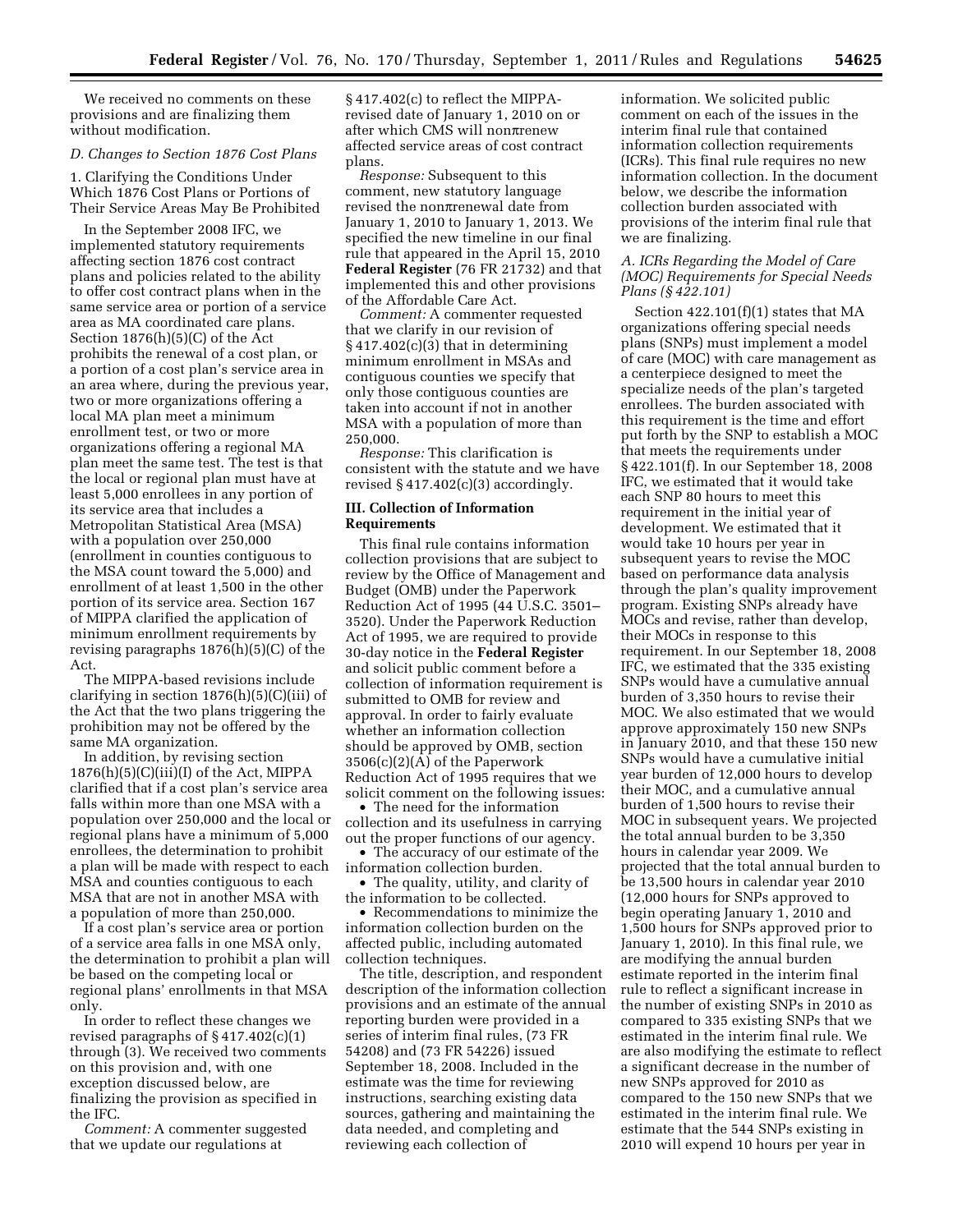subsequent years to revise the MOC based on performance data analysis through the plan's quality improvement program. Therefore, we estimate a cumulative annual burden of 5,440 hours for these existing SNPs to revise their MOCs. We estimate that the 15 new SNPs approved in 2010 will have a cumulative initial year burden of 1,200 hours (15 new SNPs multiplied by 80 hours in the initial year of development) to develop their MOC, and a cumulative annual burden of 150 hours (15 new SNPs multiplied by 10 hours per year) to revise their MOC in subsequent years.

In our September 18, 2008 IFC, we assumed hourly wages of \$37.15 (based on United States Department of Labor (DOL) statistics for a management analyst) plus the added OMB figures of 12 percent for overhead and 36 percent for benefits for a total hourly labor cost of \$54.98, respectively, to represent average costs to plans, sponsors, and downstream entities for the provisions discussed in our September 18, 2008 IFC. While we recognized that SNPs may need to utilize medical personnel or senior staff to comply with this requirement, we were unsure of these costs when we developed the cost estimate for this provision in the interim final rule. Therefore, in our September 18, 2008 IFC, we requested comment on the additional cost impact of the MOC requirement on SNPs. We did not receive any comments in response to our request for comment on the cost estimate for this provision. Based on new information regarding the labor wages of staff that review the MOCs we are revising our hourly labor estimate from the estimate we reported in the interim final rule. In this final rule, our estimate of the information collection burden associated with this provision reflects an hourly salary of \$55.46 for a GS 13, Step 10 analyst for 2010, with an additional 48 percent increase to account for fringe benefits and overhead. Therefore, we estimate a total hourly labor cost of \$82.08, and a total cost (including start-up and annual costs) of \$598,068 to implement the requirements of this provision.

# *B. ICRs Regarding the State Contracting Requirements for Dual Eligible Special Needs Plans (§ 422.107)*

Section 422.107(a) requires that an MA organization seeking to offer a SNP serving beneficiaries eligible for both Medicare and Medicaid (dual-eligible SNPs) must have a contract with the State Medicaid agency. The MA organization retains responsibility under the contract for providing benefits, or arranging for benefits to be

provided, for individuals entitled to receive medical assistance under Title XIX. Such benefits may include longterm care services consistent with State policy.

Section 422.107 also allows MA organizations with an existing dualeligible SNP without a State Medicaid agency contract to continue to operate through 2010 provided they meet all other statutory requirements, that is, care management and quality improvement requirements and do not expand their service areas.

The burden associated with this requirement is the time and effort put forth by each dual-eligible SNP to contract with the State Medicaid agency. In our September 18, 2008 IFC, we estimated it would take 460 SNPs 18 hours each for 6 months to comply with this requirement (36 hours per year). Therefore, we estimated that the total annual burden associated with this requirement was 16,560 hours. In this final rule, we are revising the estimates we reported in the interim final rule to reflect a significant decrease in the number of SNPs that were required to comply with this requirement in 2010. In 2010, 43 SNPs were required to have State contracts. Therefore, we estimate that it will take 43 SNPs 36 hours to comply with this requirement each year, resulting in a total annual burden of 1,548 hours. In our September 18, 2008 IFC, we assumed hourly wages of \$37.15 (based on DOL statistics for a management analyst) plus the added OMB figures of 12 percent for overhead and 36 percent for benefits, respectively, to represent average costs to plans, sponsors and downstream entities for the provisions discussed in the interim final rule. In this final rule, we are updating the labor estimates we reported in our September 18, 2008 IFC to reflect the most recent 2009 data available from the DOL's Bureau of Labor Statistics (BLS) for the hourly wages of management analysts. Therefore, our final labor cost estimate reflects a median hourly rate of \$36.18 for a management analyst, and a, 48 percent addition to this hourly rate for overhead and fringe benefits, for a total hourly labor cost estimate of \$53.55 per response. We estimate a total annual cost of \$82,895 in order to implement this provision's requirements.

#### *C. ICRs Regarding the Comprehensive Written Statement Requirement for D–SNPs (§ 422.111)*

Section 422.111(b)(2)(iii) states that each SNP must provide for prospective dual-eligible individuals, prior to enrollment, a comprehensive written statement describing cost-sharing

protections and benefits that the individual is entitled to under title XVIII and the State Medicaid program under title XIX. This may be developed by the SNPs and distributed by the agents selling Medicare products.

The burden associated with this requirement is the time and effort put forth by each SNP to develop and provide such written statement. In our September 18, 2008 IFC, we estimated that 460 SNPs would be affected annually by this requirement and that it would take each SNP 10 hours to comply with this requirement. Therefore, we estimated that the total annual burden associated with this requirement would be 4,600 hours. In this final rule, we are revising the annual burden estimate we reported in the interim final rule to reflect the most recent information we have regarding the number of D–SNP plan benefit packages (PBPs). In this final rule, we are revising the estimate we reported in the final rule to reflect an increase in the number of D–SNPs affected by this requirement. In 2010, 487 D–PBPs were affected by this requirement. Accordingly, we estimate the total annual burden associated with this requirement is 4,870 hours (10 hours multiplied by 487 D–SNP PBPs). We are also revising our labor cost estimates in this final rule to reflect the most recent hourly wage data available from the BLS. In our interim final rule, we estimated an hourly labor rate of \$14.68 for the hourly wages of word processors and typists based on 2006 BLS data. Our labor cost estimate in this final rule assumes a median hourly rate of \$15.67, based on the most recent 2009 BLS data available for the hourly wages of word processors and typists. To account for fringe benefits and overhead, we add 48 percent to this hourly rate to obtain a total hourly labor cost estimate of \$23.19 per response. We estimate total annual costs of \$112,935 in order to implement this provision's requirements.

# *D. ICRs Regarding the Access to Services Under an MA Private Fee-for-Service (PFFS) Plan (§ 422.114)*

# 1. Clarification Regarding Utilization

The revised  $\S 422.114(a)(2)(ii)(A)$ requires that for plan year 2010 and subsequent plan years, a private fee-forservice (PFFS) plan that meets access requirements, with respect to a particular category of provider, by establishing contracts or agreements with a sufficient number and range of providers must meet the network accessibility and adequacy requirements described in 1852(d)(1) of the Act. This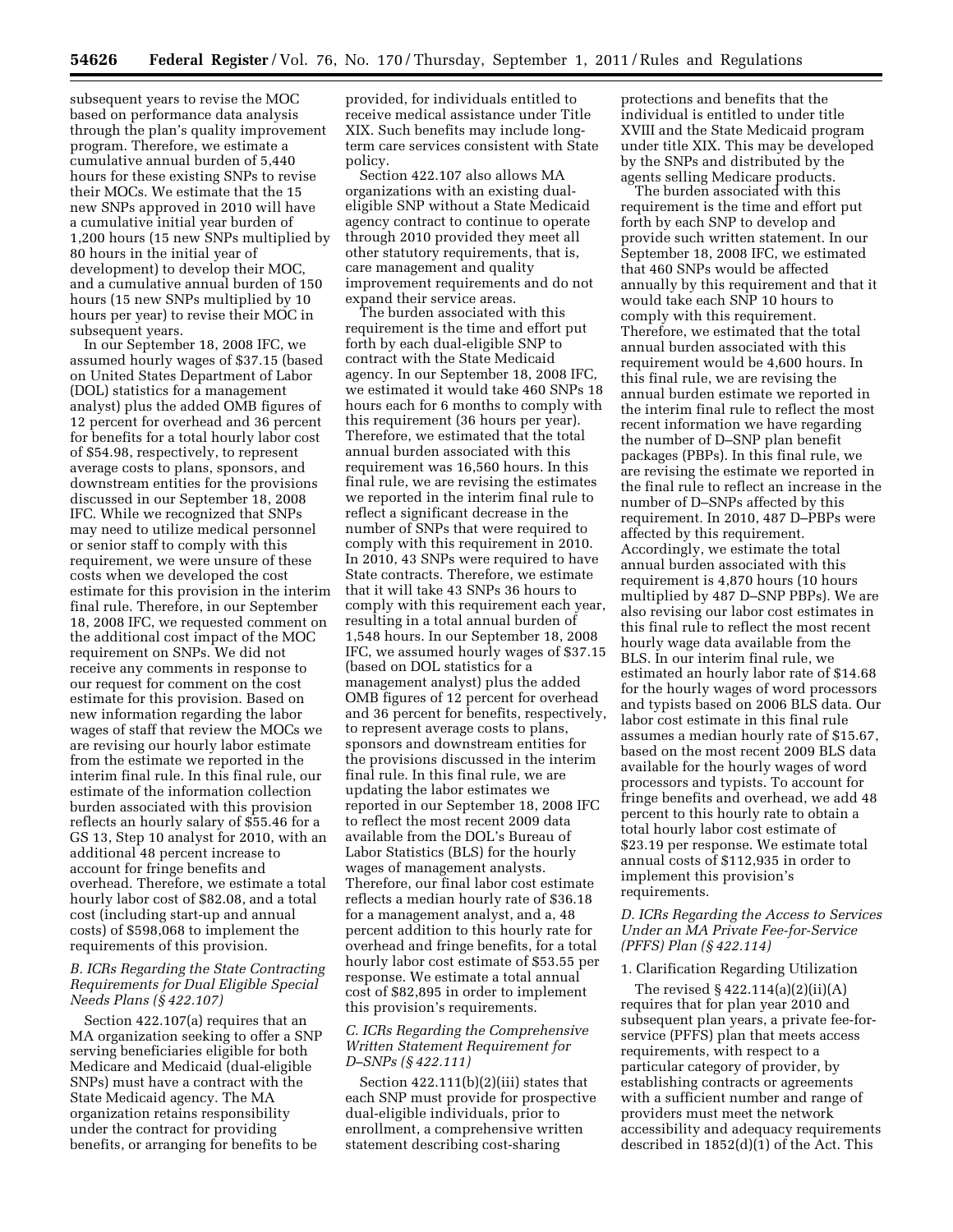section of the statute describes the network adequacy requirements that coordinated care plans currently must meet when contracting with providers to furnish benefits covered under the plan.

We use the network adequacy standards established for coordinated care plans in order to determine whether PFFS plans who want to meet access requirements under § 422.114(a)(2)(ii) satisfactorily meet those requirements. Therefore, in our September 18, 2008 IFC, we assumed that there would be no additional burden on PFFS plans in order to comply with  $\S 422.114(a)(2)(ii)(A)$ . We did not receive any comments on our assumption on no additional burden on PFFS plans, and we are not changing this assumption in this final rule.

2. Requirement for Certain Non-Employer PFFS Plans To Use Contract Providers

Section 422.114(a)(3) requires that for plan year 2011 and subsequent plan years, an MA organization that offers a PFFS plan that is operating in a network area as defined in § 422.114(a)(3)(i) meets the access requirements in § 422.114(a)(1) only if the MA organization has contracts or agreements with providers in accordance with the network accessibility and availability requirements described in 1852(d)(1) of the Act.

The burden associated with this requirement is that beginning in plan year 2011, an MA organization offering a PFFS plan is required to create separate plans within its existing service area based on whether the counties located in that service area are considered network areas. In our September 18, 2008 IFC, we estimated the burden of this administrative requirement on the 77 MA organizations that offered 838 non-employer MA PFFS plans at the time that the interim final rule was published. We also estimated that an additional 300 plans would be created as a result of organizations creating separate PBPs for their network area and non-network area plans. We estimated that it would take 2 hours to create a new plan benefit package for a total of 600 hours to create 300 plan benefit packages. We are not modifying this total burden hour estimate in this final rule. However, as stated earlier, we are modifying our estimate of the hourly labor costs incurred through this requirement to reflect the most recent hourly wage data available from the BLS. Therefore, we estimate a total hourly labor cost of \$53.55 for this provision, assuming an hourly labor cost of \$36.18 for a management analyst

in 2009, and a 48 percent increase to account for fringe benefits and overhead. We estimate a total annual cost of \$32,130 associated with implementing this provision's requirements.

3. Requirement for all Employer/Union-Sponsored PFFS Plans To Use Contracts With Providers

Section 422.114(a)(4) requires that an employer/union sponsored PFFS plan operating on or after plan year 2011 must establish written contracts or agreements with a sufficient number and range of health care providers in its service area for all categories of services in accordance with the network accessibility and availability requirements described in 1852(d)(1) of the Act.

The burden associated with this requirement is the time and effort necessary for an organization offering an employer/union sponsored PFFS plan to submit the required application to CMS according to § 422.501. In our September 18, 2008 IFC, we estimated that approximately 10 organizations would submit applications for a year, and that it would take each of these organizations approximately 100 hours to complete an application, for a total burden of 1,000 hours for all applicants on an annual basis. We are not modifying this total burden hour estimate in this final rule. However, we are modifying our estimate of the hourly labor costs incurred through this requirement to reflect the most recent hourly wage data available from the BLS. We calculate a total hourly labor cost of \$53.55 for this provision assuming the hourly salary of \$36.18 for a management analyst in 2009, with a 48 percent increase to account for fringe benefits and overhead. This burden associated with the requirement under § 422.501 imposes \$53,550 in annual costs and is captured in OMB #0938– 0935. We have updated this PRA package approved under OMB #0938– 0935 for this ICR to reflect our revised burden estimates.

# *E. ICRs Regarding the Quality Improvement Program (§ 422.152)*

Section 422.152(g) states that MA organizations offering SNPs must conduct a QI program that: (1) Provides for the collection, analysis, and reporting of data that measures health outcomes and indices of quality at the plan level; (2) measures the effectiveness of its MOC; and (3) makes available to CMS information on quality and outcomes measures that will enable—(i) beneficiaries to compare

health coverage options; and (ii) CMS to monitor the plan's MOC performance.

The burden associated with this requirement is the time and effort put forth by the SNP to develop, collect, and analyze the quality and health outcomes measures that meet the requirements under § 422.152(g). This requirement is for new and existing SNPs. The cumulative burden on SNPs is reflected in two parts: the burden on plans operating before implementation of this provision in our September 18, 2008 IFC; and the burden on new SNPs that were approved to operate beginning on January 1, 2010.

In our September 18, 2008 IFC, we estimated that it would take each SNP 120 hours to meet this requirement in the initial year of development. We estimated that it would take 40 hours per year in subsequent years to revise the quality and health outcomes measures based on performance data analysis through the plan's quality improvement program. In our September 18, 2008 IFC, we estimated that 335 existing SNPs would have a cumulative annual burden of 40,200 hours (120 hours  $\times$  335 plans) to develop the quality and health outcomes measures needed to evaluate their model of care and overall plan performance. In calendar year 2010 and subsequent years, we estimated the existing SNPs would have a cumulative annual burden of 13,400 hours (40 hours  $\times$  335 plans) to revise the quality and health outcomes measures based on performance data analysis through the plan's quality improvement program. We anticipated that we would approve 150 new SNPs by January 1, 2010, and that the 150 new SNPs would have a cumulative initial year (calendar year 2010) burden of 18,000 hours (120 hours multiplied by 150 plans) to develop their quality and health outcomes measures needed to evaluate their model of care and overall plan performance, and a cumulative annual burden of 6,000 hours (40 hours multiplied by 150 plans) to revise their model of care in subsequent years.

As stated elsewhere in this section, in this final rule we are modifying our September 18, 2008 IFC estimates to reflect a significant increase in the number of existing SNPs in 2010 as compared to 335 existing SNPs that we estimated in the interim final rule. We are also modifying the estimate to reflect a significant decrease in the number of new SNPs approved for 2010 as compared to the 150 new SNPs that we estimated in the interim final rule.

First, we estimate that the 544 existing SNPs existing in 2010 incurred a cumulative annual burden of 65,280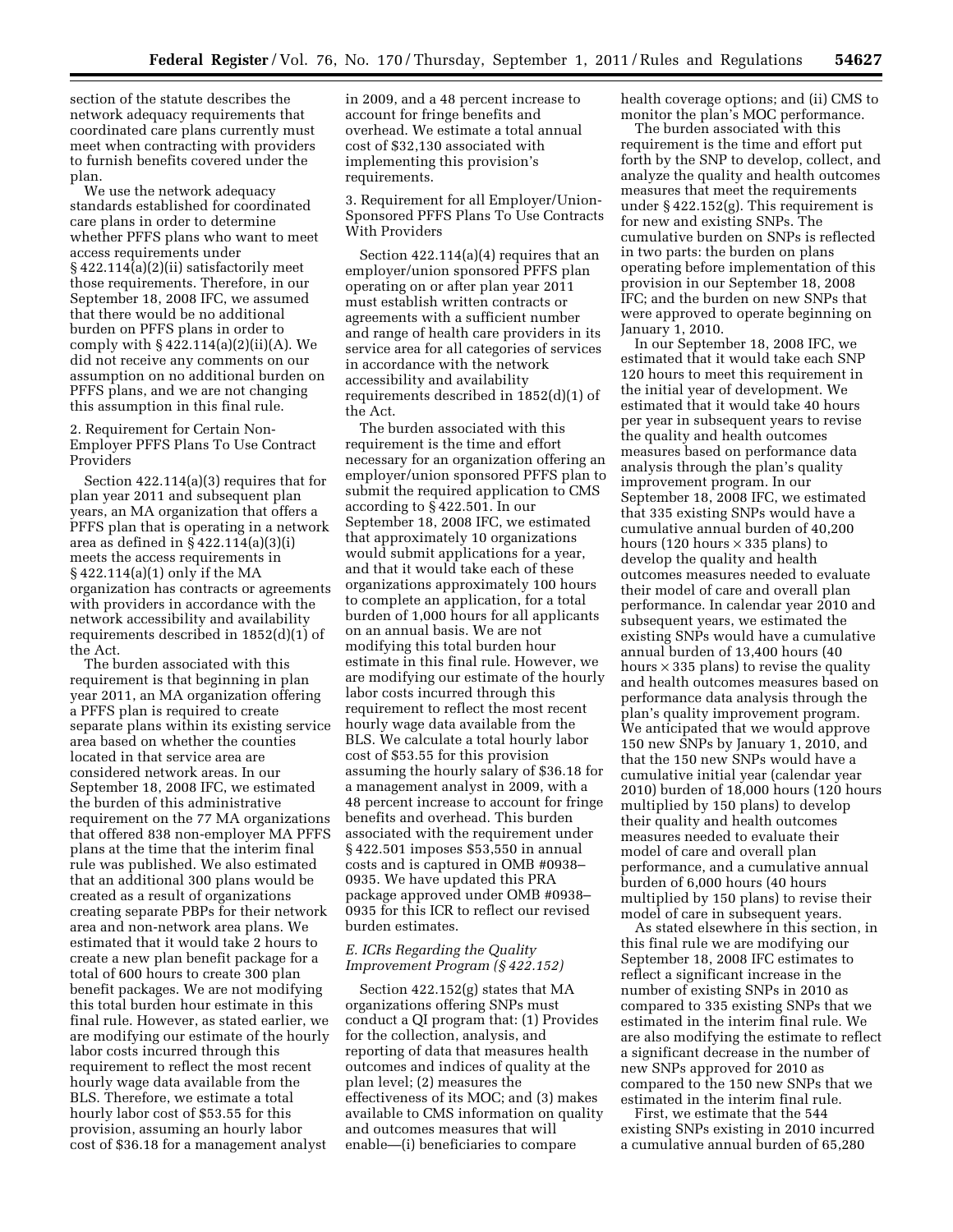hours (120 hours  $\times$  544 plans) to develop the quality and health outcomes measures needed to evaluate their MOC and overall plan performance. For subsequent years, we estimate that these existing SNPs will have a cumulative annual burden of 21,760 hours (40 hours  $\times$  544 plans) to revise the quality and health outcomes measures based on performance data analysis through the plan's quality improvement program. Second, we estimate the 15 new SNPs that CMS approved by January 1, 2010 incurred a cumulative initial year (FY 2010) burden of 1,800 hours (120 hours multiplied by 15 plans) to develop the quality and health outcomes measures needed to evaluate their MOC and overall plan performance. We estimate that these SNPs will have a cumulative annual burden of 600 hours (40 hours multiplied by 15 plans) to revise their MOC in subsequent years. In summary, we are revising our September 18, 2008 IFC estimates in this final rule to reflect a cumulative annual burden of 65,280 hours in calendar year 2009, and a total annual burden of 23,560 hours (21,760 hours for existing SNPs revising their measures, and 1,800 hours for new SNPs developing their measures) for calendar year 2010.

As stated earlier in this section, while we recognized that SNPs may need to utilize medical personnel or senior staff to comply with this requirement, we were unsure of these costs when we developed the cost estimate for this provision in the interim final rule. Therefore, in our September 18, 2008, we requested comment on the additional cost impact of the MOC requirement on SNPs. We did not receive any comments in response to our request for comment on the cost estimate for this provision. However, based on new information regarding the labor wages of staff that review the MOCs we are revising our hourly labor estimate from the \$54.98 hourly wage estimate that we reported in the interim final rule. In this final rule, our estimate of the information collection burden associated with this provision reflects an hourly salary of \$55.46 for a GS 13, Step 10 analyst for 2010, with an additional 48 percent increase to account for fringe benefits and overhead. Therefore, we estimate a total hourly labor cost of \$83.08 to implement the requirements of this provision, resulting in a onetime \$5,573,006 start-up cost and \$1,857,668 in total annual costs.

# *F. ICRs Regarding the Standards for MA Organization Marketing (§ 422.2268)*

Section 422.2268(g) states that MA organizations cannot market any health care related product during a marketing appointment beyond the scope agreed upon by the beneficiary, and documented by the plan, prior to the appointment.

The burden associated with this requirement is the time and effort put forth by the MA organization to document a beneficiary's acknowledgement confirming the specific types of choices that the marketing representative is authorized to discuss. In our November 10, 2008 IFC, we stated that the burden associated with these requirements was exempt from the requirements of the PRA as defined in 5 CFR 1320.3(b)(2) because the time, effort, and financial resources necessary to comply with the requirement would be incurred by persons in the normal course of their activities. We received no comment on our burden determination in the interim final rule, and are therefore finalizing the burden estimate associated with this ICR without modification.

# *G. ICRs Regarding the Licensing of Marketing Representatives and Confirmation of Marketing Resources (§ 422.2272)*

Section 422.2272(d) states that MA organizations must report to the State in which the MA organization appoints an agent or broker, the termination of any such agent or broker, including the reasons for such termination if State law requires that the reasons for the termination be reported.

The burden associated with this requirement is the time and effort put forth by the MA organization to comply with the State requests for information. In our November 10, 2008 IFC, we stated that the burden associated with these requirements is exempt from the requirements of the PRA as defined in 5 CFR 1320.3(b)(2) because the time, effort, and financial resources necessary to comply with the requirement would be incurred by persons in the normal course of their activities. We received no comment on our burden determination in our November 10, 2008 IFC, and are therefore finalizing the burden estimate associated with this ICR without modification.

# *H. ICRs Regarding the Broker and Agent Compensation and Training of Sales Agents Under MA Organizations (§ 422.2274(b) and § 422.2274(d)) and PDP Sponsors (§ 423.2274(b) and § 423.2274(d))*

Section 422.2274(b) states that if a MA organization markets through independent brokers or agents, they must train and test agents selling Medicare products concerning Medicare rules and regulations specific to the plan products they intend to sell. The burden associated with this requirement is the time and effort put forth by the MA organization to provide training and test agents. In our November 10, 2008 IFC, we stated that the burden associated with these requirements is exempt from the requirements of PRA as defined in 5 CFR 1320.3(b)(2) because the time, effort, and financial resources necessary to comply with the requirement would be incurred by persons in the normal course of their activities. We received no comment on our burden determination for § 422.2274(b) in our November 10, 2008 IFC, and are therefore finalizing the burden estimate associated with the § 422.2274(b) ICR without modification.

In our November 10, 2008 IFC, we required all MA plans to post revised compensation structures to brokers or agents that conform precisely to our regulations and guidance under § 422.2274(d). We additionally required every complete submission of a compensation structure to include a signed certification from an authorized senior official within the organization. The burden associated with this requirement was the time and effort put forth by the organization to post the compensation structures and to provide the structures and certification to CMS. In our November 10, 2008 IFC, we estimated it would take each 670 MA organizations 56 hours each to fulfill this requirement for a total of 37,520 hours annually. Although this requirement applied to plans in 2009, we did not require plans to post their compensation structures in 2010 or 2011. Instead, we now require MA organizations to update and attest to their information in the Health Plan Management System (HPMS). This Webbased system in HPMS allows new plans to submit information and automatically updates organization compensation information for existing plans. Once the information has been submitted or reviewed, the system allows the organization to attest to the accuracy of the information. In this final rule, we revise the November 10, 2008 IFC's estimate to reflect this burden. We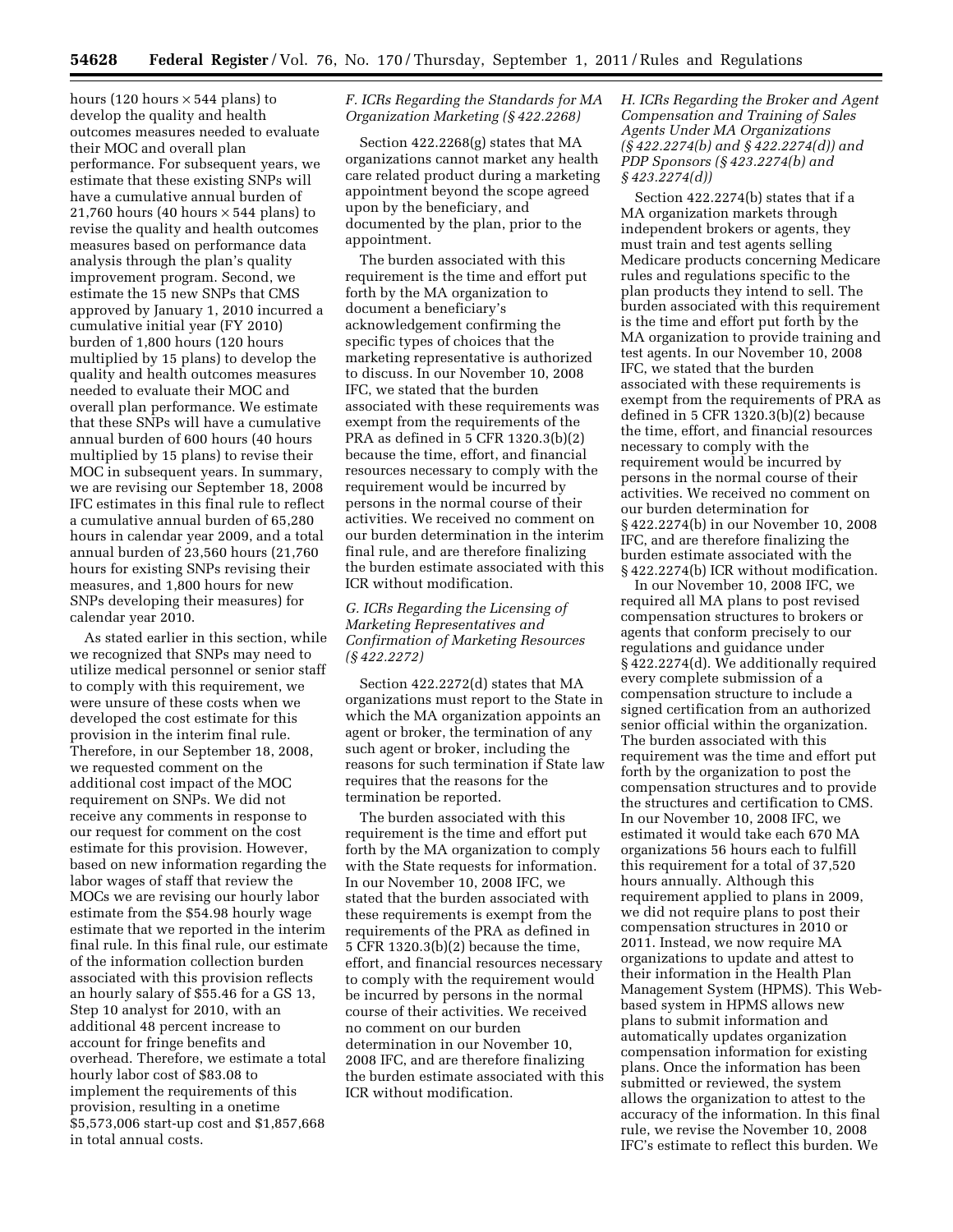believe that the time necessary to complete this process is 2 hours. Based on our revised estimate in this final rule for the number of MA organizations, the total annual burden associated with this requirement is 1,326 hours (663 MA organizations multiplied by 2 hours per response). In this final rule, we are additionally revising our interim final rule hourly labor cost estimate of \$14.68 to reflect the most recent 2009 BLS data available. We estimate a median hourly rate of \$15.67 for the wages of word processors and typists. To account for fringe benefits and overhead, we add 48 percent to this hourly rate to obtain a total hourly labor cost estimate of \$23.19 per response, and a total annual burden cost of \$30,750. We are revising the PRA package approved under OCN 0938–0753 to reflect these information requirements.

Section 423.2274(b) requires the Part D sponsor to ensure that agents selling Medicare products are trained on Medicare rules and regulations specific to the plan products they intend to sell. The burden associated with this requirement is the time and effort put forth by the Part D sponsor to provide training and test agents. In our November 10, 2008 IFC, we determined that the burden associated with these requirements was exempt from the requirements of the PRA as defined in 5 CFR 1320.3(b)(2) because the time, effort, and financial resources necessary to comply with the requirement would be incurred by persons in the normal course of their activities. We received no comments on our burden determination for § 423.2274(b) in our November 10, 2008 IFC, and are therefore finalizing our burden estimate for § 423.2274(b) without modification.

In our November 10, 2008 IFC, we also required all Medicare PDPs to post revised compensation structures to brokers or agents that conform precisely to our regulations and guidance under § 423.2274(d). Additionally, we required every complete submission of a compensation structure to include a signed certification from an authorized senior official within the organization. The burden associated with this requirement was the PDP's time and effort to post its compensation structures and to provide the structures and certification to CMS. In our November 10, 2008 IFC, we anticipated it would take each Part D sponsor 49 hours to fulfill this requirement and that 87 Part D sponsors would be affected annually for a total of 4,263 hours annually. Although this requirement applied to Part D sponsors in 2009, we

did not require Part D sponsors to post their compensation structures in 2010 or 2011. Instead, we now require Part D sponsors to update and attest to their information in the Health Plan Management System (HPMS). This Webbased system in HPMS allows new sponsors to submit information and automatically updates organization compensation information for existing sponsors. Once the information has been submitted or reviewed, the system allows the organization to attest to the accuracy of the information. In this final rule, we revise the November 10, 2008 IFC's estimate to reflect this burden. We believe that the time necessary to complete this process is 2 hours. We are also revising the burden estimate to reflect updated figures for the number of Part D sponsors that were operating in CY 2009. Seventy-nine Part D sponsors are affected annually by this requirement, resulting in a total annual burden of 158 hours (79 Part D sponsors multiplied by 2 hours per response). Our labor cost estimate assumes a median hourly rate of \$15.67, based on the most recent 2009 BLS data available) for the hourly wages of word processors and typists. To account for fringe benefits, we add 48 percent to this hourly rate to obtain a total hourly labor cost estimate of \$23.19 per response and a total cost estimate of \$3,664 annually. We are revising the PRA package approved under OCN 0938–0964 to reflect these information collection requirements.

#### *I. ICRs Regarding the Prompt Payment for Part D Sponsors (§ 423.520)*

Section 423.520(a)(ii)(2) requires the Part D sponsor to notify the submitting network pharmacy that a submitted claim is not a clean claim. Such notification must specify all defects or improprieties in the claim and must list all additional information necessary for the proper processing and payment of the claim.

The burden associated with this requirement is the time and effort put forth by the Part D sponsor to provide proper notification to the network pharmacy. While there is burden associated with this requirement, in our September 18, 2008 IFC, we stated that the burden associated with these requirements is exempt from the requirements of the PRA, as defined in 5 CFR 1320.3(b)(2), because the time, effort, and financial resources necessary to comply with this requirement would be incurred by persons in the normal course of their activities. We received no comment on our burden determination in the interim final rule,

and are therefore finalizing the burden estimate without modification.

# *J. ICRs Regarding the Standards for Part D Marketing (§ 423.2268)*

Section 423.2268(g) states that Part D organizations cannot market any health care related product during a marketing appointment beyond the scope agreed upon by the beneficiary, and documented by the plan, prior to the appointment.

The burden associated with this requirement is the time and effort put forth by the Part D organization to document a beneficiary's signed acknowledgement confirming the specific types of choices that the marketing representative is authorized to discuss. While there is burden associated with this requirement, in our November 10, 2008 IFC, we stated that the burden associated with these requirements is exempt from the requirements of the PRA as defined in 5 CFR 1320.3(b)(2) because the time, effort, and financial resources necessary to comply with the requirement would be incurred by persons in the normal course of their activities. We received no comment on our burden determination in the interim final rule, and are therefore finalizing the burden estimate associated with this ICR without modification.

# *K. ICRs Regarding the Licensing of Marketing Representatives and Confirmation of Marketing Resources (§ 423.2272)*

Section 423.2272(d) states that Part D sponsors must report to the State in which the Part D sponsor appoints an agent or broker, the termination of any such agent or broker, including the reasons for such termination if State law requires that the reasons for the termination be reported.

The burden associated with this requirement is the time and effort put forth by the Part D sponsor to comply with the State requests for information. While there is burden associated with this requirement, in our November 10, 2008 IFC, we stated that the burden associated with these requirements is exempt from the requirements of the PRA as defined in 5 CFR 1320.3(b)(2) because the time, effort, and financial resources necessary to comply with the requirement would be incurred by persons in the normal course of their activities. We received no comment on our burden determination in the interim final rule, and are therefore finalizing the burden estimate associated with this ICR without modification.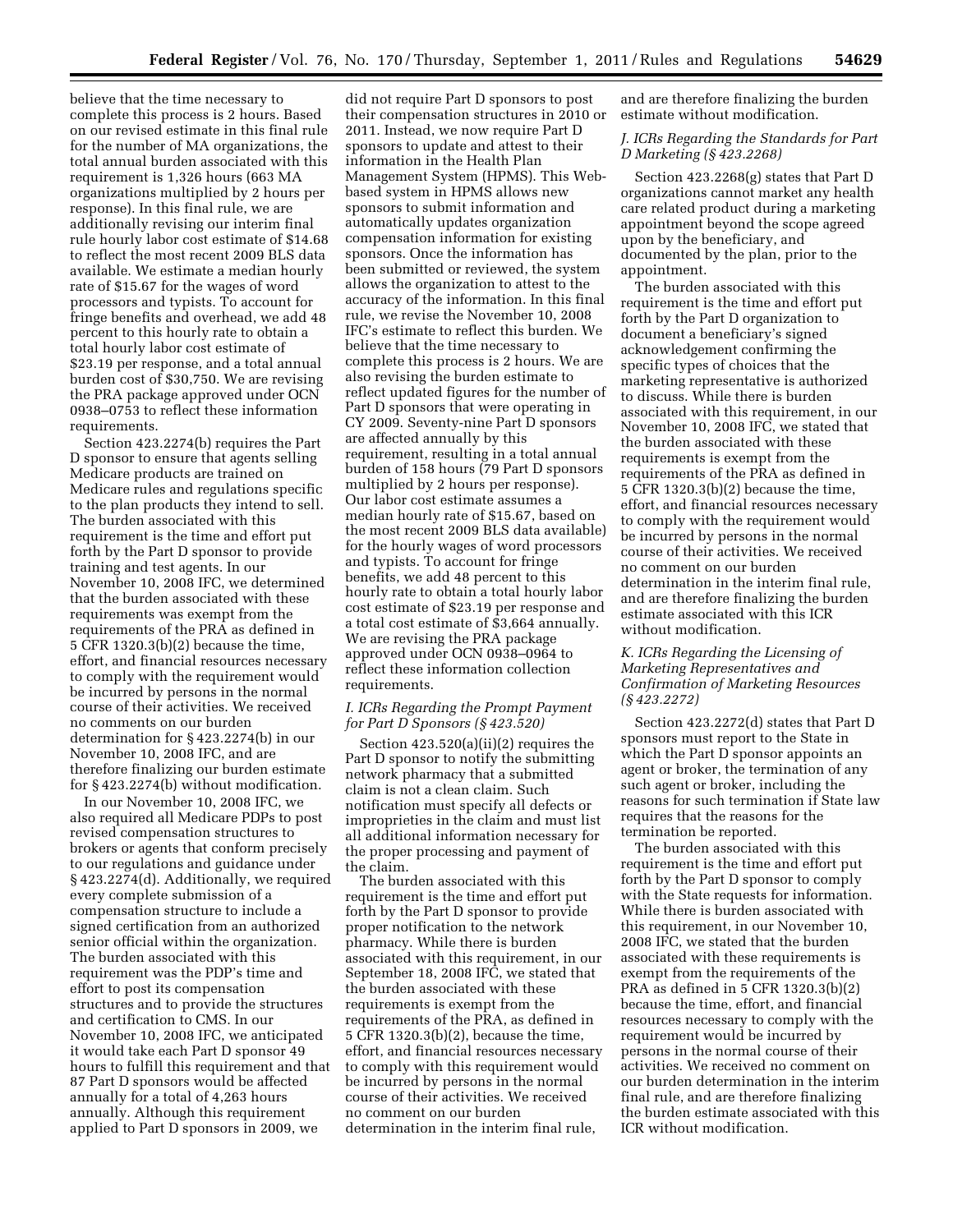| <b>Regulation sections</b> | <b>OMB Control</b><br>No. | Respondents | Burden per<br>response<br>(hours) | Total annual<br>burden<br>(hours) | Hourly labor<br>cost of<br>reporting<br>$($ \$) | Total labor<br>cost<br>$($ \$) | Total<br>capital/<br>maintenance<br>costs<br>$($ \$) | Total cost<br>$($ \$) |
|----------------------------|---------------------------|-------------|-----------------------------------|-----------------------------------|-------------------------------------------------|--------------------------------|------------------------------------------------------|-----------------------|
|                            | 0938-New                  | 544         | 10                                | 5,440                             | 83.08                                           | 551,651                        |                                                      | 551,651               |
|                            |                           | 15          | 80                                | 1,200                             |                                                 |                                |                                                      |                       |
|                            | 0938-New                  | 544         | 10                                | 5,440,150                         | 83.08                                           | 464,417                        | 0                                                    | 46,417                |
|                            |                           | 15          | 10                                |                                   |                                                 |                                |                                                      |                       |
|                            | 0938-New                  | 43          | 36                                | 1,548                             | 53.55                                           | 82,895                         |                                                      | 82,895                |
|                            | 0938-New                  | 487         | 10                                | 4,870                             | 23.19                                           | 112,935                        |                                                      | 112,935               |
|                            | 0938-New                  | 300         |                                   | 600                               | 53.55                                           | 32,130                         |                                                      | 32,130                |
|                            | 0938-0935                 | 10          | 100                               | 1,000                             | 53.55                                           | 53,550                         |                                                      | 53,550                |
|                            | 0938-New                  | 544         | 120                               | 65,280                            | 83.08                                           | 5,573,006                      |                                                      | 5,573,006             |
|                            |                           | 15          | 120                               | 1,800                             |                                                 |                                |                                                      |                       |
|                            | 0938-New                  | 544         | 40                                | 21.760                            | 83.08                                           | 1,857,668                      |                                                      | 1,857,668             |
|                            |                           | 15          | 40                                | 600                               |                                                 |                                |                                                      |                       |
|                            | 0938-0753                 | 663         | 26                                | 1,326                             | 23.19                                           | 30,750                         |                                                      | 30,750                |
|                            | 0938-0964                 | 79          | 29                                | 158                               | 23.19                                           | 3,664                          |                                                      | 3,664                 |
| Total                      |                           | 2.141       |                                   | 111,172                           |                                                 | 8,762,666                      | 0                                                    | 8,762,666             |

| <b>TABLE 2-ESTIMATED FISCAL YEAR REPORTING RECORDKEEPING BURDENS</b> |  |
|----------------------------------------------------------------------|--|
|----------------------------------------------------------------------|--|

#### **IV. Regulatory Impact Analysis**

#### *A. Introduction*

We have examined the impacts of this rule as required by Executive Orders 12866 on Regulatory Planning and Review (September 30, 1993) and 13563 on Improving Regulation and Regulatory Review (January 18, 2011). Executive Orders 12866 and 13563 direct agencies to assess all costs and benefits of available regulatory alternatives and, if regulation is necessary, to select regulatory approaches that maximize net benefits (including potential economic, environmental, public health and safety effects, distributive impacts, and equity). Executive Order 13563 emphasizes the importance of quantifying both costs and benefits, of reducing costs, of harmonizing rules, and of promoting flexibility. A regulatory impact analysis (RIA) must be prepared for major rules with economically significant effects (\$100 million or more in any one year). This final rule has been designated an ''economically significant'' rule under section 3(f)(1) of Executive Order 12866. In addition, this is a major rule under the Congressional Review Act (5 U.S.C. 804(2)). Accordingly, the rule has been reviewed by the Office of Management and Budget.

# *B. Statement of Need*

The purpose of this final rule is to finalize provisions of several interim final rules that provide revisions to the Medicare Advantage (MA) program (Part C) and Prescription Drug Benefit Program (Part D), to implement provisions specified in the Medicare Improvements for Patients and Providers Act of 2008 (MIPPA), and to make other changes to the regulations based on our continued experience in

the administration of the Part C and Part D programs. These latter revisions are necessary to: (1) Clarify various program participation requirements; (2) make changes to strengthen beneficiary protections; (3) strengthen our ability to identify strong applicants for Part C and Part D program participation and remove consistently poor performers; and (4) make other clarifications and technical changes. Refer to section I. of this final rule for background on the interim final rules that we are finalizing. The scope of the analysis of economic impacts for this final rule is limited to the costs and savings associated with the provisions in the interim final rule that we are finalizing.

#### *C. Overall Impacts*

The CMS Office of the Actuary has estimated savings and costs to the Federal government as a result of various provisions of this final rule. Tables 4 and 6 detail the breakdown of costs by cost-bearing entity. Specifically, Table 4 describes costs and savings to the Federal government and Table 6 describes costs to MA organizations and/or PDP sponsors and third party entities. As detailed in Table 4, we expect an aggregate net savings to the Federal government of approximately \$520 million for fiscal years (FYs) 2010 through 2015 as a result of the provisions in this final rule. This estimate represents \$1.02 billion in savings to the Federal government, as a result of the requirement that certain non-employer and all employer privatefee-for-service plans must establish contracts with providers and costs of approximately \$500 million as a result of the implementation of prompt payment by prescription drug plans and MA–PD plans from FYs 2010 through 2015. Administrative costs associated

with the provisions of the interim final rule as finalized by this final rule add negligibly to the total administrative costs of the MA or Part D programs. Table 6 describes the administrative costs that MA organizations and PDP sponsors will incur (\$19.55 million) from FYs 2010 through 2015 as a result of the requirements in this final rule. Refer to section III. of this final rule (Collection of Information Requirements) for additional information on the calculations and assumptions that form the basis of our cost estimates for these provisions.

As described in Table 3 reflecting the costs and savings in this RIA, we conclude that the provisions in this final rule result in a net savings of approximately \$500.5 million over FYs 2010 to 2015.

#### *D. Detailed Impacts*

1. Provider Contracts for Employer and Non-Employer PFFS Plans (§ 422.114(a)(3) and § 422.114(a)(4))

In our September 18, 2008 IFC, we estimated an incurred savings (before the Part B premium offset) of \$780 million for FY 2011 to \$1.59 billion in FY 2018 as a result of the requirement that certain non-employer and all employer PFFS plans establish contracts with providers. We arrived at this figure by first determining how many coordinated care plans (excluding regional PPOs) were currently operating in counties that had PFFS plans. We then used this estimate to project how many PFFS plans and members would be subject to the new requirement to set up networks of providers by 2011. Based on the information, as well as the level of payments that these plans receive, we estimated how many members would end up in PFFS plans that did not need to form networks, how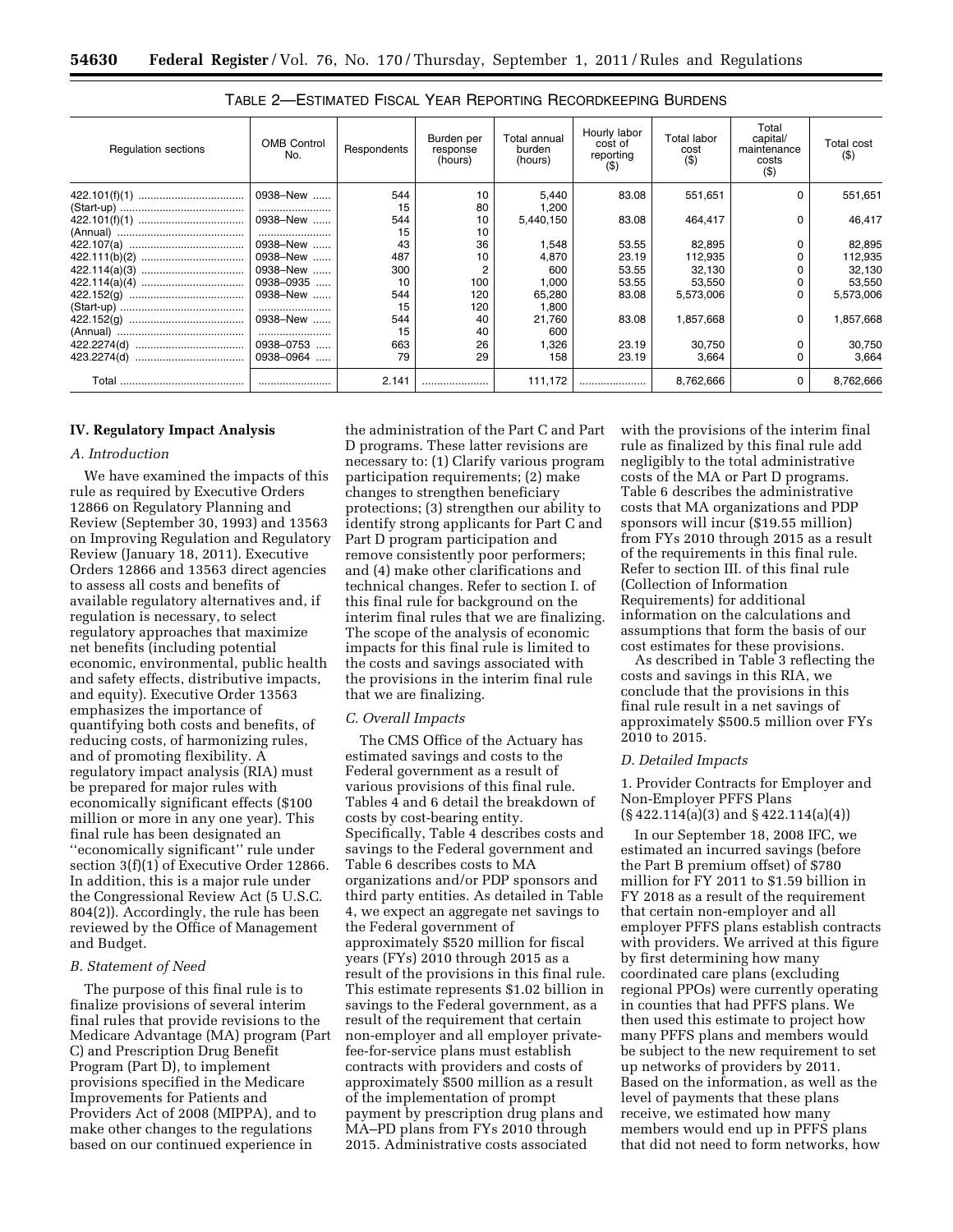many would be in plans that converted to network PFFS plans, how many would end up in a coordinated care plan, and how many would switch to original Medicare. We used different assumptions for individual plans and for group plans. However, for both group and individual plans, we assumed that most members would remain in a PFFS plan (either network or non-network). For members who stayed in either a network or nonnetwork PFFS plan, we assumed a higher plan bid and, therefore, a cost to Medicare. We assumed a savings for those beneficiaries that we believed would enroll in a MA coordinated care plan, and projected an even larger savings for beneficiaries that would enroll in original fee-for-service (FFS) Medicare. We assumed that 20 percent of the 2009 cohort PFFS enrollees would migrate to Medicare FFS in 2011. Based on this projected enrollment, we assumed that the per-capita savings for those migrating would range from 12 to 15 percent, depending on plan type (employer vs. non-employer).

In this final rule, we are revising the cost estimate projected in our September 18, 2008 interim final rule to reflect the actual proportion of 2009 PFFS enrollees who migrated to Medicare FFS as compared to those who remained in an MA plan. Based on an analysis of enrollment in counties with the largest PFFS share in 2009, we estimated that only 6 percent of the 2009 PFFS enrollees migrated to Medicare FFS as a result of the PFFS network requirements; with

approximately half of these enrollees having migrated in 2010 and the other half having migrated in 2011. Our revised 6 percent migration assumption is based on actual MA enrollment changes from 2009 to 2011 in countries where PFFS enrollment comprised at least 50 percent of total MA enrollment. We additionally assume a 13 percent per-capita savings for those migrating from PFFS to FFS—a figure that is consistent with the 12 to 15 per-capita savings we estimated in our interim final rule—based upon 2010 data from the Medicare Payment Advisory Commission (MedPAC).

Also, in this final rule, we are modifying the window over which we estimate costs and savings to conform to methodology specified by the Office of Management and Budget (OMB). We begin our measurement of costs and savings in FY 2010, which is the first year that the requirements finalized in this final rule resulted in a monetized impact. We then project the impacts forward over the minimum 5-year outlook window, resulting in costs and savings estimates for the period from FYs 2010 through 2015. In Table 4 we estimate a savings to the Federal government of \$1.02 billion over FYs 2010 through 2015 as the result of the requirement that certain non-employer and all employer private-fee-for-service plans must establish contracts with providers. We provide a detailed breakdown of these impacts in Table 5. We indicate the total costs and savings incurred by this provision over FYs 2010 through 2015 in Table 3.

2. Prompt Payment Provisions (§ 423.505 and § 423.520)

In our September 18, 2008 IFC, we estimated that the prompt payment provisions contained this final rule would impose significant costs to PDPs, MA–PD plans, and their subcontractors. We estimated the loss of investment income resulting from the prompt payment provisions would increase the costs of the Part D program by \$670 million from FY 2010 through FY 2018. In this final rule, we are revising the cost estimates reported in the interim final rule based on new data projections from the CMS Office of the Actuary (OACT). In our September 18, 2008 IFC, we originally assumed that 80 percent of scripts would be electronic and that the clean claim percentage would be 80 percent. However, we now believe that both of these percentages are too low. We have revised the original estimate under the assumption that 99 percent of claims are electronic and that 95 percent of them are clean claims. This modification results in a higher cost estimates that are reflected in Tables 3 and 4. As stated earlier, in this final rule, we are also modifying the window over which we estimate costs and savings to conform to OMB convention for estimating costs and savings in major rulemaking. Based on the revised estimates and impact analysis window, we estimate a total cost of \$500 million to PDPs, MA–PD plans, and their subcontractors from FY 2010 through FY 2015.

TABLE 3—ESTIMATED COSTS AND SAVINGS BY PROVISION FOR FISCAL YEARS 2010 THROUGH 2015

[\$ In millions]

| Provision                                                  | Regulation                 |          |           |           | Fiscal year |           |           | Total                                |
|------------------------------------------------------------|----------------------------|----------|-----------|-----------|-------------|-----------|-----------|--------------------------------------|
|                                                            | section(s)                 | 2010     | 2011      | 2012      | 2013        | 2014      | 2015      | (FYs 2010–2015)<br>$($$ in millions) |
| Developing SNP Models of<br>Care (MOC)                     | 422.101(f)(1)              | 0.55     | 0.46      | 0.46      | 0.46        | 0.46      | 0.46      | 2.85                                 |
| D-SNP Contracting Require-<br>ment with States             | 422.107(a)                 | 0.08     | 0.08      | 0.08      | 0.08        | 0.08      | 0.08      | 0.48                                 |
| Comprehensive Written State-<br>ment Requirement for D-    |                            |          |           |           |             |           |           |                                      |
|                                                            | 422.111(b)(2)              | 0.11     | 0.11      | 0.11      | 0.11        | 0.11      | 0.11      | 0.66                                 |
| Non-employer and Employer                                  |                            |          |           |           |             |           |           |                                      |
| <b>PFFS Network Requirements</b>                           | 422.114(a)<br>422.114(b)   | $-69.92$ | $-159.92$ | $-179.92$ | $-189.92$   | $-199.92$ | $-219.92$ | $-1,019.52$                          |
| SNP Quality Requirements<br>Training and Testing of Agents | 422.152(g)                 | 5.57     | 1.86      | 1.86      | 1.86        | 1.86      | 1.86      | 14.87                                |
| and Brokers                                                | 422.2274(d)<br>423.2274(d) | 0.03     | 0.03      | 0.03      | 0.03        | 0.03      | 0.03      | 0.21                                 |
| Prompt payment by prescrip-<br>tion drug plans and MA-PD   |                            |          |           |           |             |           |           |                                      |
| plans under Part D                                         | 423.505<br>423.520         | 50.0     | 70.0      | 80.0      | 90.0        | 100.00    | 110.00    | 500.00                               |
| Total                                                      |                            | $-13.58$ | $-87.38$  | $-97.38$  | $-97.38$    | $-97.38$  | $-107.38$ | $-500.45$                            |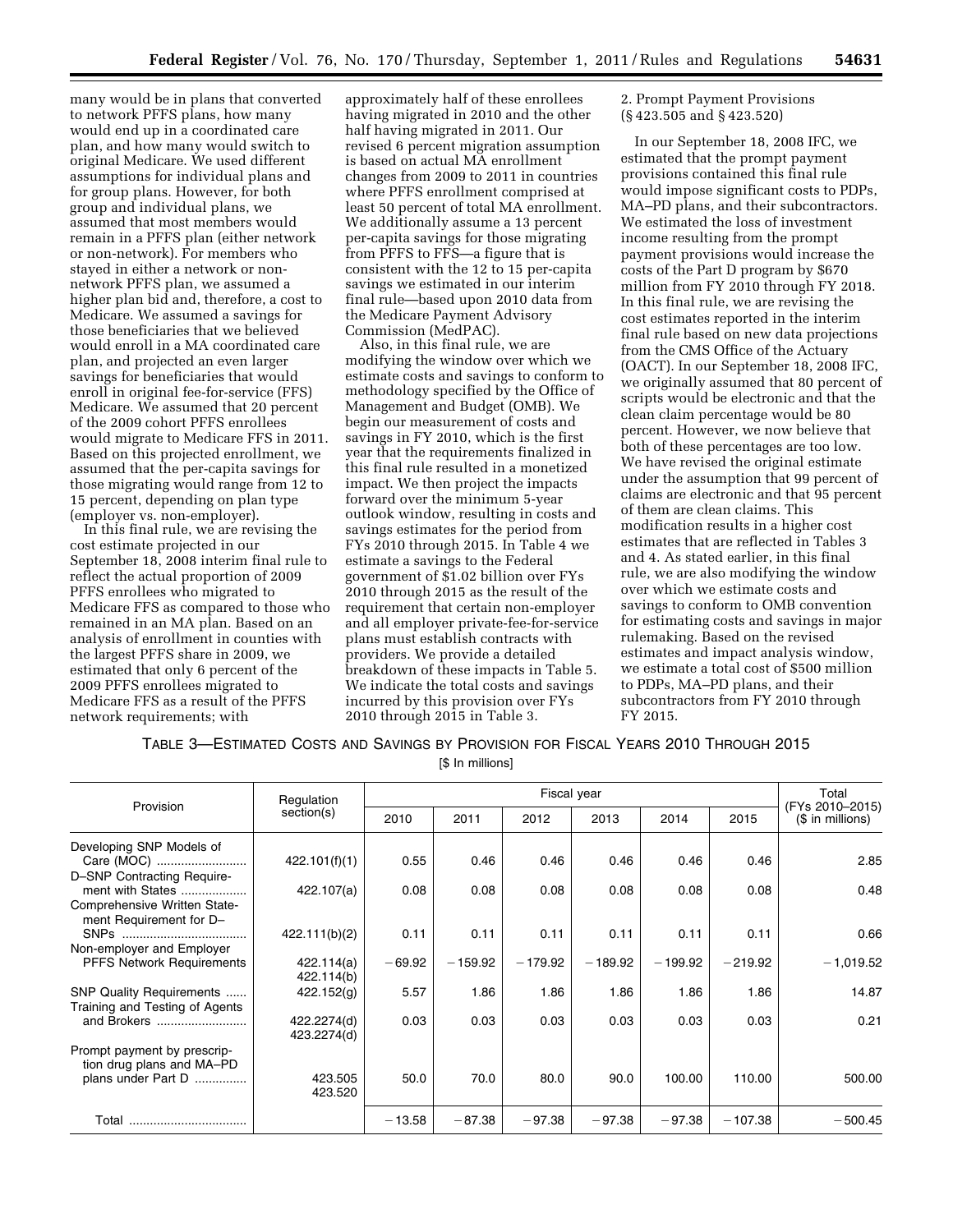# TABLE 4—ESTIMATED COSTS AND SAVINGS TO THE FEDERAL GOVERNMENT FOR FISCAL YEARS 2010 THROUGH 2015 [\$ In millions]

| Provision                                                                      | Regulation<br>section(s) |          | Total     |           |           |           |           |                                     |
|--------------------------------------------------------------------------------|--------------------------|----------|-----------|-----------|-----------|-----------|-----------|-------------------------------------|
|                                                                                |                          | 2010     | 2011      | 2012      | 2013      | 2014      | 2015      | (FYs 2010-2015)<br>(\$ in millions) |
| Non-Employer and Employer<br><b>PFFS Network Requirements</b>                  | 422.114(a)<br>422.114(b) | $-70.00$ | $-160.00$ | $-180.00$ | $-190.00$ | $-200.00$ | $-220.00$ | $-1,020.00$                         |
| Prompt payment by prescrip-<br>tion drug plans and MA-PD<br>plans under Part D | 423.505<br>423.520       | 50.00    | 70.00     | 80.00     | 90.00     | 100.00    | 110.00    | 500.00                              |
| Total                                                                          |                          | $-20.00$ | $-90.00$  | $-100.00$ | $-100.00$ | $-100.00$ | $-110.00$ | $-520.00$                           |

# TABLE 5—ESTIMATED FEDERAL SAVINGS FOR NON-EMPLOYER AND EMPLOYER PFFS NETWORK REQUIREMENTS FOR FISCAL YEARS 2010 THROUGH 2015

[\$ In millions]

|                                                            |                         | Total                  |                            |                            |                            |                            |                                     |
|------------------------------------------------------------|-------------------------|------------------------|----------------------------|----------------------------|----------------------------|----------------------------|-------------------------------------|
|                                                            | 2010                    | 2011                   | 2012                       | 2013                       | 2014                       | 2015                       | (FYs 2010-2015)<br>(\$ in millions) |
| Total HI<br>Total Medicare (without Part B premium offset) | 40.00<br>40.00<br>80.00 | 90.0<br>90.0<br>180.00 | 100.00<br>100.00<br>200.00 | 110.00<br>110.00<br>220.00 | 120.00<br>110.00<br>230.00 | 130.00<br>120.00<br>250.00 | 590.00<br>570.00<br>1.160.00        |
| Total Medicare (with Part B premium offset)                | 70.00                   | 160.00                 | 180.00                     | 190.00                     | 200.00                     | 220.00                     | 1.020.00                            |

# TABLE 6—ESTIMATED COSTS TO MA ORGANIZATIONS AND PDP SPONSORS FOR FISCAL YEARS 2010 THROUGH 2015 [\$ In millions]

|                                                      | Regulation<br>section(s) | Fiscal year |         |       |         |         |         | Total                                |
|------------------------------------------------------|--------------------------|-------------|---------|-------|---------|---------|---------|--------------------------------------|
|                                                      |                          | 2010        | 2011    | 2012  | 2013    | 2014    | 2015    | (FYs 2010-2015)<br>$($$ in millions) |
| Developing SNP Models of<br>Care (MOC)               | 422.101(f)(1)            | 0.55        | 0.46    | 0.46  | 0.46    | 0.46    | 0.46    | 2.85                                 |
| D-SNP Contracting Require-                           |                          |             |         |       |         |         |         |                                      |
| ment with States                                     | 422.107(a)               | 0.08        | 0.08    | 0.08  | 0.08    | 0.08    | 0.08    | 0.48                                 |
| Comprehensive Written State-<br>ment Requirement for |                          |             |         |       |         |         |         |                                      |
| D-SNPs                                               | 422.111(b)(2)            | 0.11        | 0.11    | 0.11  | 0.11    | 0.11    | 0.11    | 0.66                                 |
| Non-employer and Employer                            |                          |             |         |       |         |         |         |                                      |
| PFFS Network Requirements                            | 422.114(a)(3)            | 0.03        | 0.03    | 0.03  | 0.03    | 0.03    | 0.03    | 0.48                                 |
|                                                      | 422.114(a)(4)            | 0.05        | 0.05    | 0.05  | 0.05    | 0.05    | 0.05    |                                      |
| SNP Quality Requirements                             | 422.152(g)               | 5.57        | 1.86    | 1.86  | 1.86    | 1.86    | 1.86    | 14.87                                |
| Training and Testing of Agents                       |                          |             |         |       |         |         |         |                                      |
| and Brokers                                          | 422.2274(d)              | 0.03        | 0.03    | 0.03  | 0.03    | 0.03    | 0.03    | 0.18                                 |
|                                                      | 423.2274(d)              | $*0.00$     | $*0.00$ | *0.00 | $*0.00$ | $*0.00$ | $*0.00$ | 0.02                                 |
| Total                                                |                          | 6.42        | 2.62    | 2.62  | 2.62    | 2.62    | 2.62    | 19.55                                |

\* Costs appear as zero due to rounding. CMS estimates actual costs of 0.003 million.

# *E. Alternatives Considered*

The implementation of all of the economically significant provisions of the interim final rule as finalized by this final rule was directly mandated by MIPPA. Therefore, we did not consider alternative proposals for these selfimplementing provisions.

# *F. Accounting Statement*

As required by OMB Circular A–4 (available at *[http://](http://www.whitehouse.gov/omb/circulars/index.html)  [www.whitehouse.gov/omb/circulars/](http://www.whitehouse.gov/omb/circulars/index.html)  [index.html](http://www.whitehouse.gov/omb/circulars/index.html)*), in Table 7, we have prepared an accounting statement showing the classification of the expenditures associated with the

prompt payment provisions of this final rule and the benefits associated with the PFFS network provisions. This table provides our best estimate of the costs and savings as a result of the changes presented in this interim final rule.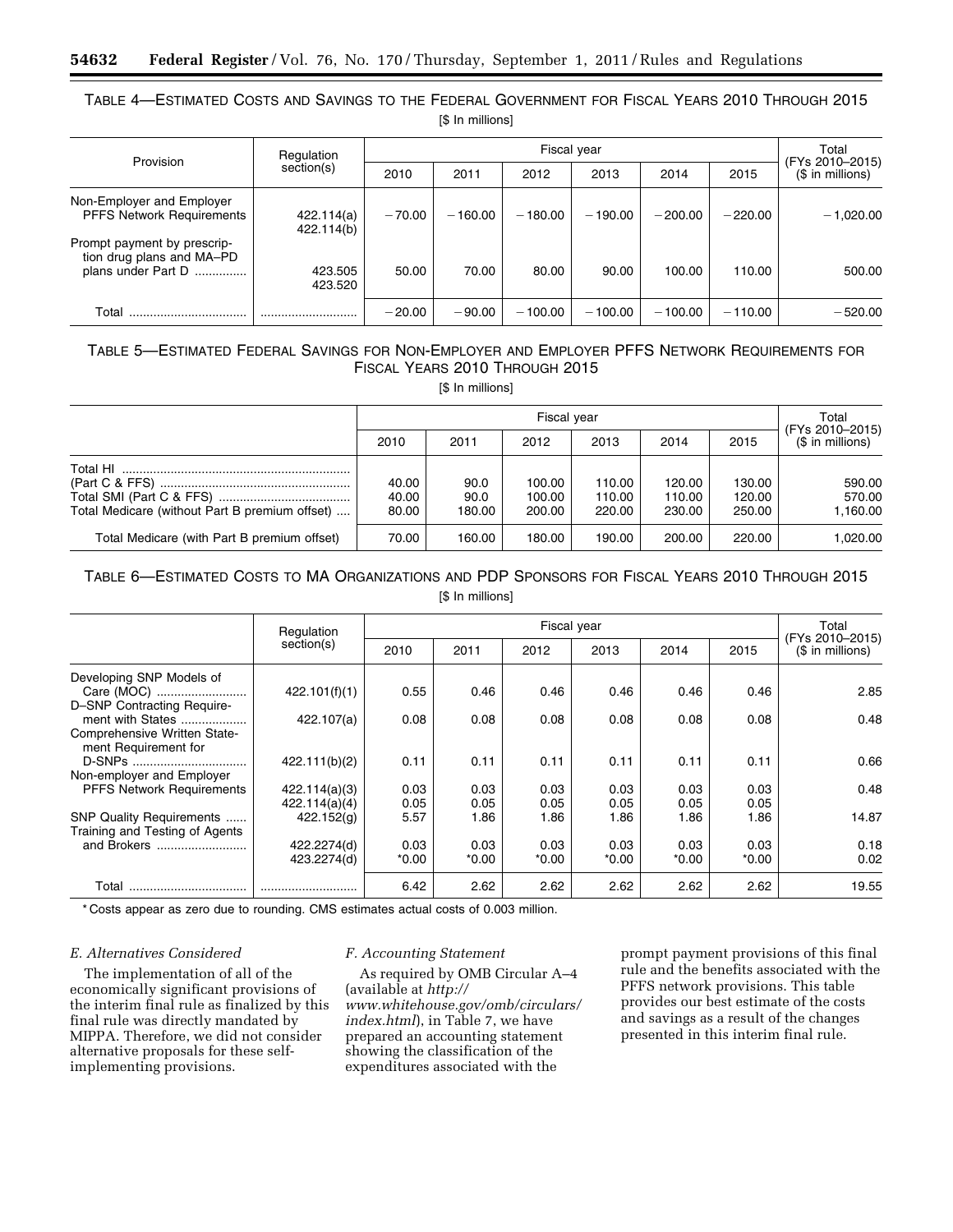# TABLE 7—ACCOUNTING STATEMENT: CLASSIFICATION OF ESTIMATED EXPENDITURES

| Category                                                                                 | Transfers<br>(\$ in millions)                               |  |  |  |  |  |  |  |
|------------------------------------------------------------------------------------------|-------------------------------------------------------------|--|--|--|--|--|--|--|
| Incurred Savings for the Non-Employer and Employer PFFS Network Provision, FYs 2010–2015 |                                                             |  |  |  |  |  |  |  |
|                                                                                          | $-164.9.$<br>$-167.7.$<br>Federal Government to PFFS Plans. |  |  |  |  |  |  |  |
| Prompt payment by prescription drug plans and MA-PD plans under Part D, FYs 2010–2015    |                                                             |  |  |  |  |  |  |  |
|                                                                                          | 81.1.<br>-82.4.<br>Federal Government To Part D Sponsors.   |  |  |  |  |  |  |  |
| Costs for all other (non-marketing) provisions, FYs 2010-2015                            |                                                             |  |  |  |  |  |  |  |
|                                                                                          | 3.0.<br>2.9.                                                |  |  |  |  |  |  |  |

#### **V. Regulatory Flexibility Act Analysis**

The Regulatory Flexibility Act (RFA) (September 19, 1980, Pub. L. 96–354), as modified by the Small Business Regulatory Enforcement Fairness Act of 1996 (SBREFA) (Pub. L. 104–121), requires agencies to determine whether proposed or final rules would have a significant economic impact on a substantial number of small entities and, if so, to prepare a Regulatory Flexibility Analysis and to identify in the notice of proposed rulemaking or final rulemaking any regulatory options that could mitigate the impact of the proposed regulation on small businesses. For purposes of the RFA, small entities include businesses that are small as determined by size standards issued by the Small Business Administration, nonprofit organizations, and small governmental jurisdictions). Individuals and States are not included in the definition of a small business entity.

The RFA also requires agencies to analyze options for regulatory relief of small entities, if a rule has a significant impact on a substantial number of small entities. The Secretary determined that the September 18, 2008 IFC (73 FR 54226–54254) that we are finalizing would have a significant impact on a substantial number of small entities, such as small retail pharmacies and pharmacy benefit managers (PBMs). The cost impacts for these entities result from the prompt payment provision discussed earlier in this document. We provide a detailed analysis of this provision's impact on small entities in the regulatory impact analysis in our September 18, 2008 IFC (73 FR 54226– 54254).

In addition, section 1102(b) of the Act requires us to prepare an analysis if a

rule may have a significant impact on the operations of a substantial number of small rural hospitals. This analysis must conform to the provisions of section 604 of the RFA. We are not preparing an analysis for section 1102(b) of the Act because the Secretary has determined this final rule would not have a significant impact on the operations of a substantial number of small rural hospitals.

Who is Affected? ...................................................................................................................................... MAOs/PDP Sponsors.

# **VI. Unfunded Mandates Reform Act Analysis**

Section 202 of the Unfunded Mandates Reform Act of 1995 (March 22, 1995, Pub. L. 104–4) requires that agencies assess anticipated costs and benefits before issuing any rule whose mandates require spending in any one year of \$100 million in 1995 dollars, updated annually for inflation. In 2011, that threshold is approximately \$136 million. This final rule does not mandate any spending by State, local, or Tribal governments, in the aggregate, or by the private sector of \$136 million.

#### **VII. Federalism Analysis**

Executive Order 13132 on Federalism (August 4, 1999) establishes certain requirements that an agency must meet when it promulgates a proposed rule (and subsequent final rule) that imposes substantial direct requirement costs on State and local governments, preempts State law, or otherwise has Federalism implications. Since this regulation does not impose any costs on State or local governments, the requirements of E.O. 13132 are not applicable.

#### **List of Subjects**

#### *42 CFR Part 417*

Administrative practice and procedure, Grant programs—health, Health care, Health insurance, Health maintenance organizations (HMO), Loan programs—health, Medicare, Reporting and recordkeeping requirements.

# *42 CFR Part 422*

Administrative practice and procedure, Health facilities, Health maintenance organizations (HMO), Medicare, Penalties, Privacy, Reporting and recordkeeping requirements.

#### *42 CFR Part 423*

Administrative practice and procedure, Emergency medical services, Health facilities, Health maintenance organizations (HMO), Medicare, Penalties, Privacy, Reporting and recordkeeping.

For the reasons set forth in the preamble, the Centers for Medicare & Medicaid Services amends 42 CFR chapter IV as set forth below:

# **PART 417—HEALTH MAINTENANCE ORGANIZATIONS, COMPETITIVE MEDICAL PLANS, AND HEALTH CARE PREPAYMENT PLANS**

■ 1. The authority citation for part 417 continues to read as follows:

**Authority:** Sec. 1102 and 1871 of the Social Security Act (42 U.S.C. 1302 and 1395hh), secs. 1301, 1306, and 1310 of the Public Health Service Act (42 U.S.C., 300e, 300e–5, and 300e–9), and 31 U.S.C. 9701.

#### **Subpart A—General Provisions**

■ 2. Amend § 417.402 by revising the second sentence of paragraph (c)(3) to read as follows:

# **§ 417.402 Effective date of initial regulations.**

\* \* \* \* \* (c) \* \* \*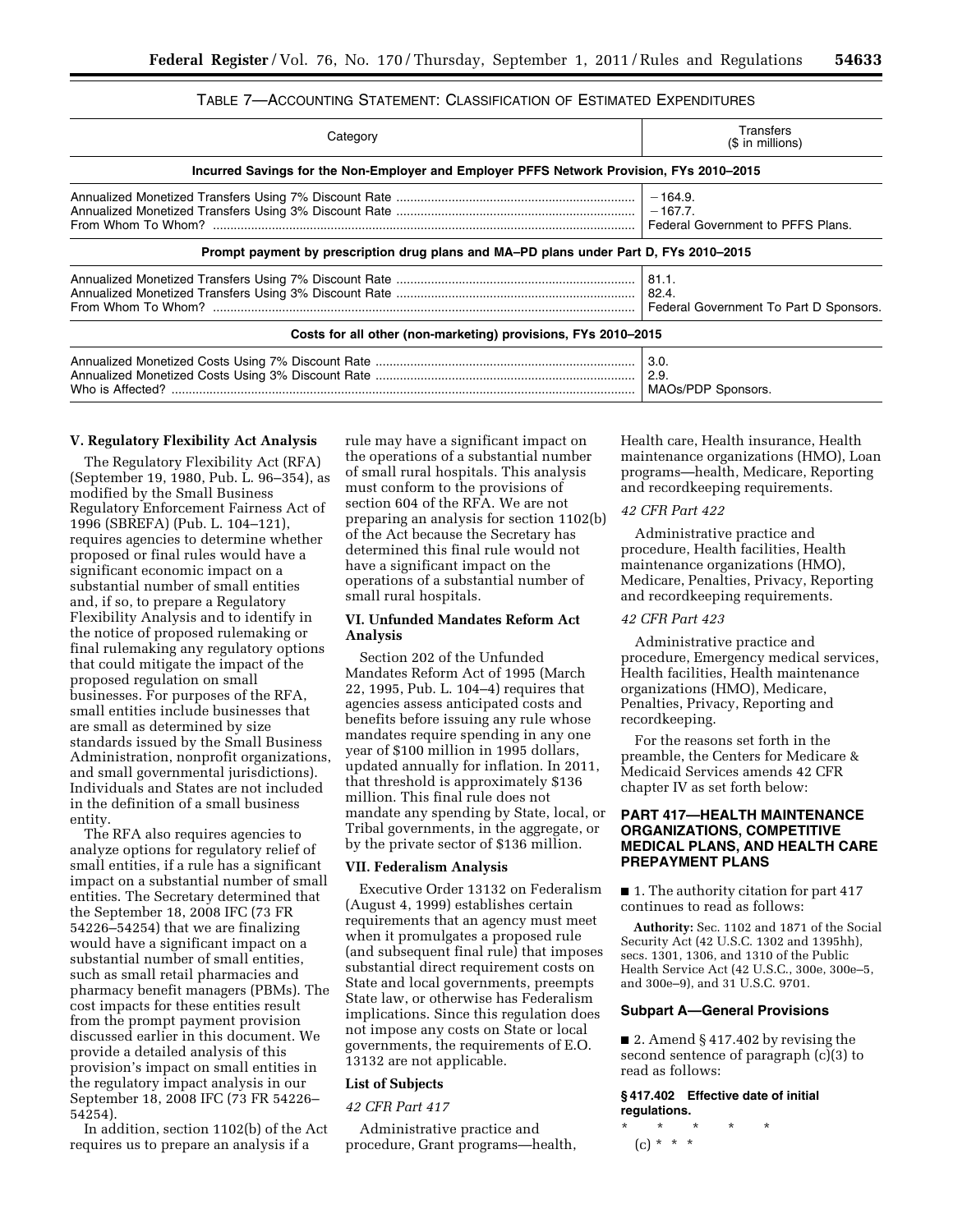$(3)$  \* \* \*. If the service area includes a portion in more than one MSA with a population of more than 250,000, the minimum enrollment determination is made with respect to each such MSA and counties contiguous to the MSA that are not in another MSA with a population of more than 250,000.

# **PART 422—MEDICARE ADVANTAGE PROGRAM**

■ 3. The authority citation for part 422 continues to read as follows:

**Authority:** Secs. 1102 and 1871 of the Social Security Act (42 U.S.C. 1302 and 1395hh).

# **Subpart C—Benefits and Beneficiary Protections**

#### **§ 422.101 [Amended]**

\* \* \* \* \*

\* \* \* \* \*

■ 4. In 422.101, paragraph (f)(1)(ii) is amended by removing the phrase ''indentifying goals'' and adding the phrase ''identifying goals'' in its place.

# **Subpart V—Medicare Advantage Marketing Requirements**

■ 5. Section 422.2268 is amended by revising paragraphs (g) and (h) to read as follows:

#### **§ 422.2268 Standards for MA organization marketing.**

(g) Market any health care related product during a marketing appointment beyond the scope agreed upon by the beneficiary, and documented by the plan, prior to the appointment (48 hours in advance, when practicable).

(h) Market additional health related lines of plan business not identified prior to an individual appointment without a separate scope of appointment identifying the additional lines of business to be discussed.

■ 6. Section 422.2274 is amended by revising paragraphs (a)(1)(ii) introductory text,  $(a)(1)(ii)(B)$ ,  $(a)(1)(iv)$ , and (a)(4) to read as follows:

#### **§ 422.2274 Broker and agent requirements.**

(a) \* \* \*  $(1) * * * *$ 

(ii) The compensation amount paid to an agent or broker for enrollment of a Medicare beneficiary into an M A plan is as follows:

\* \* \* \* \*

(B) For renewals, an amount equal to 50 percent of the initial compensation in paragraph (a)(1)(ii)(A) of this section. \* \* \* \* \*

(iv) If the MA organization contracts with a third party entity such as a Field Marketing Organization or similar type entity to sell its insurance products, or perform services (for example, training, customer service, or agent recruitment)—

(A) The total amount paid by the MA organization to the third party and its agents for enrollment of a beneficiary into a plan, if any, must be made in accordance with paragraph (a)(1) of this section; and

(B) The amount paid to the third party for services other than selling insurance products, if any, must be fair-market value and must not exceed an amount that is commensurate with the amounts paid by the MA organization to a third party for similar services during each of the previous 2 years.

\* \* \* \* \* (4) Compensation may only be paid for the beneficiary's months of enrollment during a plan year (that is, January through December).

(i) Subject to paragraph (a)(4)(ii) of this section, compensation payments may be made up front for the entire current plan year or in installments throughout the year.

(ii) When a beneficiary disenrolls from a plan during the—

(A) First 3 months of enrollment, the plan must recover all compensation paid to agents and brokers.

(B) Fourth through 12th month of their enrollment (within a single plan year), the plan must recover compensation paid to agents and brokers for those months of the plan year for which the beneficiary is not enrolled.

\* \* \* \* \*

#### **PART 423—VOLUNTARY MEDICARE PRESCRIPTION DRUG BENEFIT**

■ 7. The authority citation for part 423 continues to read as follows:

**Authority:** Sec. 1102, 1860D–1 through 1860D–42, and 1871 of the Social Security Act (42 U.S.C. 1302, 1395w–101 through 1395w–152, and 1395hh).

# **Subpart K—Application Procedures and Contracts With Part D Plan Sponsors**

 $\blacksquare$  8. Amend § 423.505 by revising paragraph (b)(21) introductory text to read as follows:

#### **§ 423.505 Contract provisions.**

\* \* \* \* \*

(b) \* \* \*

(21) Effective contract year 2009 and subsequent contract years, update any prescription drug pricing standard based on the cost of the drug used for

reimbursement of network pharmacies by the Part D sponsor on—

\* \* \* \* \*

 $\blacksquare$  9. Amend § 423.520 by revising paragraphs  $(c)(2)(ii)$ ,  $(c)(3)$ , and  $(e)(2)$  to read as follows:

#### **§ 423.520 Prompt payment by Part D sponsors.**

- \* \* \* \* \*
	- (c) \* \* \*
	- $(2) * * * *$

(ii) *Determination after submission of additional information.* A claim is deemed to be a clean claim under paragraph (b) of this section if the Part D sponsor that receives the claim does not provide notice to the submitting network pharmacy of any remaining defect or impropriety, or of any new defect or impropriety raised by the additional information, in the claim within 10 days of the date on which additional information is received under paragraph (c)(2)(i) of this section. A Part D sponsor may not provide notice of a new deficiency or impropriety in the claim that could have been identified by the sponsor in the original claim submission under this paragraph.

(3) *Obligation to pay.* A claim submitted to a Part D sponsor that is not paid by the Part D sponsor within the timeframes specified in paragraphs (a)(1)(i) and (ii) or contested by the Part D sponsor within the timeframe specified in paragraph  $(c)(1)(i)$  and  $(ii)$ of this section must be deemed to be a clean claim and must be paid by the Part D sponsor in accordance with paragraph (a) of this section.

\* \* \* \* \* (e) \* \* \*

(2) *Authority not to charge interest.* As CMS determines, a Part D sponsor is not charged interest under paragraph (e)(1) in exigent circumstances that prevent the timely processing of claims, including natural disasters and other unique and unexpected events. \* \* \* \* \*

# **Subpart V—Part D Marketing Requirements**

■ 10. Section 423.2268 is amended by revising paragraphs (g) and (h) to read as follows:

#### **§ 423.2268 Standards for Part D marketing.**

\* \* \* \* \* (g) Market any health care related product during a marketing appointment beyond the scope agreed upon by the beneficiary, and documented by the plan, prior to the appointment (48 hours in advance, when practicable).